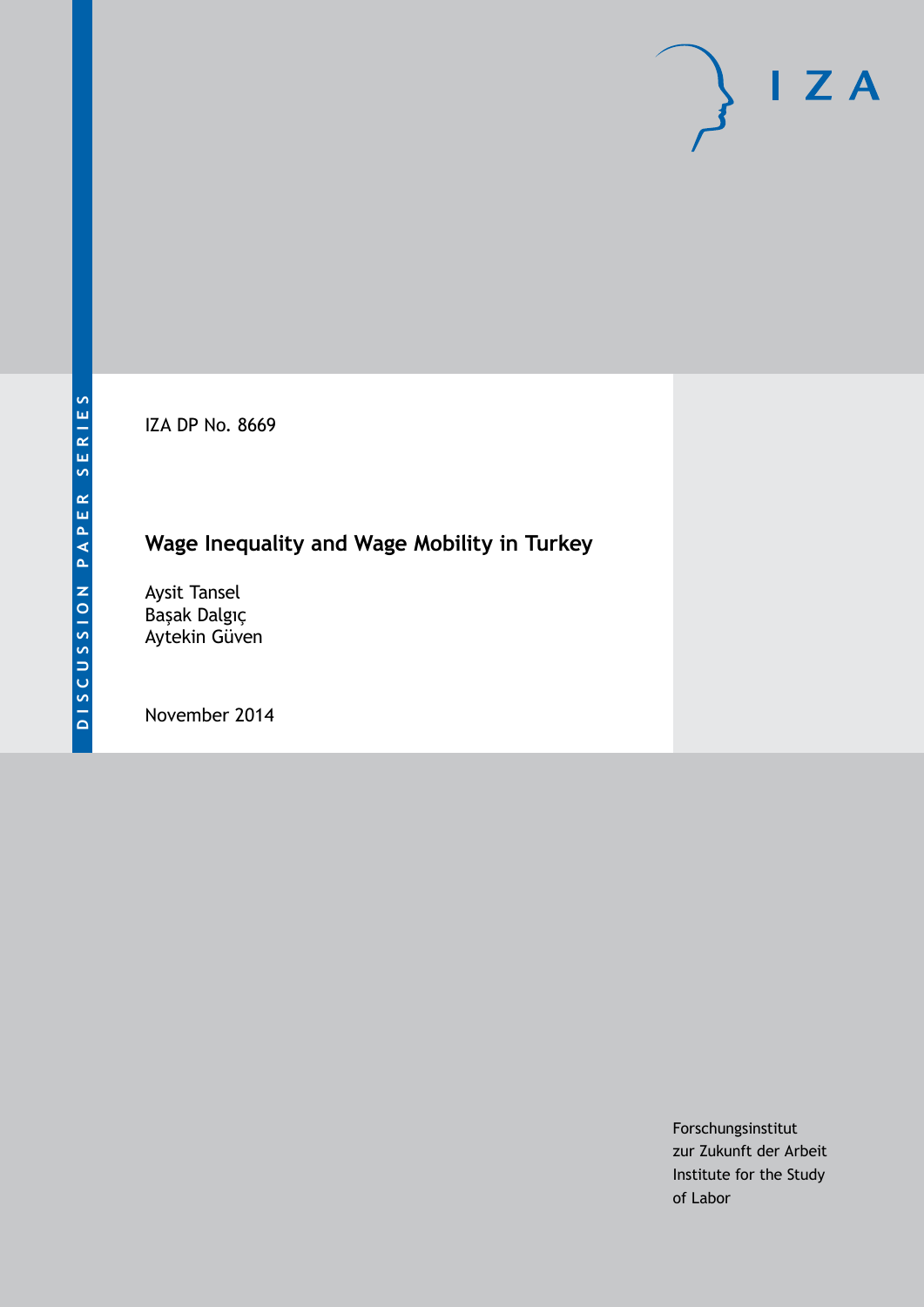# **Wage Inequality and Wage Mobility in Turkey**

### **Aysit Tansel**

*Middle East Technical University, IZA and ERF*

### **Başak Dalgıç**

*Hacettepe University*

### **Aytekin Güven**

*Abant İzzet Baysal University*

Discussion Paper No. 8669 November 2014

IZA

P.O. Box 7240 53072 Bonn **Germany** 

Phone: +49-228-3894-0 Fax: +49-228-3894-180 E-mail: [iza@iza.org](mailto:iza@iza.org)

Any opinions expressed here are those of the author(s) and not those of IZA. Research published in this series may include views on policy, but the institute itself takes no institutional policy positions. The IZA research network is committed to the IZA Guiding Principles of Research Integrity.

The Institute for the Study of Labor (IZA) in Bonn is a local and virtual international research center and a place of communication between science, politics and business. IZA is an independent nonprofit organization supported by Deutsche Post Foundation. The center is associated with the University of Bonn and offers a stimulating research environment through its international network, workshops and conferences, data service, project support, research visits and doctoral program. IZA engages in (i) original and internationally competitive research in all fields of labor economics, (ii) development of policy concepts, and (iii) dissemination of research results and concepts to the interested public.

<span id="page-1-0"></span>IZA Discussion Papers often represent preliminary work and are circulated to encourage discussion. Citation of such a paper should account for its provisional character. A revised version may be available directly from the author.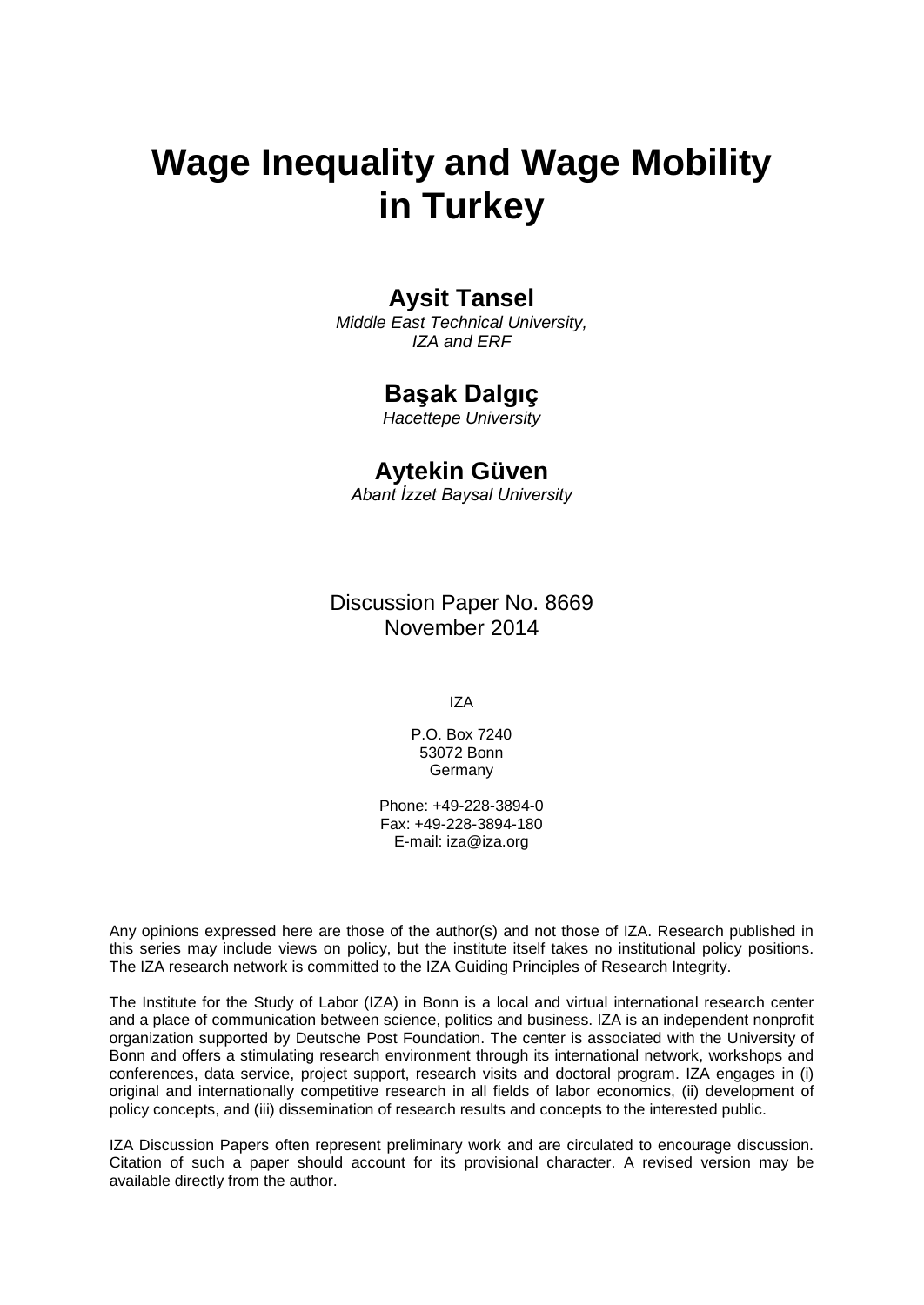IZA Discussion Paper No. 8669 November 2014

# **ABSTRACT**

## **Wage Inequality and Wage Mobility in Turkey[\\*](#page-1-0)**

This paper investigates wage inequality and wage mobility in Turkey using the Surveys on Income and Living Conditions (SILC). This is the first paper that explores wage mobility for Turkey. It differs from the existing literature by providing analyses of wage inequality and wage mobility over various socioeconomic groups such as gender, age, education and sector of economic activity. We first present an overview of the evolution of wages and wage inequality over the period 2005-2011. Next, we compute several measures of wage mobility and explore the link between wage inequality and wage mobility. Further, we compute the transition matrices which show movements of individuals across the wage distribution from one period to another and investigate the determinants of transition probabilities using a multinomial logit model. The results show that overall the real wages increased over the study period and wage inequality exhibits a slight increase. Wage inequality is one of the highest among the European Union (EU) countries. The wage mobility in Turkey is lower than what is observed in the European Union countries although it increases as time horizon expands. Wage mobility has an equalizing impact on the wage distribution, however; this impact is not substantial enough to overcome the high and persistent wage inequality in Turkey.

JEL Classification: D31, D63, J31, J60

Keywords: wage inequality, wage mobility, heterogeneity, Turkey

Corresponding author:

Aysit Tansel Department of Economics Middle East Technical University 06800 Ankara **Turkey** E-mail: [atansel@metu.edu.tr](mailto:atansel@metu.edu.tr)

\* An earlier version of this paper is presented at the 8th Institute for the Study of Labor (IZA) and World Bank Conference on Employment and Development, August 22, 2013 in Bonn, Germany. We would like to thank the participants of this conference for their comments. Thanks are also due to Murat Karakaş head of the Labor Statistics Group and Güllü Çalık from Income and Living Conditions division both of the Statistical Institute of Turkey (TURKSTAT) for their kind help in implementing this study.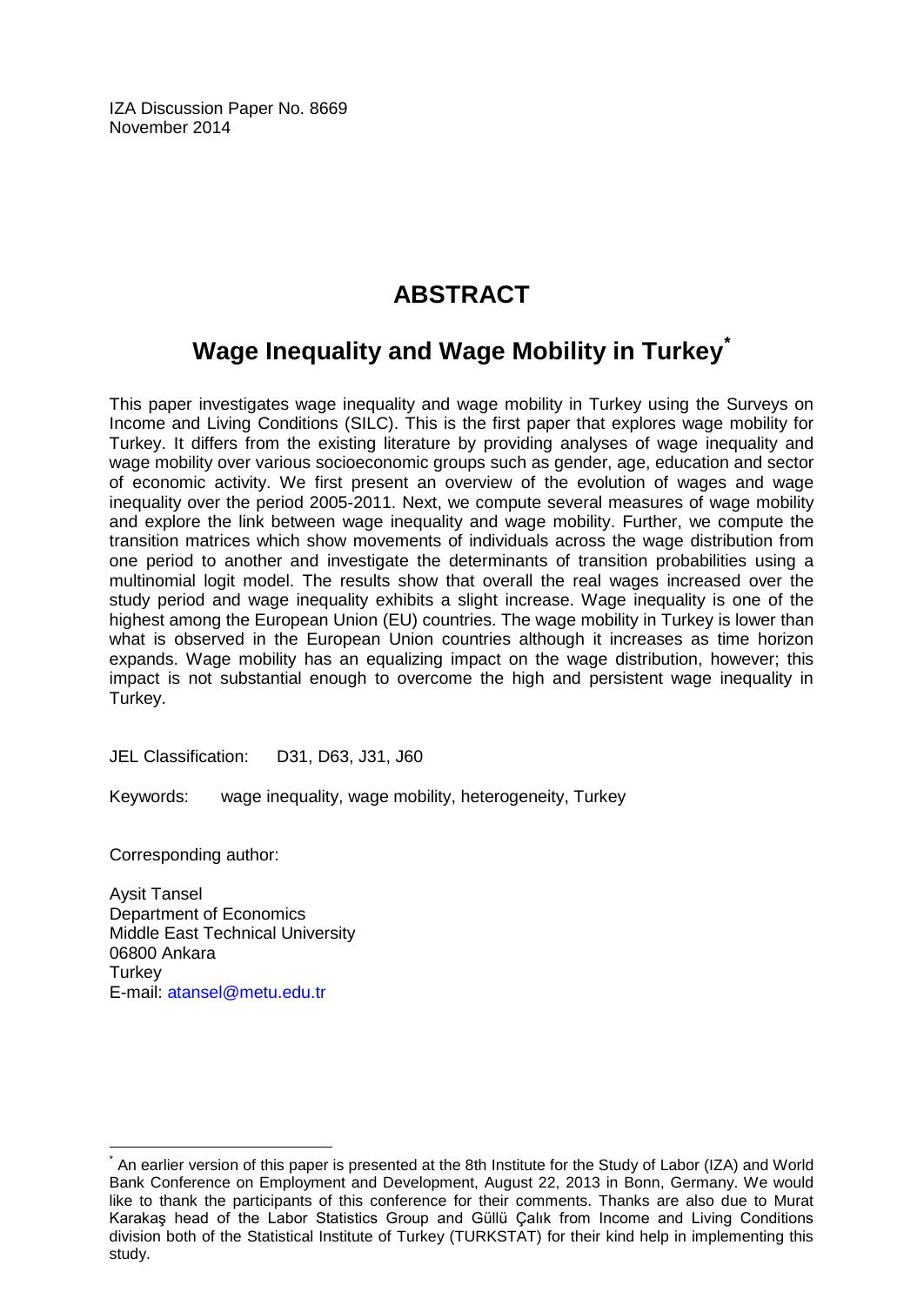#### **1. Introduction**

During the last several decades wage inequality has increased susbtantially in many countries. Technological improvements and changes in the labor market structures played an important role in this increase. For example, overall wage inequality (90/10 wage ratio) rose in the USA from 3.4 in 1970 to 5.0 in 2008. Similarly, this ratio rose from 2.7 to 3.7 in the UK and from 2.4 to 3.4 in Australia during the same period. In addition, wage inequality increased also in the traditionally low inequality countries. For instance, 90/10 wage ratio increased from 2.5 to 2.9 in Germany, from 2.1 to 2.7 in Denmark during the period 1980- 2008 and from 2.2 to 2.4 in Sweden during the period 1970-2008 (OECD, 2011). The crosssectional estimates of wage inequality ignore the role of wage mobility and do not provide any insights into whether the individuals have a chance of improving their wage position. During the last decade a growing body of literature handled the evolution of wage inequality and wage mobility together. Therefore, the purpose of this paper is to consider wage inequality and wage mobility together in Turkey.

Friedman (1962) pointed out that income mobility can equalize long-term personal incomes by promising the disadvantaged individuals of today a better position in the future. Thus, a high degree of income mobility can contribute and make the distribution of lifetime income more equal (Buchinsky and Hunt, 1999). In particular, perfect mobility of wages implies that low wage earners have the same probability as high wage earners to move to a higher wage level from one period to the next so that a low wage position would not be permanent. In such a situation wage mobility might reduce high wage inequality. However, extensive studies of wage mobility for the developed countries do not allow for general conclusions of whether wage mobility has equalizing effects on wage inequality (see among others, Dickens, 2000; Cardoso, 2006; Bachman et al., 2012). On the other hand studies of wage mobility are limited for developing countries. Although there are several studies on wage inequality in Turkey to the best of our knowledge there is no study on wage mobility in Turkey which is a developing country. Recently, Vergil (2012) and Güven et al. (2014) considered income mobility but not wage mobility in Turkey. Thus, this study plans to fill this gap.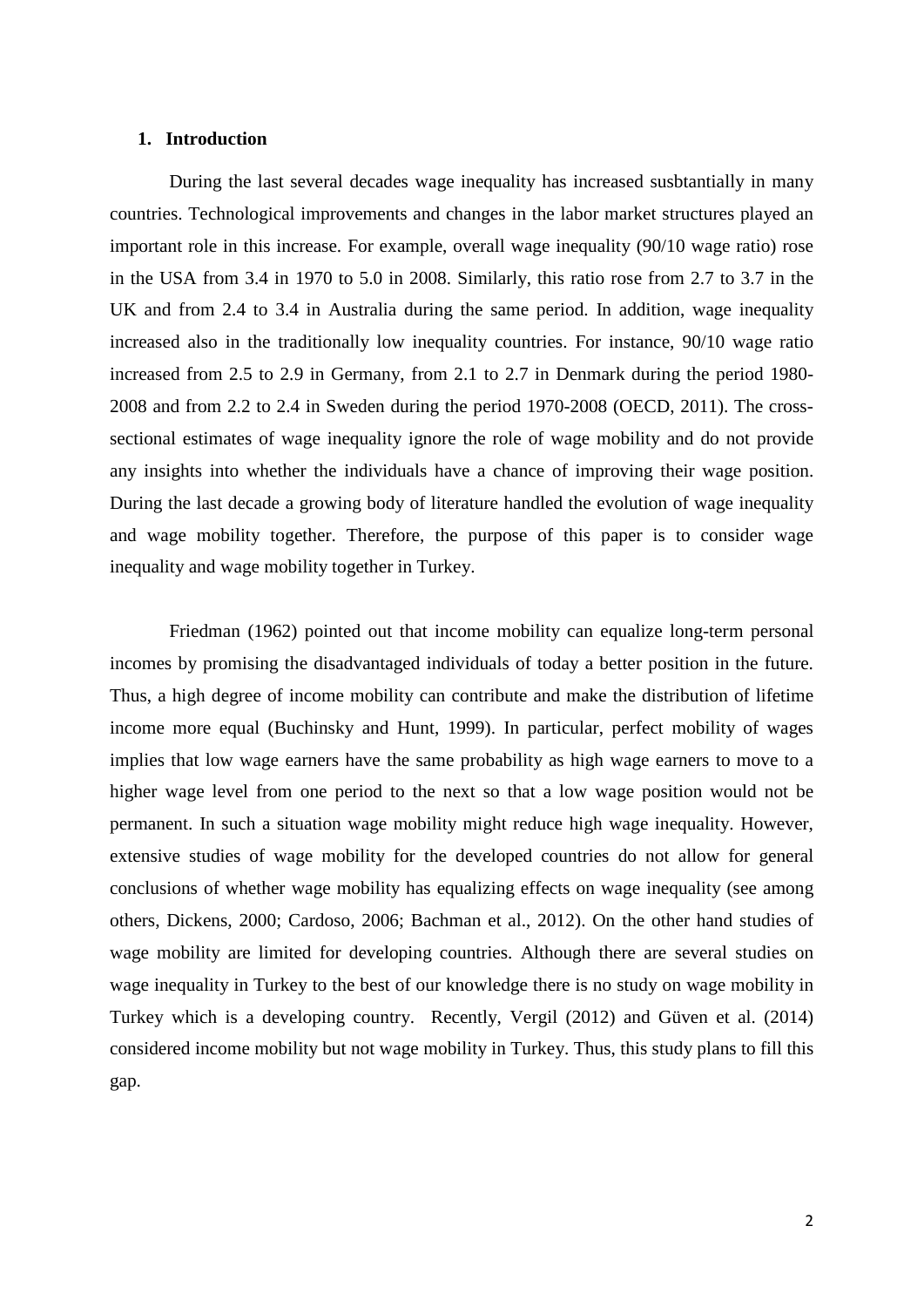This study is motivated by the fact that Turkey has one of the most unequal wage distributions in the world<sup>[1](#page-42-0)</sup>. We aim to contribute to the literature by exploring the evolution of wage inequality and wage mobility together for Turkey<sup>[2](#page-4-0)</sup>. The contribution of our paper is twofold: First, this is the first paper investigating wage mobility for Turkey. Second it differs from the existing studies on wage mobility by providing a comprehensive analysis of wage inequality and wage mobility over various socioeconomic groups. Wage inequality and wage mobility patterns might differ for different socioeconomic groups., Therefore, we not only to present an overall picture of the evolution of wage inequality and wage mobility in Turkey but we also provide evidence on various socio economic groups such as by gender, age, education and by broad economic sectors such as industry and services<sup>[3](#page-4-1)</sup>.

We use the Surveys on Income and Living Conditions (SILC) for the period 2005- 2011 collected by TURKSTAT. We consider the wage-earners (which also includes casual workers and part-time workers) aged between 15 and 64. We use hourly real wages in cash or in kind received from the main job of the wage earner in the reference period. We use the cross section SILC data to compute the wage inequality and we use the panel feature of that data for the study period. We first present an overwiew of the evolution of wages and compute a number of wage inequality measures for Turkey. Next, in order to capture the dynamic components in wage distribution we utilize several measures of wage mobility. We extend the wage mobility analysis by composing transition matrices that show movements of individuals across quintiles from one period to another. Furthermore, we explore the determinants of the year-to-year transition probabilities using a multinomial logit model. Finally, we explore the link between wage inequality and wage mobility and test whether there is an equalizing effect of wage mobility on wage inequality.

Our main findings are as follows. Real wages increased over the 2005-2011 period but, wage inequality remains still high as compared to the other OECD countries. Wage inequality increased slightly over the study period. Wage inequality is higher for females than

 $1$  Turkey also has high income inequality. The Gini for income was 0.40 in Turkey in 2011 which is one of the largest in the world.. The same coefficient was 0.53 in Brazil, 0.48 in Mexico, 0.31 in Germany, 0.27 in Norway, 0.38 in the UK and 0.41 in the US ( World Bank, 2014).

<span id="page-4-0"></span><sup>&</sup>lt;sup>2</sup> Wages are an important component of labor income in Turkey as it is in many countries. Total wages were the largest part of total national income with 46.5 percent in 2012 (TURKSTAT, 2013a). Further, regular and casual employees constitute the largest part of total employment with 64 percent in June 2013 (TURKSTAT, 2013b).

<span id="page-4-2"></span><span id="page-4-1"></span> $^3$  Agriculture sector is excluded from the analyses due to the small number of wage-earners in Turkey in that sector.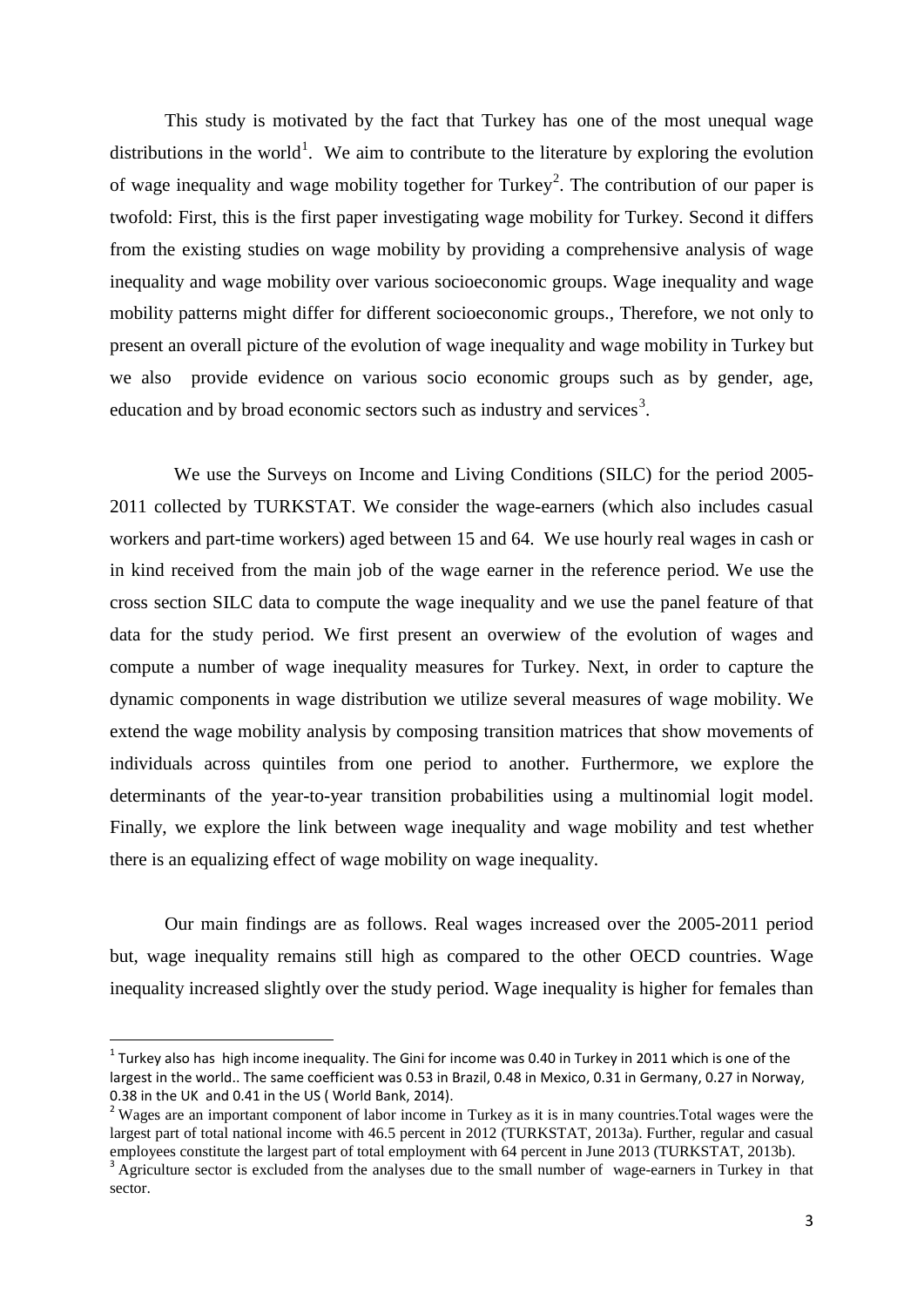for males and higher at older ages higher among the highly educated and higher in the services than in the industry., Wage mobility in Turkey is lower compared to the European Union (EU) countries although we observe higher wage mobility at longer time horizons. In addition wage mobility has an equalizing effect on wage distribution, however; this equalizing effect is not substantial enough to overcome the high and persistent wage inequality in Turkey. We find that wage inequality is higher for women then men and it is highest for the elderly and tertiary educated and higher for the services then for the industrial economic activity. Our investigation of the wage mobility by various socioeconomic groups shows that (i) males are more mobile and more likely to move up the wage distribution compared to females, (ii) wage mobility and the probability of moving up the wage distribution declines with workers' age, (iii) wage mobility is higher among the less educated individuals as compared to higher educated and the probability of moving down the wage distribution decreases substantially as individuals become more educated, (iv) workers in the industry sector are more mobile than those in the services sector.

This paper is organized as follows: Section 2 gives a brief review of the literature. Data and methodology used are given in Section 3. Empirical results on wage inequality and wage mobility together with the determinants of mobility are discussed in Section 4. Section 5 is a digression on the labor market institutions in Turkey as possible causes of high wage inequality and low wage mobility in Turkey. Concluding remarks and policy implications are given in Section 6.

#### **2. Literature Review**

As remarked earlier, during he recent decades wage inequality rose in several developed countries such as the USA and the UK Further, inequality has also increased in the traditionally low inequality countries, such as Germany, Denmark and other Nordic countries (OECD 1996, 2011). In the literature two main explanations are provided for the recent increasing wage dispersion. The first explanation is known as the skill-biased technological change hypothesis (SBTC). According to SBTC hypothesis recent technological developments have increased the demand for high-skilled workers but decreased the demand for low-skilled workers. This change in demand increased the wages of high skilled labor and decreased the wages of low skilled labor and resulted in an increased wage inequality in recent decades (Katz and Murphy 1992; Card and DiNardo 2002; Acemoglu, 2002). The second explanation is about the changing labor market institutions such as employment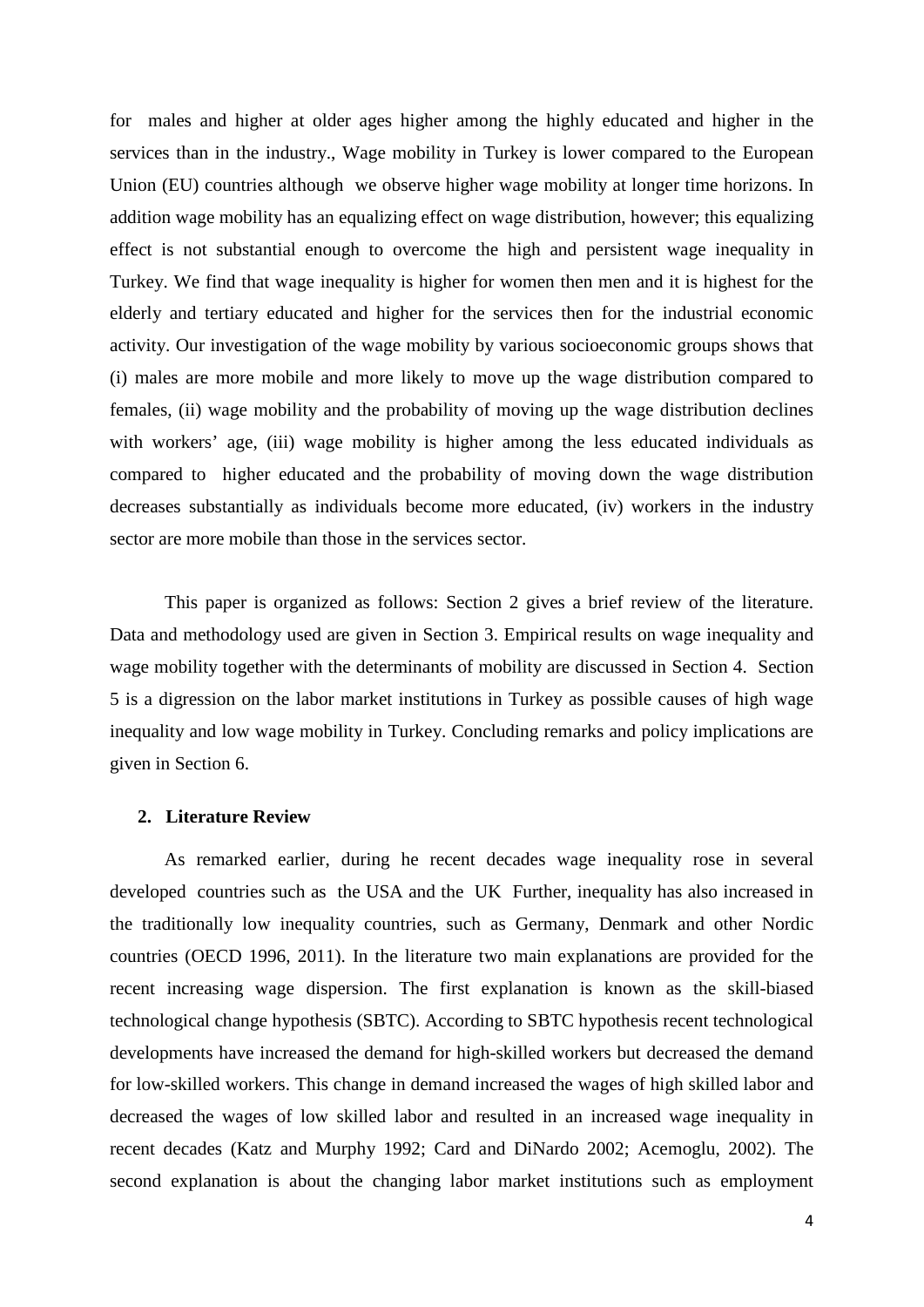protection, union density and minimum wages (Card 2001; Machin 1997; Koeniger et al. 2007; Checchi and Garcia-Penalosa, 2008). According to this approach there is a negative correlation between labor market institutions and wage inequality. Stricter employment protection laws, higher union density and higher minimum wages are associated with lower wage inequality. The literature suggests that the recent decline in labor market institutions in the developed countries contributed to the increase in wage inequality observed.

Recently, there has been a growing literature on income mobility; it is defined as the movement of workers along the income distribution. While cross sectional estimates of inequality ignore the role of income mobility, mobility of income can improve the equalization of earnings over time (Buchinsky and Hunt, 1999). Thus a high degree of income mobility can contribute to social mobility and make the distribution of lifetime income more equal. There is a vast literature on the evolution of income mobility which has controversial findings on whether mobility is increasing or decreasing over time. For instance, using Spanish Household Panel Survey data for the period 1985-1992 and various income stability indices Canto (2000) finds that the level of income mobility (Shorrocks index of mobility) in Spain has permanently increased from 1985 to 1991 and it decreased only in 1992. On the other hand, income inequality (Gini index) has declined from 0.35 to 0.30 for the full period. Kopczuk et al. (2010) explores the U.S. employment earnings (excluding self-employment) inequality and mobility between 1937 and 2004, and shows that long term earnings mobility among all workers increased after the 1950's, although short term mobility was stable over the full period in question.

Dickens (2000) uses two different data sources, the New Earning Survey and the British Household Panel Survey for the period 1975-1994 to investigate wage mobility patterns inthe UK. His results differ according to the choice of the time horizon on which mobility is defined. While the year to year mobility rates decline, mobility seems to be increase as the time period expands. Hofer and Weber (2002) investigate wage mobility in Austria for from 1986 to 1996. Their results indicate that the degree of wage mobility is low in Austria whereas mobility rates are higher over longer periods similar to findings of Dickens. Cardoso (2006) compares wage mobility in Portugal and the UK over the period 1986 to 1999 and discusses the importance of labor market institutions such as minimum wages, employment protection legislation and collective bargaining in both countries. His results suggest that mobility declined in both countries during the period 1986-1999. Using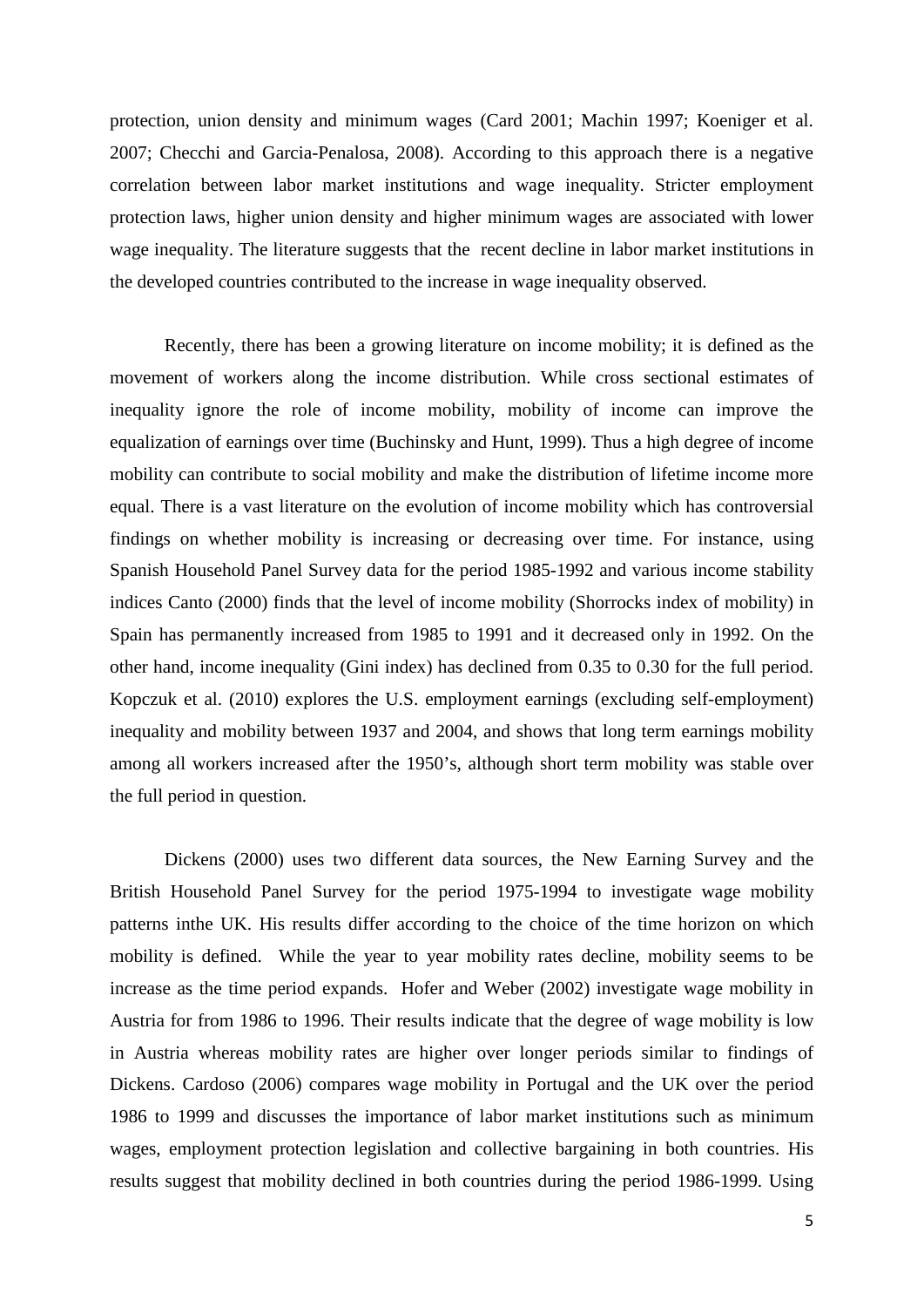the German Socio-Economic Panel for the period 1984- 2007, Gernandt (2009) explores the evolution of the wage mobility in Germany. He arranges the data in 4-year time periods and finds that wage mobility decreased between 1984/1987 and 2004/2007. Riphahn and Schnitzlein (2011) investigate the long run wage mobility patterns in Germany for the period 1975-2008. They find that while there is a significant decrease in wage mobility in East Germany in the 1990s, a slight decline in both East and West Germany is evident after the late 1990s. In a different study for Germany, Aretz (2013) examines wage mobility for the same period as Riphahn and Schnitzlein. He also finds that wage mobility decreased in the West and East Germany consistent with other studies.

Friedman (1962) introduced a debate by pointing out that income mobility might equalize long-term incomes. Several scholars explicitly tested Friedman's proposition. For instance, Buchinsky and Hunt (1999) explore wage mobility and earning distributions for the US using 1979-1991 data from the National Longitudinal Survey of Youth and show that mobility reduces wage inequality by 12%-26% when a four-year time horizon is considered, with similar results for annual earnings. Using European Community Household Panel (ECHP) over the period 1994-2001, Sologon and O'Donoghue (2009) find an equalizing impact of mobility on income inequality and this impact increases over time in all countries they analyze (Denmark, UK, Belgium, Greece, Ireland, Netherlands, Italy, France, Spain, Germany) except Portugal. Bachmann et al. (2012) find that mobility reduces wage inequality and the equalizing effect of mobility mainly occurs within groups using data from SILC for all EU countries as well for Norway and Iceland over the period 2004-2010. Riener (2012) examines income inequality and equalizing effect of income mobility using (ECHP) data from 1995, 1998 and 2001. He shows that there is an equalizing effect of mobility on income inequality. This equalization gets stronger when the accounting period is extended.

There are also sectoral level studies on wage mobility. For instance using income tax administrative data for the period 1993-1996, Romanov and Zussman (2003) explore wage inequality and mobility in Israil. They find that wage mobility is higher in the public sector than in the private sector. This contradicts the common view that public sector wages are more stable than those of private sector. Wage mobility is lower among men than women and wage mobility decreases as age increases*.* Cardoso et al. (2010) examine the wage mobility in Israel taking into account high-low concentrations in the public and private sectors. They find that private sector wage mobility exceeds that in the public sector contrary to Romanov and Zussman (2003). Further, wage mobility in the low concentration sub-sectors is higher than in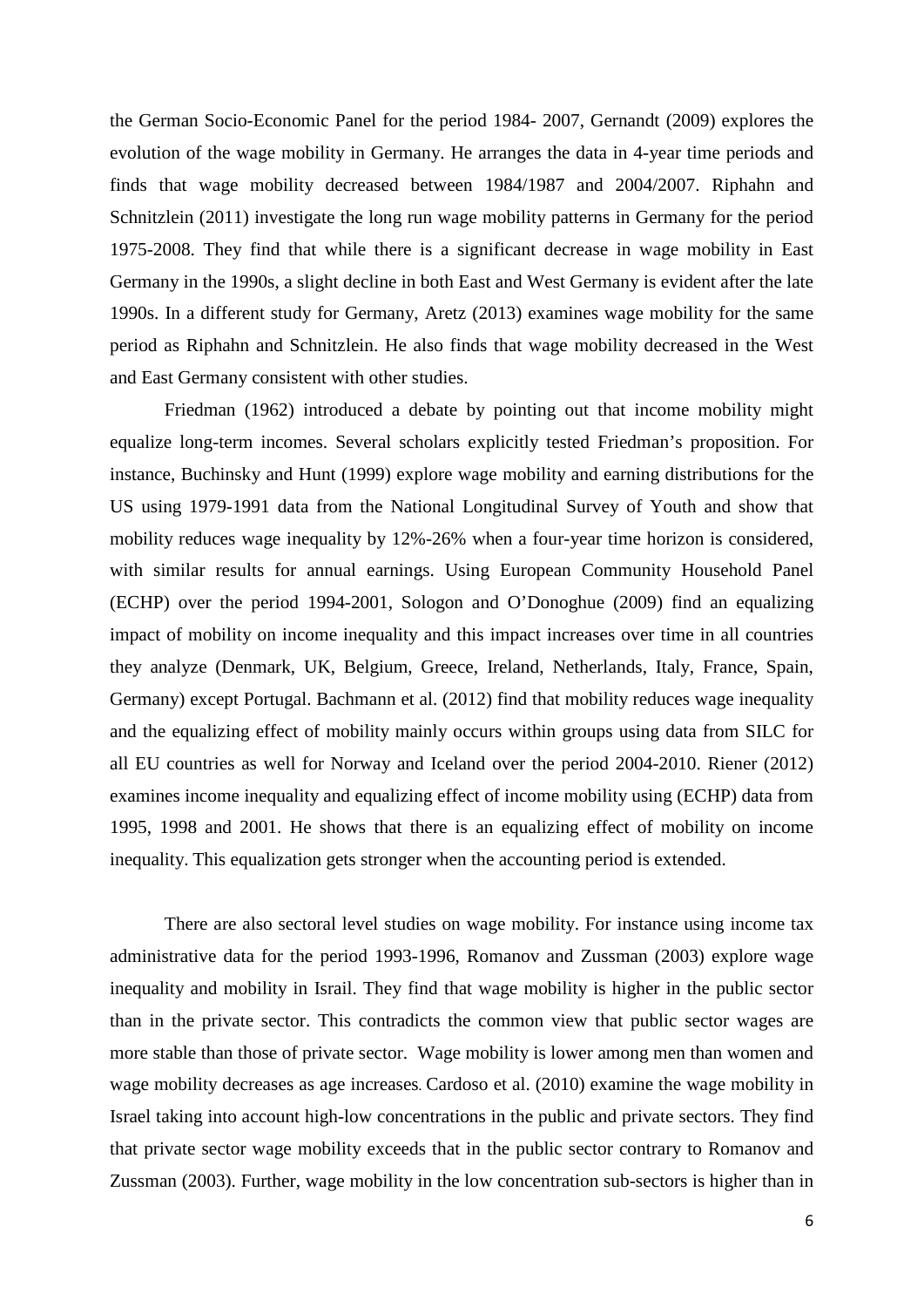the high concentration sub-sectors in both the private and the public sectors. Raferzeder and Winter-Ebmer (2007) analyze wage mobility using tax authority data for Austria for the period 1994–2001. They find that wage mobility is related to the starting position of the worker. Workers in large firms (more than 100 employers) have more chances to move up compared to those in small firms. Workers in the public sector, in education and health sectors have the least chances to move up.

Although there are several studies on wage dispersion in Turkey (Kara, 2006; Ilkkaracan and Selim, 2007; Tansel and Bodur, 2012 and Bakis and Polat, 2013) wage mobility has not been studied before. There are only two studies, Vergil (2012) and Güven et al. (2014), which analyze both the evolution of income inequality and income mobility for Turkey using SILC. Vergil (2012) investigates the equalizing effect of income mobility over the period 2006-2009 and compares his results with those of other countries. According to his results, income mobility in Turkey is very high compared to those of European countries and it improves income inequality. On the other hand, Güven et al. (2014) using SILC finds that income mobility raises income inequality instead of reducing it over the period 2005-2010 in Turkey.

#### **3. Data and Methodology**

#### **3.1 Data**

This study uses the data from Survey of Income and Living Conditions (SILC) collected by TURKSTAT (Turkish Statistical Institute) over the period  $2006-2012^4$  $2006-2012^4$ . SILC has been carried out regularly every year since 2006 and conducted in compliance with the EU regulations. Questionnaires are formed in order to provide inforation on the target variables requested by EU Statistical Office (EUROSTAT) such as income, poverty, social exclusion and living conditions. Surveys are carried out with face to face interview technique and households are the final sampling unit which are monitored throughout four years including a panel feature in the data. The entire members of the households that live within the borders of the Republic of Turkey were included within the scope of the survey. However the

<span id="page-8-0"></span><sup>&</sup>lt;sup>4</sup> Each survey includes information on earnings for the previous period. For example, 2006 survey reports the earnings for 2005.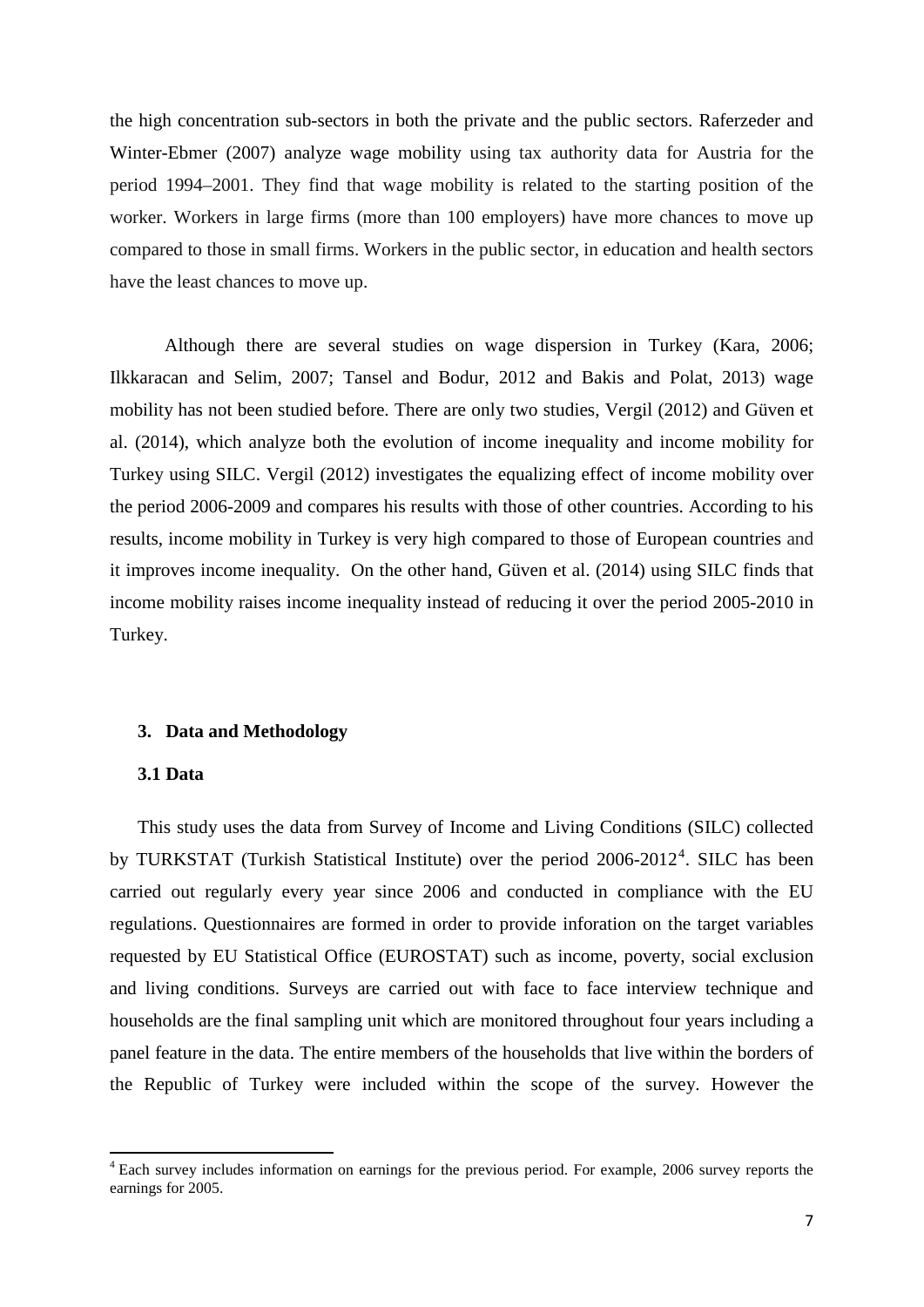populations in the elderly houses, prisons, military barracks, hospitals, hotels and child care centers as well as the immigrants were excluded from the scope of the survey.

The rotational design is used in the SILC. Accordingly, while one part of the households stays in the sampling frame from one year to another, additional new households enter the sampling frame every year. In particular, 75% of the sampling size is left in the frame of the panel, whereas 25% of the sampling size changes each year. Accordingly, panel application starts with the selection of the basic sampling which represents target population. Individuals 15 years and older are monitored throughout 4 years with the direction of the rules of monitoring-execution. The SILC provides detailed information on individual characteristics such as gender, age (grouped at five year intervals), schooling (coded in six education levels), firm size information, and sectoral (NACE Rev.1.1) classifications as well as on earnings and employment conditions.

Our unbalanced panel covers 13,360 individual wage earners (which also include casual workers and part time workers) aged between 15 and 64 over the period 2005-2011. We use hourly real wages in cash or in kind received from main job of the wage earner in income reference period. The income measure in SILC is given on an annual basis. In order to get hourly real wages we first adjust the annual wage income for inflation by using consumer price index based 2003. Next, we compute the monthly wages by dividing reported annual wages by the reported number of months spent at the main job. This is divided by 4.3 to compute the weekly real wages. Finally, weekly real wages is divided by the reported weekly hours of work in order to obtain real hourly wages. The analysis in this paper was also repeated by using monthly wages and both the inequality and the mobility results were esentailly the same. These results are available from the authors upon request.

In our analysis we exclude the agricultural workers from our sample due to low number of observations. The agricultural observations only range between 4-6 % of the total during the study period.This is consistent with the fact that there are very few wage-earners in the agricultural sector in Turkey. Further we included the causal workers in our sample since this form of wage earnership is an important activity in Turkey. The observations on causal wage-earners in our samples range between 13-20% during the study period.

#### **3.2 Methodology**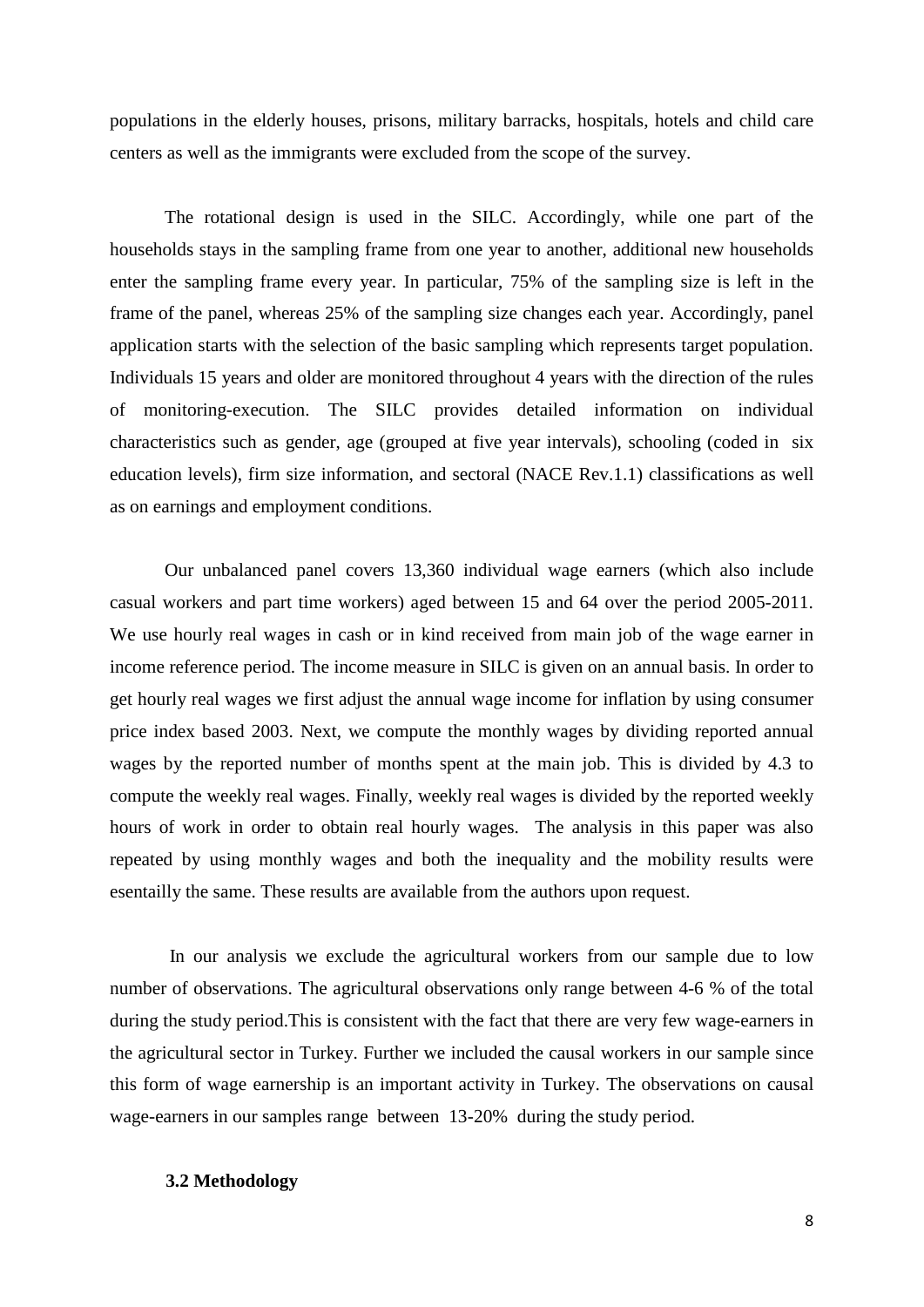To uncover the evolution of wage inequality over time different measures of inequality can be used each of which focuses on specific parts of the wage distribution. In particular there are three widely used inequality measures in the literature. The first one is percentile ratios. For instance, while the upper-tail inequality is measured by 90/50 log wage differentials, lower-tail inequality is measured as 50/10 log wage differentials and the 90/10 log wage differentials indicate the overall inequality. The second inequality measure is Gini coefficient which is most sensitive to income differences in the middle of the wage distribution. Specifically, it measures the average difference between all possible pairs of wages in the population, expressed as a proportion of total earnings (see Cowell 2011):

$$
I_{Gini} = \frac{1}{2N^2 \bar{y}} \sum_{i=1}^{N} \sum_{j=1}^{N} |y_i - y_j|
$$
 (1)

Where  $y_i(y_i)$  is the income of individual *i* (*j*),  $\bar{y}$  is the average income of the population and *N* is the number of individuals in the population. The third widely used measure of inequality is the Theil coefficient that stems from the family of generalized entropy inequality measures. In contrast to Gini which is particularly sensitive to the middle of the distribution, the Theil index is sensitive to inequality at both tails of the wage distribution:

$$
I_{Theil} = \frac{1}{N} \sum_{i=1}^{N} \frac{y_i}{\bar{y}} \log(\frac{y_i}{\bar{y}})
$$
 (2)

Mean log deviation is another measure that gives disproportionate weight to inequality at the bottom of the wage distribution and calculated as

$$
I_{MLD} = \frac{1}{N} \sum_{i=1}^{N} \frac{y_i}{\bar{y}}.
$$
\n<sup>(3)</sup>

Inequality measures that belong to the family of generalized entropy indices can be decomposed into different groups. This decomposition allows the exploration of inequality patterns across various subgroups of the population. Moreover, a decomposition of inequality into its between-group and within-group components allows investigating the quantitative importance of observable and unobservable characteristics of the population. The decomposition of the Theil index is defined as follows:

$$
I_{Theil} = \frac{1}{N} \sum_{i=1}^{N} \frac{y_i}{\bar{y}} \log \left(\frac{y_i}{\bar{y}}\right) = \sum_{i=1}^{N} \frac{y_i}{\bar{Y}} \log \left(\frac{y_i N}{Y}\right) = \sum_{j} \frac{y_j}{Y} Theil_j + \sum_{j} \frac{y_j}{Y} \log \left(\frac{y_j N}{N_j N}\right) (4)
$$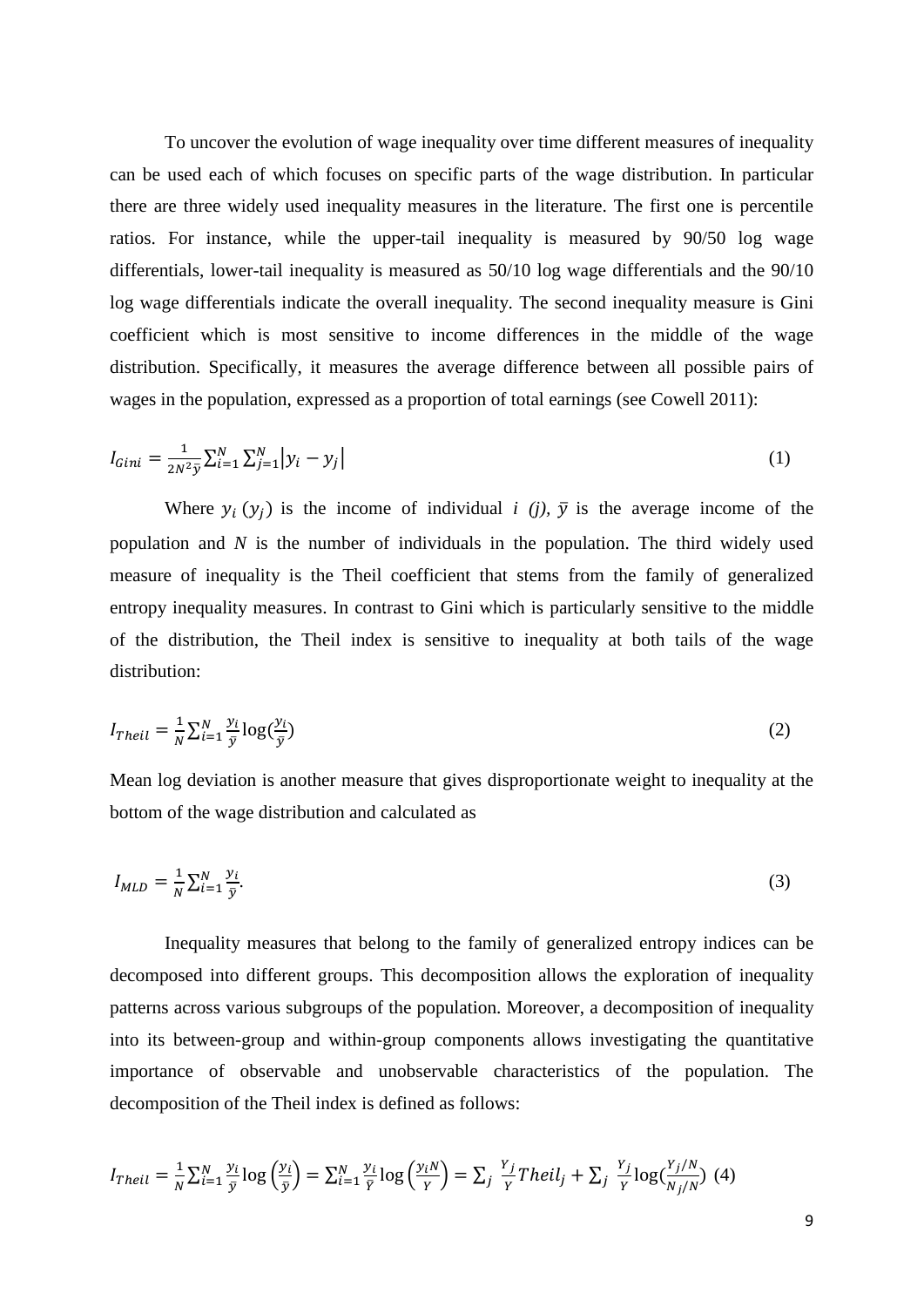where *Y* indicates the total earnings of the whole population  $Y_i$  is the total earnings of the subgroup, N denotes the number of the individuals in total population, and  $N_i$  is number of the individuals in the subgroup. The first part of the overall inequality in equation (4) denotes the within-group inequality and remains unexplained. Whereas, the second term represents the between-group inequality and might be attributed to the observable group characteristics. Put differently, while between-group component captures the inequality that arises from differences across subgroups, the within-group component represents the inequality that exists within the same subgroup. In this study we consider the subgroups defined by gender (men and women), by age (15-24, 25-34, 35-49, and 50-64), by education (illiterate and literate but not graduate and graduates of, primary school, middle school, high school, vocational high school and, higher education) and broad economic sectors such as, industry and services.

Cross-sectional estimates of inequality provide insights about the wage distribution at a single point in time. Since the individuals might change their position along the wagedistribution inequality measures ignore the role of the movements of workers within the wage distribution. In order to capture the dynamic components in wage distribution several mobility measures are adapted in the literature. A widely used mobility measure is Fields and Ok (1996, 1999) measure of mobility which is based on the total absolute log- earnings movement in a population<sup>[5](#page-8-0)</sup>:

$$
M_{FO} = \frac{1}{N} \sum_{i=1}^{N} |log y_{i1} - log y_{i0}|
$$
\n(5)

where  $y_{i0}$  is the base year and  $y_{i1}$  is the final yearearnings. It measures the mean percentage earnings change between two periods. The higher the value of the index the higher rate of mobility is represented by it.

Dickens (2000) develops another measure of mobility which is based on the degree of the change in ranking from one year to another:

$$
M_D = \frac{\sum_{i=1}^{N} |F(y_{i,t+1}) - F(y_{i,t})|}{N}
$$
(6)

<span id="page-11-0"></span><sup>&</sup>lt;sup>5</sup> Fields and Ok (1999) show that their measure of income mobility satisfies a set of properties namely scale invariance, symmetry, subgroup decomposability and multiplicative path separability.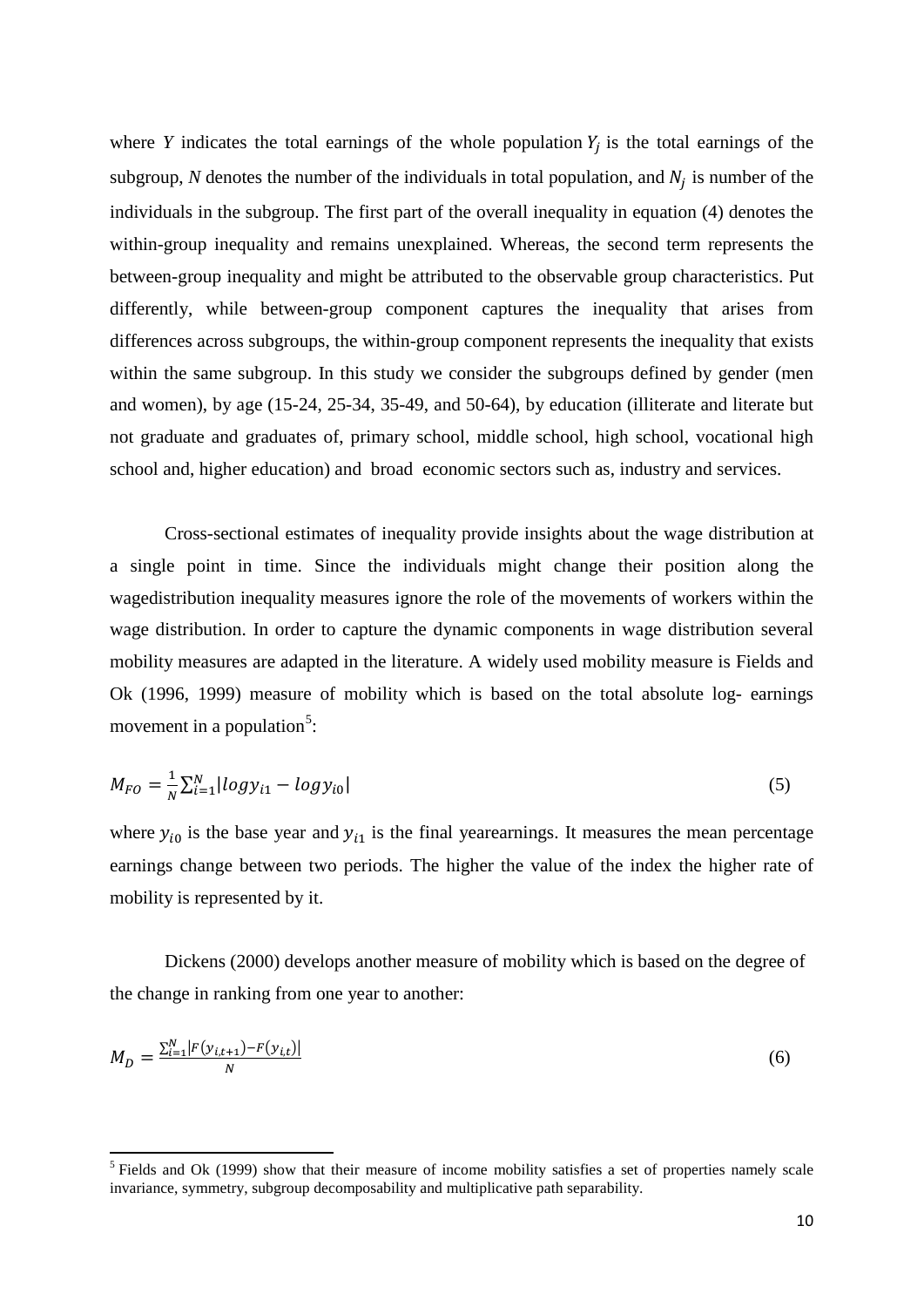where  $F(y_{i,t})$  and  $F(y_{i,t+1})$  are the cumulative distribution functions for earnings in periods *t* and  $t+1$ , respectively. The index takes the minimum value 0 when there is no mobility; while it takes the maximum value of 1 when there is perfect mobility i.e. earnings in the two years are perfectly negatively correlated.

The absolute mobility index of Fields and Ok (1999) does not account for the direction of mobility. Fields (2010), introduces another index testing for the equalizing effect of mobility on earnings distribution. In equation (7) below  $I(.)$  represents any statistical inequality measure as Gini coefficient, Theil index or mean log deviation, while  $y_0$  and  $\overline{y}$ stand for the initial year earnings and vector of mean earnings of the two periods respectively. The positive values of Fields (2010) index indicates that mobility has equalizing effects on inequality whereas, negative values signal for the reverse effects.

$$
M_{F2010} = 1 - \frac{I(\bar{y})}{I(y_0)}\tag{7}
$$

In order to put evidence on mobility patterns of individuals in terms of their positional movements in the wage distribution, individual transitions between different parts of the wage distribution throughout any two subsequent periods can also be derived. After dividing the distribution of each year into 5 quintiles, we compose transition matrices to capture the patterns of wage mobility over time. They show movements of individuals across quintiles from one period to another. By means of the transition matrices we can identify, whether, between any subsequent periods, a wage earner moves towards a higher quintile (upward transition), stays in the same quintile or moves towards a lower quintile (downward transition). We further investigate the determinants of three year-to-year transition probabilities using a multinomial logit model by considering individual characteristics such as gender, age and educational level as explanatory variables.

#### **4. Empirical Evidence**

#### **4.1 Evolution of Wages, 2005-2011**

Table 1 gives the distribution of mean hourly real wages by gender, age, education and sector of economic activity over the period 2005-2011. Mean wages are reported in Turkish Liras (TL) base 2003. The mean hourly real wages were 3.2 TL in 2005. It increased by about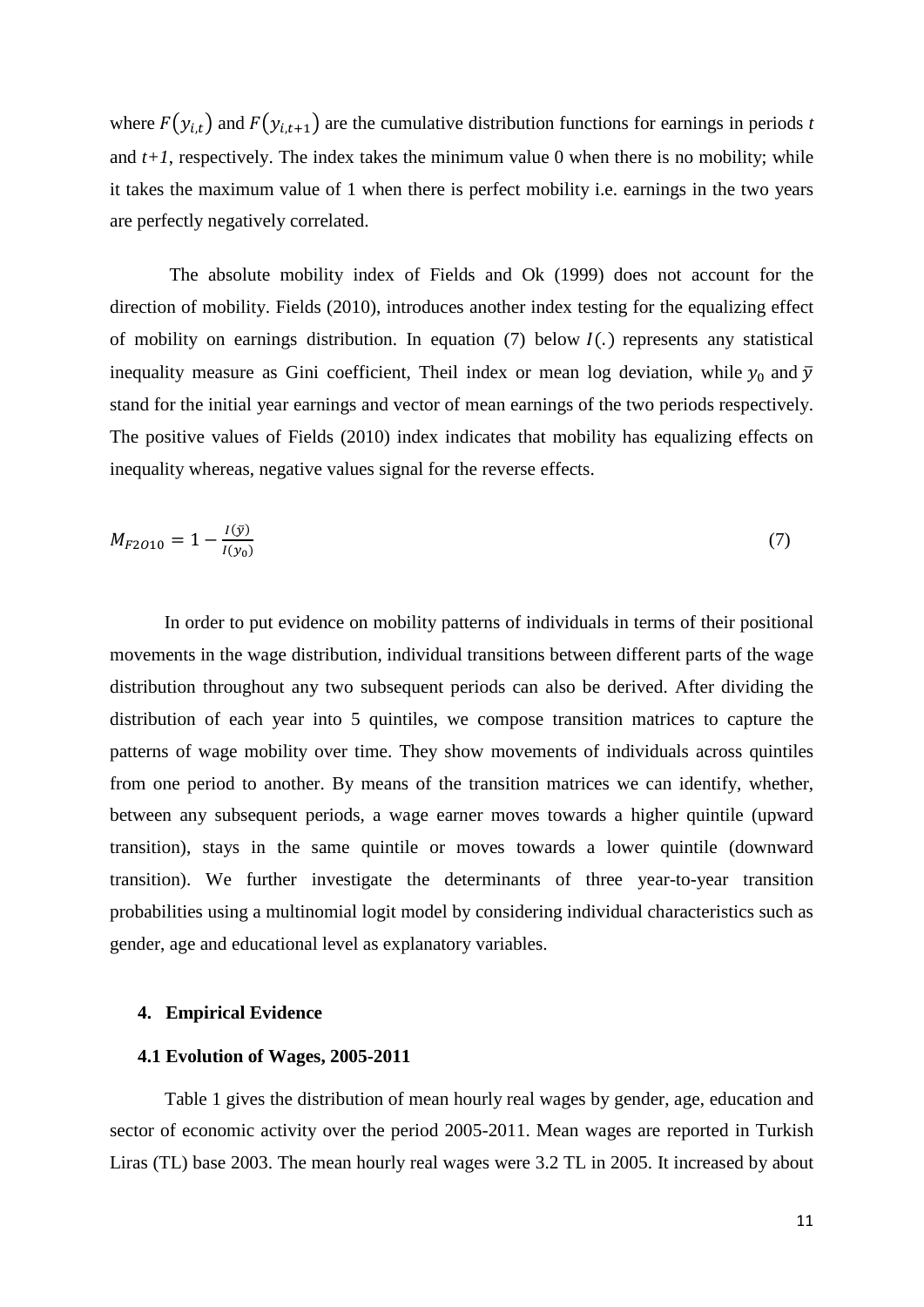15 percent to 3.7 TL in 2011. The increase in wages was monotonic from 2005 to 2010 except the slight decline in 2011. The male wages increased monotonically from 2005 to 2011 throughout the period. The female wages were somewhat higher than that of males in every year during 2005-2011. However a closer examination of male female wages by levels of education as shown in Table 2 indicates a higher average wages for man than for women in all education levels in all years. The male-female wage gap was small and was about 6 percent on average over the period. This may be due to the fact that a very large percentage of wageearner women in our sample were educated. The proportion of higher educated men was only about 15 percent while that of women was about 32 percent<sup>[6](#page-11-0)</sup>. We also note that when monthly wages are used male-feamal wage gap was reversed.

Table 1 also gives the distribution of real hourly wages by age groups over the 2005- 2011 period. The lowest wages are observed for the youngest age group of 15-24 years. Wages of this age group increased by about 8 percent over the period. In each of the years wages increased over the age groups and highest wages are observed for the oldest age group of 55-64. For the 25-39 age group wages increased by about 18 percent from 2005 to 2011. This age group experienced the largest increase in wages.

The first educational group comprises of those wage earners who are illiterate or those who are literate but do not have a diploma. This educational group clearly appears to be disadvantaged in terms of wages. First of all, their wages were the lowest compared to all other educational groups. Second, their wages declined by about 2.6 percent during 2005- 2011 period. Third, their wages fell by about 3.7 percent from 2007 to 2008. In 2009 it fell by about 9 percent possibly due to the global crisis before increasing by about 3.5 percent in 2010. The wages of primary school (five years of schooling) graduates are substantially higher than those of the illiterate-non graduate group. We observe only small changes from year to year, in the wages of this group with an overall decline of 1 percent during the period considered.

The graduates of middle school<sup>[7](#page-13-0)</sup> have higher wages than the primary school graduates in years 2005, 2006. However, in the following five years, the wages of middle school

<span id="page-13-1"></span><sup>&</sup>lt;sup>6</sup> Substantially higher female to male wage gap was reported in earlier studies by Kasnakoglu and Davioglu (1997) in 1987, Dayioglu and Tunali (2003) in 1994 and Tansel (2005) in 1994. Ilkkaracan and Selim (2007) review the recent trends in gender wage gap and report that female wages was 71% of male wages in 1995.

<span id="page-13-0"></span><sup>&</sup>lt;sup>7</sup> Middle school involves three additional years of schooling over the primary school which is five years of schooling. The primary school (five years) was the only compulsory level of schooling until 1997. With the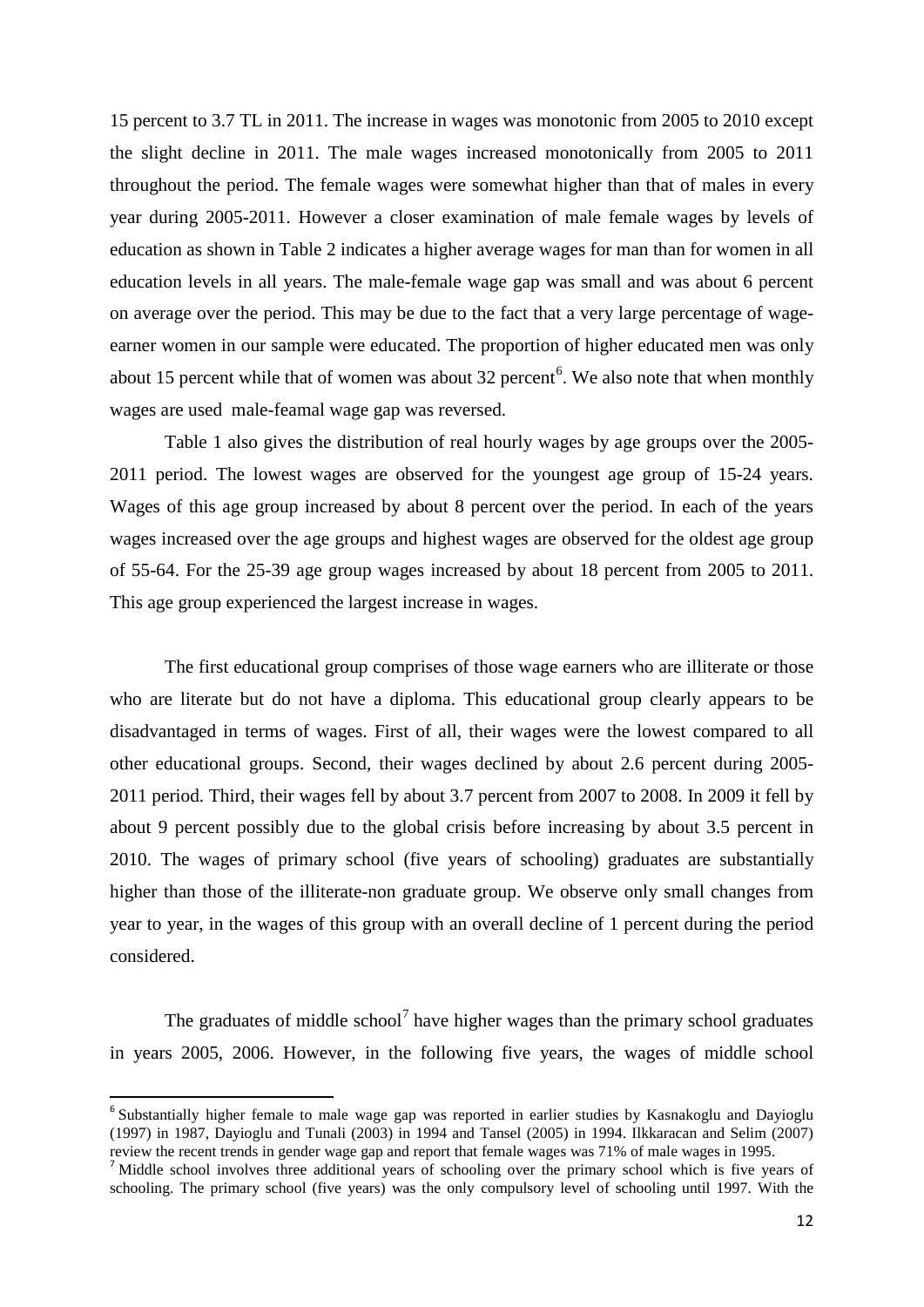gradutes are lower than the wages of primary school graduates. At this point we note the substantial decline by 8.3 percent during 2005-2011 for this educational group.

Next we consider the wages of high school graduates. We examine the high school graduates in two categories as general high school gradutes and vocational high school graduates $8$  and the curriculum orientation of these two high school types differ. We note the significantly better position of the vocational high school gradutes in terms of their wages. First, the wages of vocational high school graduates are higher than those of the general high school graduates by about 4-17 percent over the period. Second, wages of general high school graduates declined after 2007 and the wages of the vocational high school graduates fluctuated with a decline in the crisis year of 2009. The wages of higher educated is substantially higher that of the other education levels in each of the years. Further the higher educated group experienced almost a 20 percent increase in their wages from 2005 to 2011. This is the only group which experienced an increase in wages compared to other education levels.

Finally, we consider the wages in the two main sectors of economic activity. We note that wages in the services are substantially higher than in the industry. The services/industry wage gap was about 15 percent in 2005 gradually increased over time and reached 38 percent in 2010. Further, we note that while the wages in industry declined by 2 percent from 2005 to 2010, the wages in the services increased by 18 percent. At this point we note that the employment share of agriculture was 24.6 percent in 2012, that of industry was 19.1% and that of services was 49.4 percent. In terms of employment while agricultural sector has been shrinking substantially recently, the industry sector has mostly stagnated and service sector has expanded markedly. Thus we can conclude that the service sector is a booming sector in Turkey both in terms of employment and wages.

#### **4.2 Wage inequality**

**.** 

Educational Reform of 1997, the number of compulsory years of schooling increased from five to eight years covering the middle school. Therefore, the middle school group includes individuals who had eight years of schooling which has become compulsory in 1997.

<span id="page-14-0"></span><sup>&</sup>lt;sup>8</sup> General high schools took mostly three years before 2005 and in the cases of foreign language general high schools they took up four years. The vocational high schools took three-four years before 2005 depending on the language of instruction. In 2005, the number of years of schooling has increased to four years in both general and vocational high schools. Recently, it was allowed to increase to five years in cases where there is an additional year of language instruction.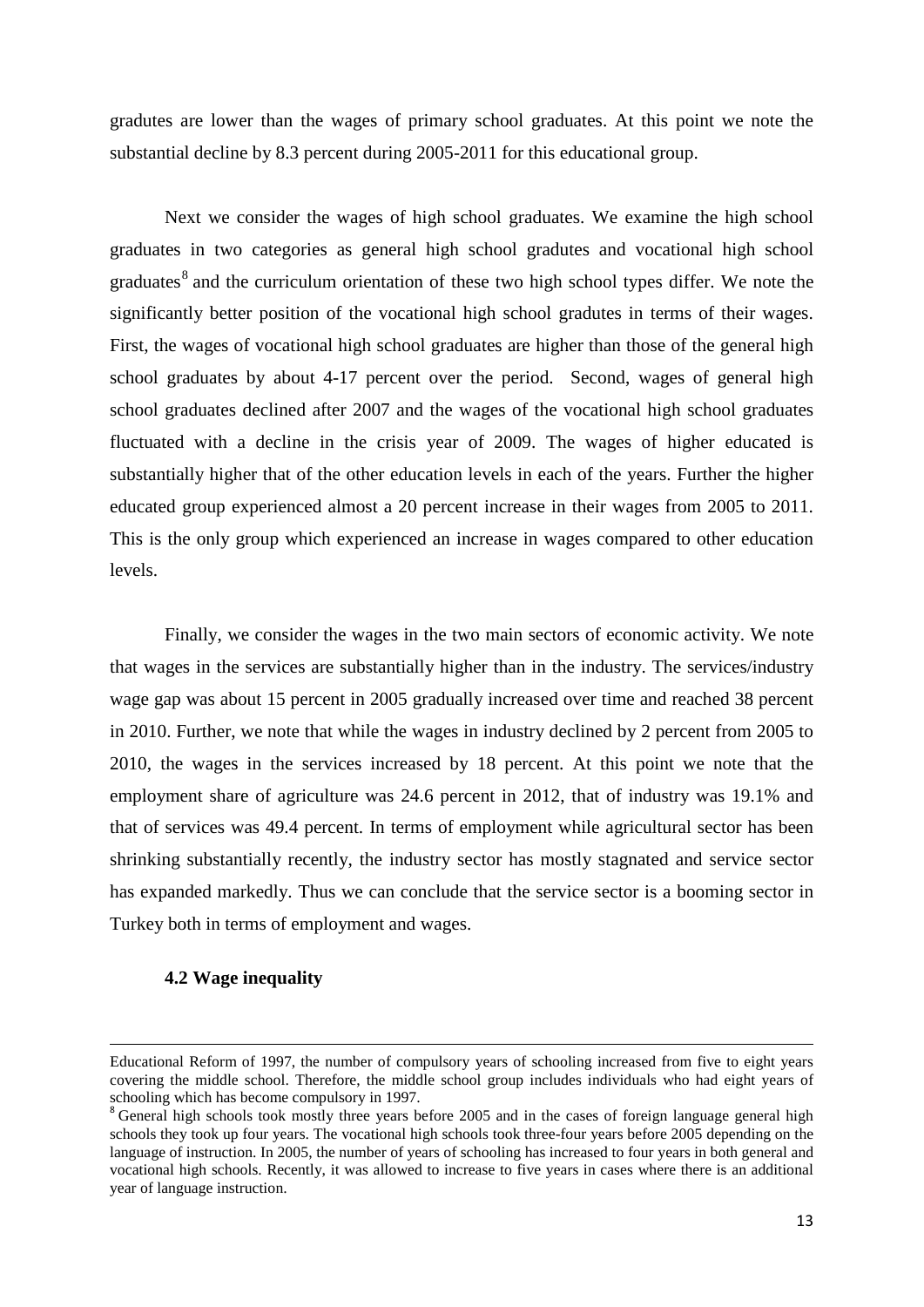In this section, we first describe the evolution of the wage inequality over the period 2005-2011. In Table 3, we present various wage inequality measures. Throughout the 2005- 2011 period we observe a slight increasing trend of inequality in wages. While there is a slight increase in Gini, Theil and MLD indices, the increase in inequality is more evident in the examination of 90/10 ratio. We note that there is a decline in overall inequality in 2006 and 2009 in all Gini, Theil and MLD indices. The 90/10 ratio which indicates the differential between the top 10 percent and the bottom 10 percent of the wage distribution shows an increase from 5.6 in 2005 to 5.[9](#page-14-0) in  $2011<sup>9</sup>$ . The wage inequality in Turkey is higher than in most EU countries. For example, according to the OECD sources the gross earnings 90/10 ratio was 2.45 in Belgium, 3.34 in Germany, 3.70 in Portugal, 3.62 in the UK, 4.85 in Turkey and 5.04 in the US in 2011 (OECD, 2014).

The evolution of inequality at the upper and lower tails of the wage distribution can be seen by examining the 90/50 ratio and the 50/10 ratio respectively. The 90/50 ratio indicates an increasing trend in the upper tail inequality with a slight dip in 2009 which is the year of global crisis. The 50/10 ratio indicates a decreasing trend in lower tail inequality with a dip in 2006. We present a more detailed investigation of inequality patterns within the top 10 and bottom 10 percent of the wage distribution in Table 4. First of all, overall trend is stagnant in both at the top and bottom 10 percent of the wage distribution. Inequality at the top 10 percent is higher than the inequality at the bottom 10 percent by all three indices. There is a dip in inequality at the bottom 10 percent of the wage distribution in 2007 by all three indices. Although inequality at the top 10 of the wage distribution declined in 2009, the year of global crisis, by all three indices the inequality at the bottom 10 percent of the wage distribution increased during the same year by all three indices.

Table 5 shows the wage dispersion by gender. During the entire 2005-2011 period women's wage inequality is higher than that of men by all three indices. Both the female and the male wage inequality show a slight upward trend with a decline in female inequality in 2009, the global crisis year, but not in male inequality. Similar observations can be seen in the evolution of the 90/10 ratio. Higher wage inequality for women than for men is also observed by Aretz (2013) in West Germany and the East Germany during the period 1975-2008 and by Franz and Steiner (2000) in East Germany during the period 1990-1997.

<span id="page-15-0"></span><sup>&</sup>lt;sup>9</sup> Bakis and Polat (2013) find that 90/10 wage ratio decreased over the period 2002-2010 using Household Labor Force Surveys.They investigate the possible causes of the decline in wage inequality.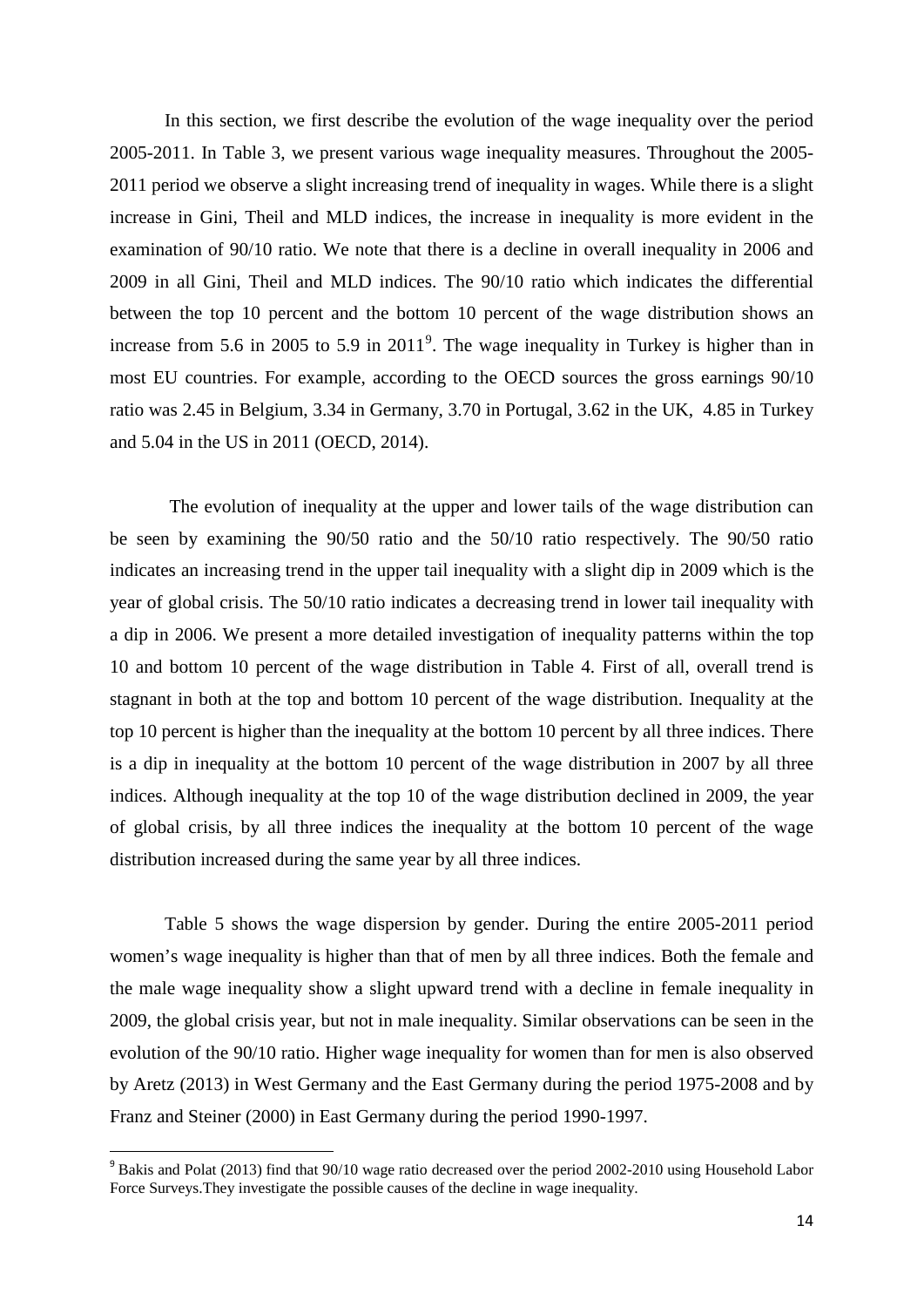Table 6 shows the wage inequality by age groups. We observe that inequality becomes higher at older age groups. The highest inequality is observed for the 50-64 age group. For instance in 2011 the inequality measured by Gini index is 0.45 while it is 0.33 for the 15-24 age group. The reason behind this finding might be the fact that in Turkey, at older agegroups the within-group qualification variation is higher. An alternative explanation might be that the marginal return of experience to an older worker might be more than that to a younger worker.

Table 7 shows inequality measures by education groups. We can say that overall inequality is lowest among the illiterates/non-graduates highest among the middle school graduates. The figures for 2011 indicate that the highest level of wage inequality is observed for the higher educated. In Turkey, education standarts show a significant variation at higher education levels and in particular there is a wide variation in the quality of high education institutions. This could be reflected in the higher inequality in wages at higher education levels.

In Table 8, we consider wage inequality in the two main sectors of economic activity. We observe that wage inequality is higher in services sector than in the industry. For example, while the Gini index is 0.34 in industry, it is 0.4 in services, in 2010.

Finally, wage inequality is decomposed into within and between group components in Table 9 which enables an analysis of the extent of wage inequality that can be explained by observable characteristics. Resuls show that within wage inequality is much larger than between wage inequality for all subgroubs showing importance of unobservable factors. This is a finding that is observed in many countries (Bachmann et al. 2012). Further Table 9 shows that there is a clear increasing trend in between group inequality by education and a decreasing trend in the between group inequality by education.

In conclusion, there are slight increases in the inequality measures over time during the period 2005-2011. Wage inequality in Turkey with 90/10 ratio of 5.8 in 2010 is one of the highest among the OECD countries after the US and South Korea. For example, the 90/10 percentile ratio in Germany was 3.34 in 2011 and 2.81 for Denmark as the most equal country in terms of wages among the OECD countries (OECD, 2012). Thus wage inequalityin Turkey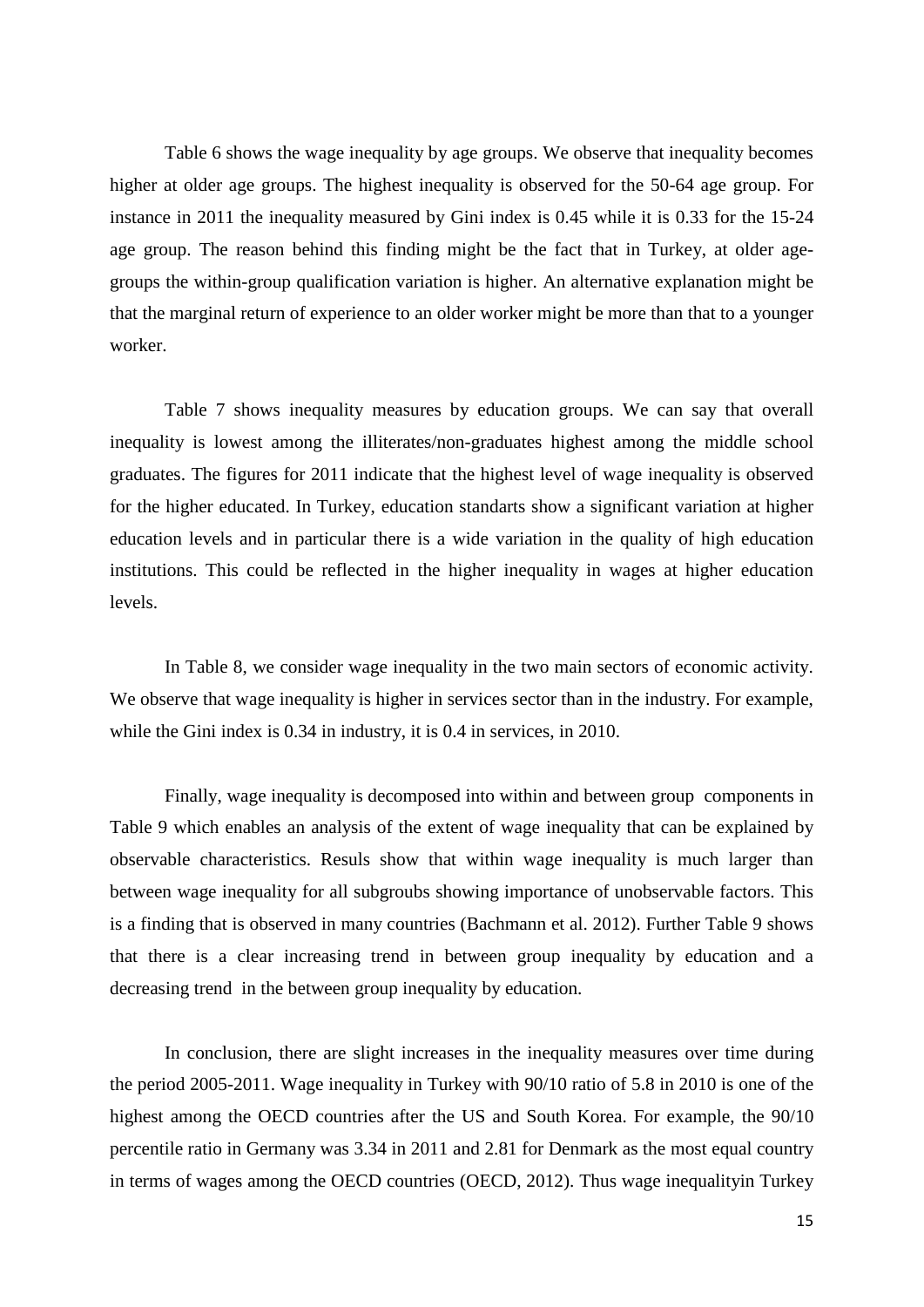is rather high compared to traditionally low inequality countries such as Germany, Denmark and Scandinavian countries. Turkey has inequality levels similar to those of the UK, US, Brazil and Mexico. These figures show that wage inequality in Turkey is rather high compared to several countries.

#### **4.3 Wage Mobility**

#### **4.3.1 Mobility Indices**

Table 10 gives the values of Fields-Ok (1999) mobility index. As remarked earlier this index gives the absolute mobility index without regard to the direction of mobility where it ranges between 0 (no mobility) and 1 (perfect mobility). This table indicates an overall low degree of mobility as the index values mostly range around 20-30 percent. Further, we observe that there is somewhat an increase in the Fields-Ok mobility index over time i.e. the longer the time period considered the higher is the mobility. Several other researchers also found higher mobility over longer time periods such as Burkhauser et al. (1997) in Germany and the US, Hofer and Weber (2002) in Austria, Dickens (2000) in UK, Cardoso (2006) in Portugal and Aretz (2013) in East and West Germany. When we compare the index values for males and females we cannot discern a clear pattern. Excluding the age group 50-64 (which implies retired individuals as well) we observe that younger age groups are more mobile than the older age groups. Hofer and Weber (2002) also found that mobility is high for young workers in Austria between 1986 and 1996. Table 10 also shows that illiterates-not graduates are more mobile than the higher educated except during some sub-periods. Finally comparing the industry and the services sectors one cannot see a clear disparity in terms of mobility between industry and services sectors.

Dickens (2000) mobility index gives the average year-to-year mobility across the whole wage distribution, while the Fields-Ok index values in Table 10 present information about mobility taking the extension of time period into account. In Table 11 we observe more explicit patterns of mobility by means of the Dickens mobility index. Overall the very low numbers indicate low year-to-year wage mobility in Turkey<sup>[10](#page-15-0)</sup>. In addition we observe a substantial decline in wage mobility over time. The index value in 2005-2006 period is 0.11, whereas it is 0.08 in 2010-2011 period. When we consider mobility differences between

 $10$  Dickens (2000) index ranges between 0 (no mobility) and 1 (perfect mobility).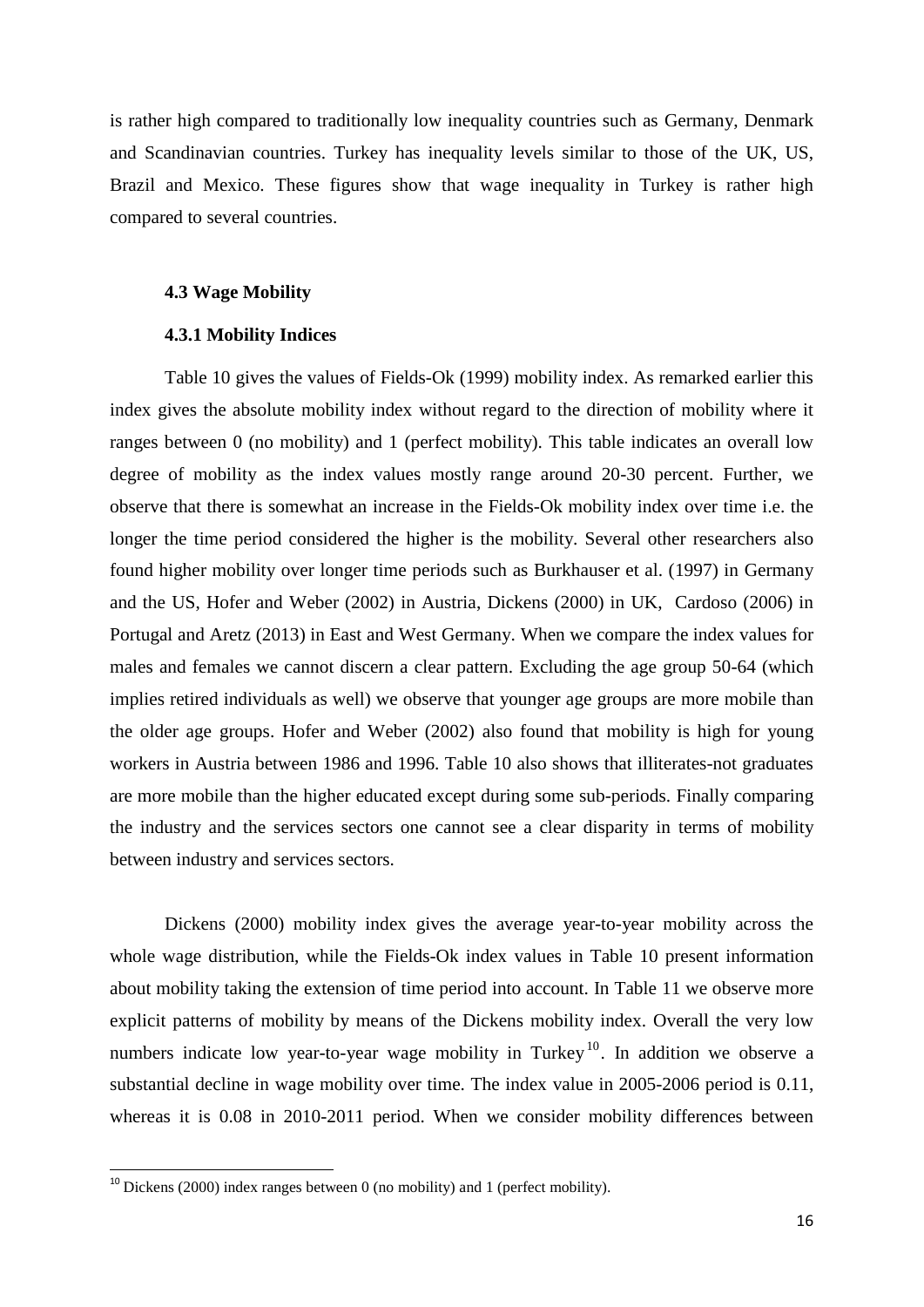genders we clearly observe that males are more mobile than females. This is in contrast to the findings of Dickens (2000) who found that females are slightly more mobile than males in Great Britain between 1975 and 1994. As remarked earlier the finding of Aretz in Germany with lower wage mobility for women than for men is similar to ours. Comparing the agegroups, we observe that as the age of the individuals increases mobility declines. Table 11 also shows that mobility is higher among the less educated as compared to the higher educated. In comparing the Dickens mobility index for the industry and the services sectors we conclude that indusrty sector is clearly more mobile than the services sector.

#### **4.3.2 Transitions between Wage Quintiles**

The mobility measures discussed in the previous section do not give information about the position of workers over time. In order to put evidence on mobility patterns of individuals in terms of their positional movements in the wage distribution, we compute the transition matrices. The transition matrices show movements of individuals across quintiles from one period to another. In other words they show the likelihood of moving up or down or staying the same along the wage distribution. We first divide the wage distribution into quintiles and next observe the movement of wage earners across quintiles from one period to the next. Two and four year quintile transitions by gender, age, education and sector of economic activity are shown in Tables 12 and 13 respectively. "Down" (up) represents those individuals who have moved to a lower (upper) quintile between two periods t-1 and t. "Same" indicates the individuals who have stayed in the same quintile.

We observe that the probability of remaining in the same quintile increases over time in both two and four-year transitions indicating a decline in mobility over time. Similar observations are found by Dickens (2000) in the UK, Hofer and Weber (2002) in Austria, Cardoso (2006) in Portugal and the UK, Gernandt (2009), Riphahn and Schnitzlein (2011) and Aretz (2013) in East and West Germany. On the other hand, a comparison of Tables 12 and 13 shows that the probability of remaining in the same quintile has decreased. This implies a higher mobility when time horizon gets longer as we consider two and four year transition matrices together. This finding is also consistent with the findings from Fields-Ok mobility measure in Table 10. Particularly, the share of individuals remaining in the same quintile ranges between 55-68 percent in two year transition matrices, while it ranges between 48-58 in four year transition matrices. Similar observations are found by Dickens (2000) in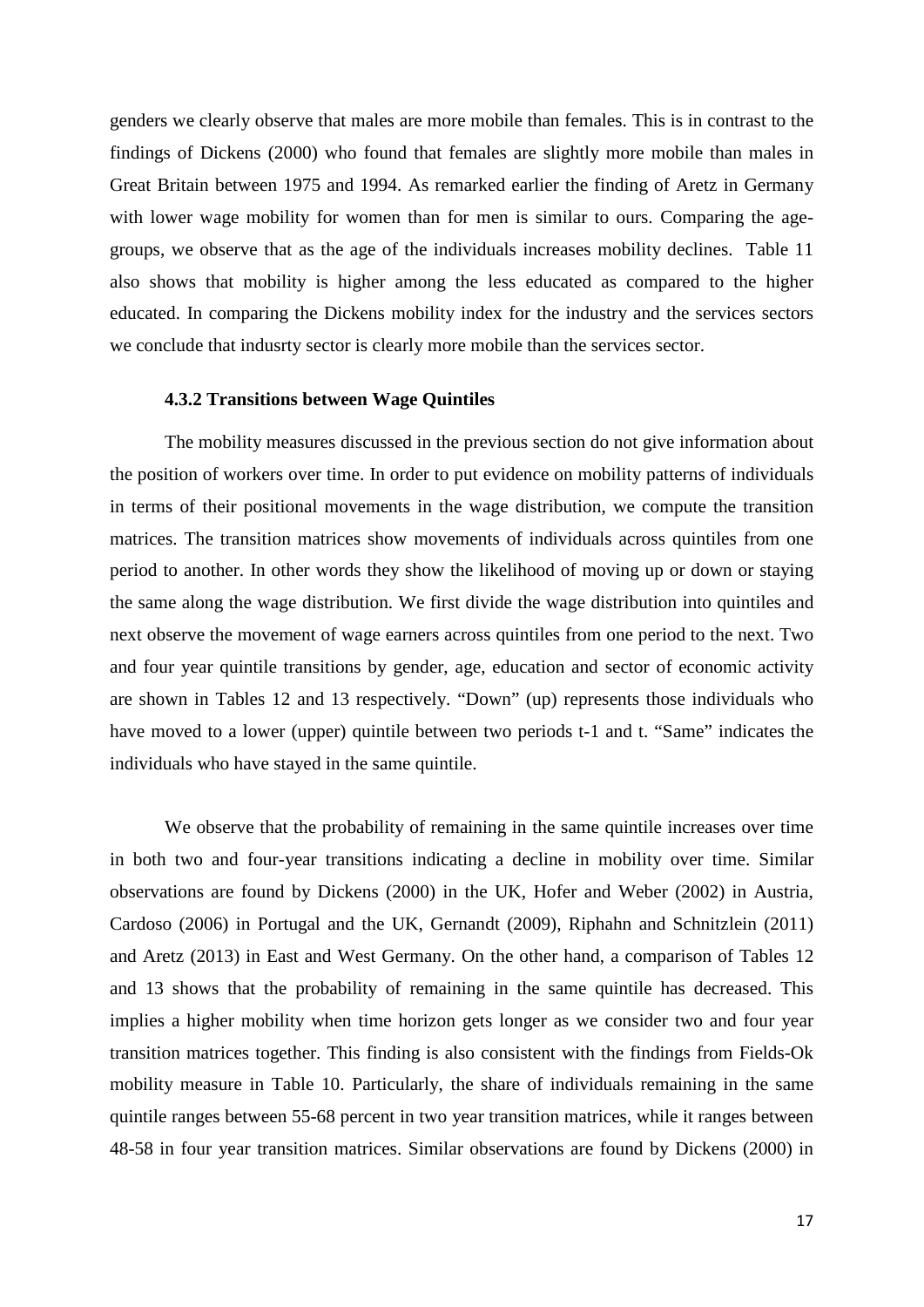the UK, Hofer and Weber (2002) in Austria. Another result is that the probability of moving up the wage distribution is higher than the probability of moving down.

Considering the observations by gender we find that men are more likely to move along the wage distribution than women when two-year transitions and four-year transitions are considered. Furthermore, men are also more likely to move up than women. In the four year transitions the proportion of females who are moving down the wage distribution are somewhat higher than men. Similarly, Bachman et al. (2012) also found men are more likely to move up the earnings distribution than women. When we consider the age groups we can say that younger age groups (15-24 and 25-39) are more mobile than the older age groups (40-54 and 55-64). Further, the probability of moving up the wage distribution declines with workers' age. The probability of moving down the wage distribution increases for the older individuals when we consider four year transitions. These observations imply that during longer periods of time the probability of older individuals going down the wage distribution increases i.e., older indiviuals are disadvantaged over longer periods of time. Further, the highly educated individuals have substantially lowest probability of moving down the wage distribution in both two and four-year transitions. The probability of moving down the wage distribution decreases at higher education levels. In addition the negative effect of the global crisis on the illiterate/literate but not graduates can be seen clearly from 2006-2009 sub-period in Table 13. In this period 41 percent of illiterate/literate but not graduates moved downward. Finally, having a lower probability of staying in the same quintile, the industry sector is more mobile than the services sector. When we consider the direction of this mobility we observe that the probability of going down the wage distribution is substantially higher for the industry sector than for the services sector. This finding is consistent with our findings from the Dickens (2000) mobility measure.

### **4.3.3 Determinants of Mobility**

In the previous section we analyzed individual mobility patterns using transition matrices. However, these matrices include limited information since they only provide descriptive evidence. In order to obtain better insights of transition dynamics at play, we estimate a multinomial logit model controlling for individual characteristics such as gender, age and educational level as well as working status and sector of economic activity as explanatory variables. In this model our categorical dependent variable represents year-to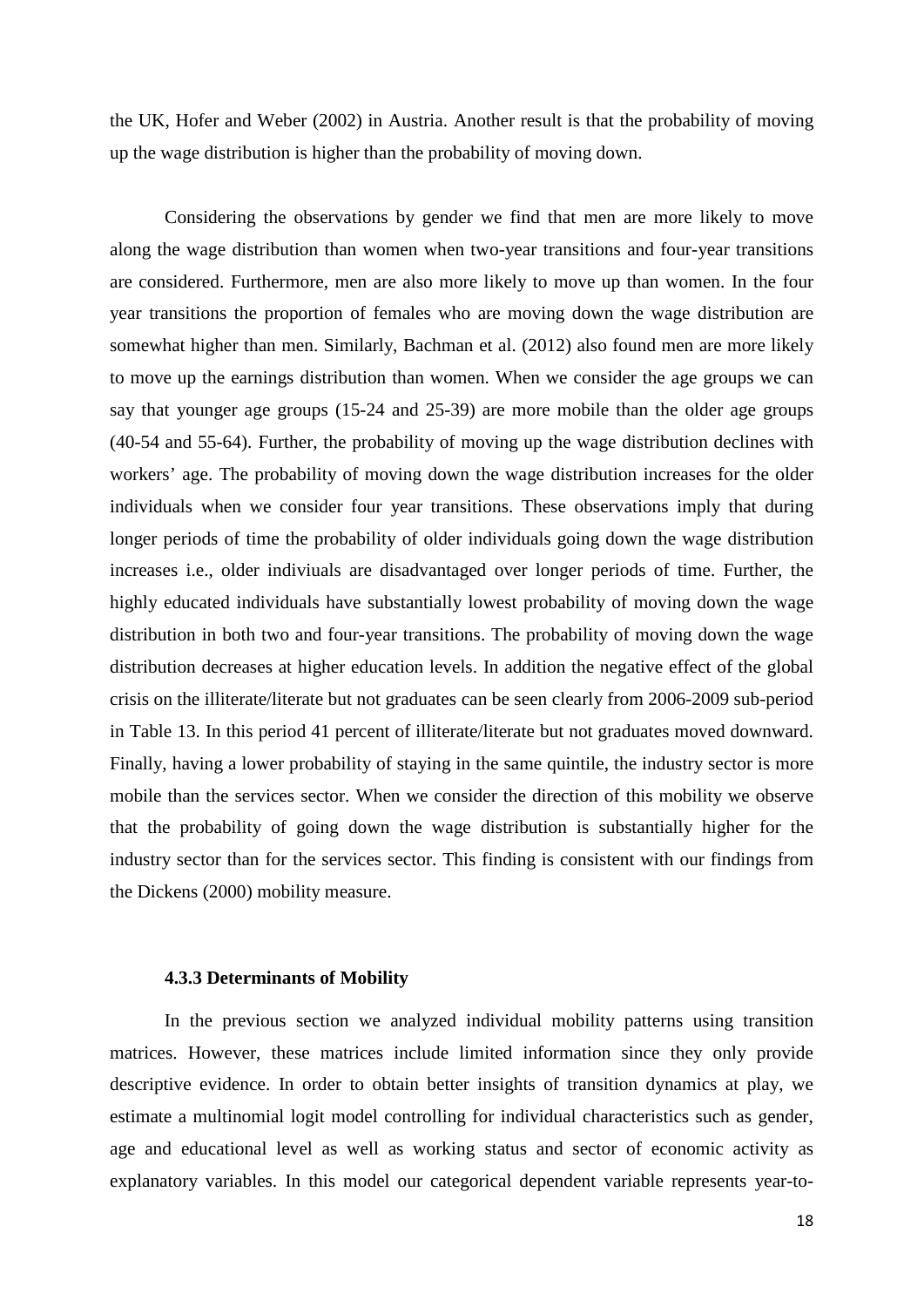year downward mobility, upward mobility and staying in the same quintile (no mobility), respectively.

Table 14 gives the estimation results for two year transition dynamics. The positive coefficient for male in upward transition indicates that males are more likely to move up the wage distribution than women while they are less likely to make a downward transition. This is consistent with the results from transition matrices where individual characteristics are not controlled for. Next, we observe that the probability of moving up the wage distribution is higher and the probability of moving down the the wage distribution is lower for the older age groups with respect to the age group 15-24, as expected. In particular, the probability of moving up the wage distribution is highest and the probability of moving down the wage distribution is lowest for the age group 35-49. This age group represents the individuals that are willing to preserve their status with high efficieny and experience regarding their working career. In terms of the educational groups we observe a more regular pattern of transition i.e. the probability of moving down the wage distribution is decreasing with workers' level of education. These results confirm similar findings from the related literature providing evidence for the effects of personal characteristics on individual mobility patterns.

When we consider sectors of economic activity, we observe that both probability of moving down and moving up the wage distribution is lower for the services with respect to the reference group of industry. Further, the probability of staying in the same quintile is higher for the services sector. These results confirm our finding above in the transition matrices that workers in the industry are more mobile compared to those in the services. Finally, results from the multinomial logit estimation show that wage earners are more stable with respect to casual workers.

#### **4.3.4 Mobility as an Equalizer of Wage Distribution**

In order to measure whether mobility has an equalizing effect on the wage distribution, we use Fields (2010) index. The positive value of the index refers an equalization effect whereas the negative value refers a disequalizing effect. To calculate Fields' index we utilize three different wage inequality measures, Gini coefficient, Theil index and MLD. According to Tablo 15 wage mobility in Turkey has an equalizing effect on wage distribution. However, compared to results for income from Vergil (2012) for Turkey and Reiner (2012) for the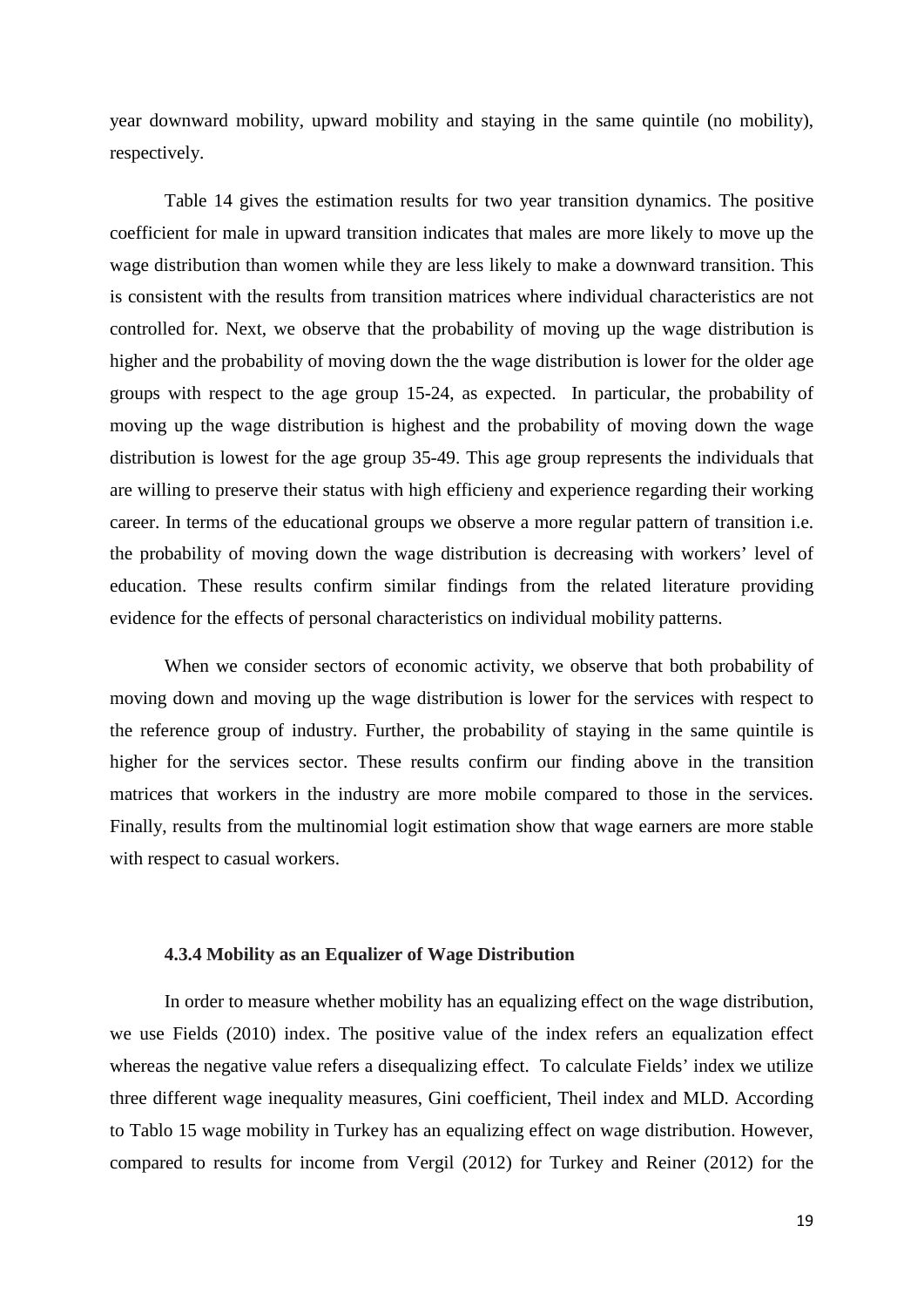European countries, the index values are rather small. In addition, we cannot see a pattern of increasing effect of equalization as time period is extended which is in contrast to the results of Vergil and Reiner. Bachman et al.(2012) find that wage mobility reduces wage inequality in all the EU counries they examined.

#### **5. Digression on Labor Market Institutions in Turkey**

It is commonly agreed that wage distribution reflects both the supply and demand for skilled and unskilled labor and the institutional factors in the labor market. However there is no concensual position on their quantitative importance. In this section we provide a general overview of the labor market institutions which may be responsible for the high wage inequality and low wage mobility found in this paper for Turkey. Several authors such as Koeniger et al.(2004) and Bachmann et al. (2012) investigated the importance of labor market institutions such as minimum wage legislation, union density, employment protection regulation and unemployment insurance in order to explain the evolution of wage inequality in a number of EU countries. Their findings imply that labor market institutions can account for a large part of the change in wage inequality across countries. The general finding in the literature is that the stronger and more centralized unions or minimum wage legislation, employment protection, unemployment insurance benefits generosity and and its duration tend to compress the wage distribution reducing wage inequality.

Although there are rigid labor market regulations in Turkey in genral we can say that the labor markets are characterized by low degree of institutionalization. This is largely due to low enforcement of the regulations and the existence of the large informal sector which remains outside the labor market regulations. The union density is rather low in Turkey with about 5-6 percent compared to the EU average of about 23 percent and have been declining over time (OECD, 2014). The collective bargaining is considered to be noncentralized and covers only union workers. The number of workers covered by collective bargaining have been decreasing over time recently. The minimum wages relative to average wages of full-time workers was 38 percent in Turkey, 44 percent in Australia, 43 percent in Belgium, 38 percent in Portugal 39 percent in the UK and 27 percent in the US in 2013 (OECD, 2014). There is no information on the extent of the workers covered by the minimum wage legislation in Turkey partly due to lack of enforcement and partly due to the large informal sector. The minimum wages increased through out the period after the almost 20 percent jump up in 2004. Güven et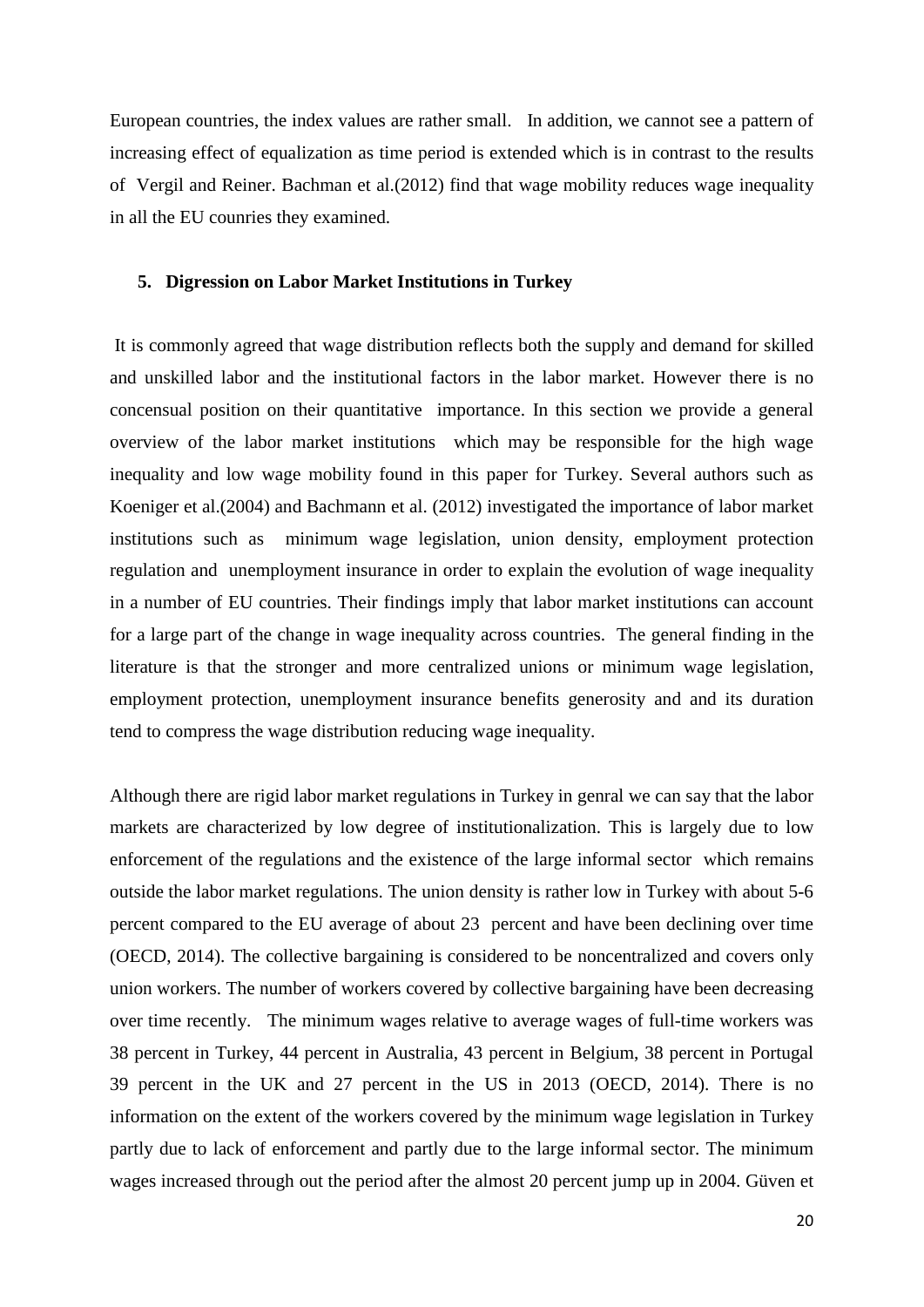al. (2011) found that legal minimum wage legislation have no effect on employment in Turkey. Employment protection legislation which was recently introduced in Turkey is considered to be higher than in most countries.For instance an index for strictness of employment protection is 2.31 in Turkey, 1.81 for Belgium, 2.87 for Germany and 0.26 for the US (OECD, 2014) However employment protection in Turkey covers only large firms and most of the firms in Turkey are small or medium sized remaining outside the employment protection legislation. Unemployment Insurance system was also introduced in the early 2000s. The net replacement rate of the benefits in Turkey is around 23 percent which is lower than that in the European countries (OECD, 2014). The tax wedge in Turkey was 38.2 percent and the OECD average was 35.6 percent in 2012 (OECD, 2014). The average tax wedge has been declining in Turkey due to recent changes in legislation in the 2000s. However the large tax evation remains to be a problem in the country. In conclusion we can say that the weak institutionalization in the Turkish labor market due to the low enforcement and large informal sector may have contributed to the high wage inequality observed in Turkey. Quantifying the role of labor market institutions in high wage inequality in Turkey is beyond the scope of this paper. Further low wage mobility in Turkey could also be related to the weak institutionalization in the labor market in Turkey so that there is no institutional structure that would push the low wage workers to upper wage groups.

#### **6. Conclusion**

In this paper using the data from Survey on Income and Living Conditions (SILC), we examine the evolution of the wages, wage inequality and wage mobility in Turkey over the period 2005-2011. After examining the evolution of wages over time we first compute a number of overall wage inequality and wage mobility measures for various socioeconomic groups. In particular, we focus on the subgroups by gender, age and education level of individuals and broad economic sectors such as industry and services. Next, we compose transition matrices that show movements of individuals across quintiles from one period to another. Furthermore, we explore the determinants of year-to-year transition probabilities through a multinomial logit model where various individual characteristics are considered as explanatory variables. Finally, we test whether there is an equalizing effect of mobility on wage inequality.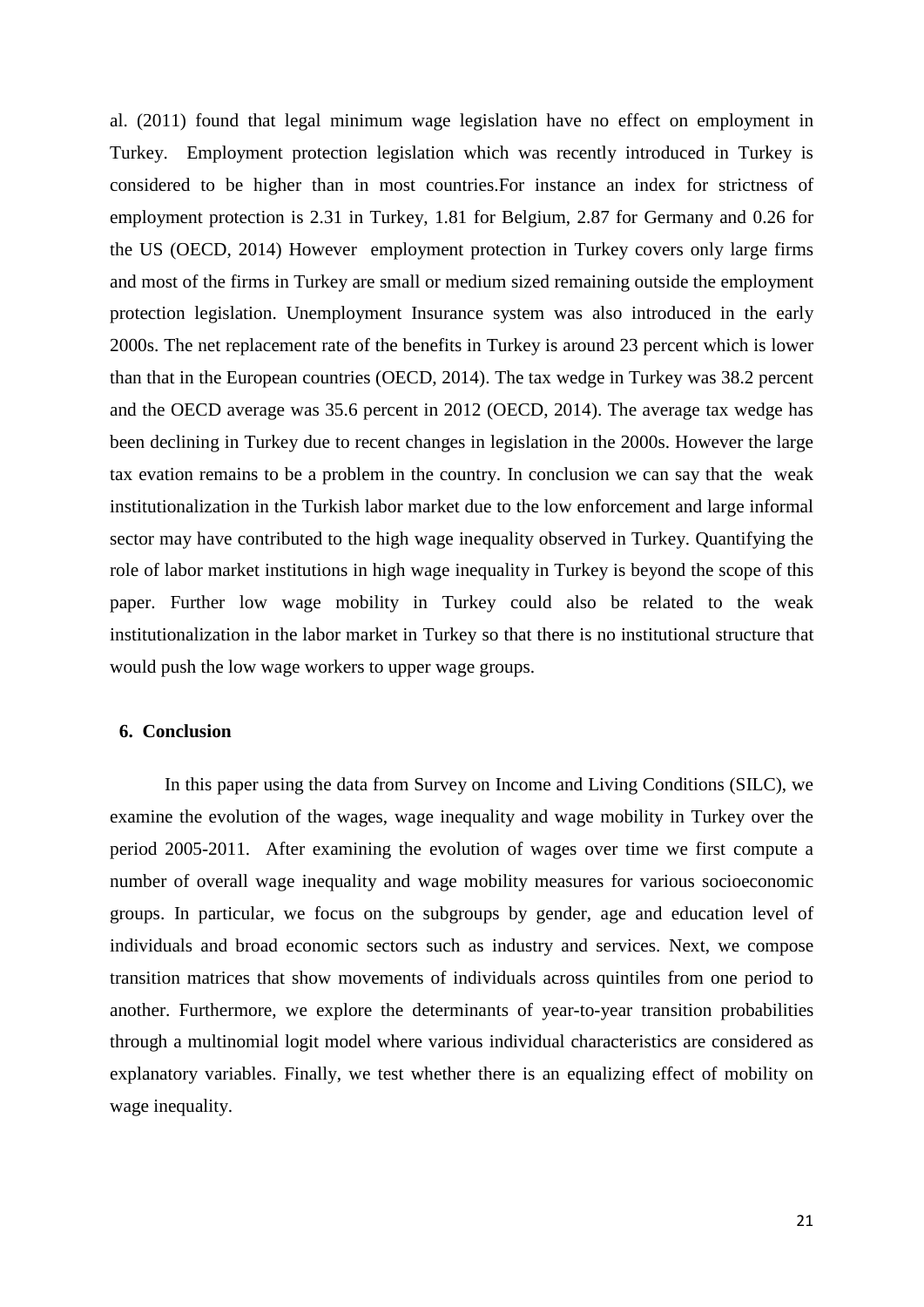Our results indicate that although the real wages increased over 2005-2011 period, s wage inequality in Turkey exhibited only a slight increasing trend. This finding suggests that the low wage group in Turkey did not benefit from wage increases. The investigation of wage dispersion by subgroups shows that female wage inequality is higher than male wage inequality. In addition, inequality becomes higher at older age groups. In terms of education groups wage inequality is lowest among the illiterates/non-graduates but highest among the higher educated. Finally, wage inequality is higher in services sector than industry. High wage inequality in Turkey could be due to weak labor market institutions together with low enforcement and large informal sector which remains outside the scope of the labor market regulations. Further high wage inequality may be acceptable is there is high wage mobility which we also consider in our analysis.

The main findings from our mobility analyses lower wage mobility in Turkey compared to the EU countries. Mobility in Turkey increases as time horizon expands consistent with the existing literature. Our exploration of wage mobility by socioeconomic groups shows that males are more mobile and more likely to move up the wage distribution compared to females. We observe that wage mobility and the probability of moving up the wage distribution declines with workers' age. In addition, mobility is higher among the less educated individuals as compared to those who are higher educated and the probability of moving down the wage distribution decreases substantially as individuals become more educated. Considering the sector of economic activity, workers in the industry sector are more mobile than those in the services sector. However, the probability of moving down the wage distribution is higher in industry than in the services. The low wage mobility in Turkey could also be due to the low degree of labor markey institutionalization so that the probability of low wage workers to move up is low.

Results from the multinomial logit estimation are consistent with several indicators of mobility we utilize throughout the paper. In particular, males are more likely to move up the wage distribution than women. The probability of moving up the wage distribution is higher for the older age groups. Moreover, we observe that the probability of moving down the wage distribution is decreasing with the workers' level of education and finally, the probability of staying in the same quintile is higher for the services sector. Low degree of wage mobility found in Turkey implies low degree of equality of opportunity.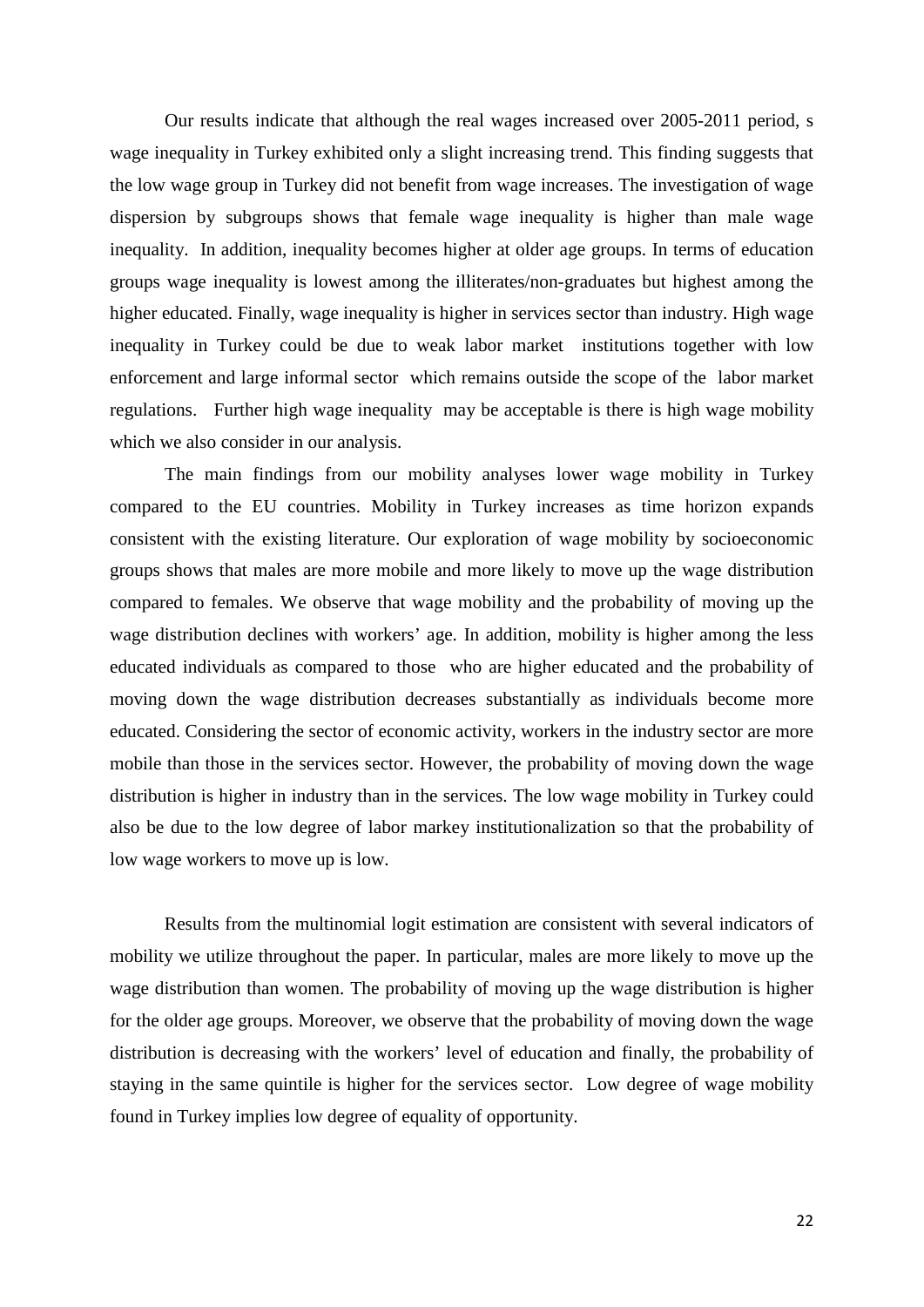Finally, we provide evidence on the equalizing effect of wage mobility on the wage distribution. However, this equalizing effect is not substantial enough to overcome the high and persistent wage inequality. In order to reduce wage inequality in Turkey, regulations to improve the wages of low wage groups should become more effective. In particular, labor market institutions should be rearranged in terms of improving union rights, unemployment protections and minimum wage legislations. In addition, considering their disadvantageous status in terms of education, the equality of opportunity should be provided for low wage groups to increase their probability of moving up the wage distribution over time.

Women are another disadvantageous group with regards to wage inequality and wage mobility in Turkey. They work with low wages and without job security and, are excluded from the labor market easily after their marriage and maternity processes. Thus women's employment should be promoted and encouraged by increasing their access to education and rearranging their rights regarding maternity. In general strengthening the labor market institutions and their enforcement and reducing the informal sector should contribute to reducing wage inequality.

#### **References**

Acemoglu, D. (2002) "Technical Change, Inequality and the Labor Market", *Journal of Economic Literature*, 40:7-72.

Aretz, B. (2013) "Gender Differences in German Wage Mobility". Institute for the Study of Labor (IZA), *Discussion Paper,* No. 7158, Bonn, Germany.

Bachmann, R., Bechara, P., Schaffner, S. (2012) "Wage Inequality and Wage Mobility in Europe". *Ruhr Economic Papers*, No. 386. Ruhr-Universität Bochum (RUB), Department of Economics, Bochum, Germany.

Bakis, O., Polat, S. (2013) "Wage Inequality in Turkey: 2002-2010", *Galatasaray University Economic Research Center Working Paper,* No: 13-09, Istanbul, Turkey.

Buchinsky, M., Hunt, J. (1999) "Wage Mobility in the United States", *The Review of Economics and Statistics*, 81:351-368.

Canto, O. (2000) "Income Mobility in Spain: How Much Is There?", *Review of Income and Wealth*, 46:85-102.

Card, D. (2001) "The Effect of Unions on Wage Inequality in the U.S. Labor Market", *Industrial and Labor Relations Review*, 54:296-315.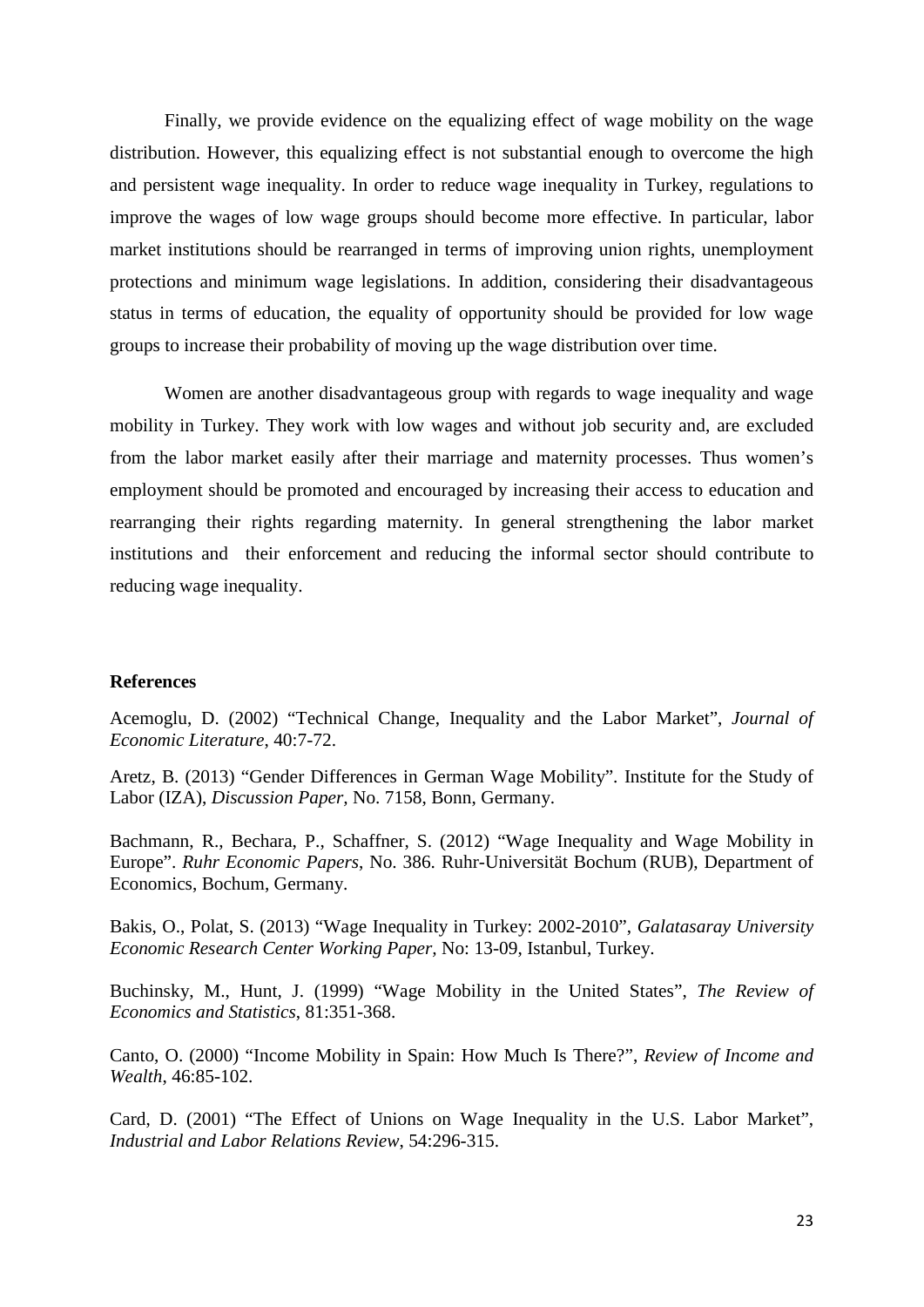Card, D., DiNardo, J. E. (2002) "Skill Biased Technological Change and Rising Wage Inequality: Some Problems and Puzzles", *Journal of Labor Economics*, 20: 733-783.

Cardoso, A.R. (2006) "Wage Mobility: Do Institutions Make a Difference?", *Labour Economics,* 13: 387–404.

[Cardoso](http://link.springer.com/search?facet-author=%22Ana+Rute+Cardoso%22), A.R., [Neuman](http://link.springer.com/search?facet-author=%22Shoshana+Neuman%22), S. and [Ziderman](http://link.springer.com/search?facet-author=%22Adrian+Ziderman%22), A. (2010) "Wage Mobility in Israel: The Effect of Sectoral Concentration", *[Journal of Labor Research](http://link.springer.com/journal/12122),* 31: 146-161.

Checchi, D., Garcia-Penalosa, C. (2008) "Labour Market Institutions and Income Inequality", *Economic Policy,* 23:601-649.

Cowell, F. (2011) *Measuring Inequality*, Oxford University Press, 3rd edition, Oxford, UK.

Kasnakoglu, Z., Dayioglu, M. (1997) "Women's Labor Force Participation and Earnings Differentials between Genders in Turkey", *METU Studies in Development*, 24: 329-361.

Dayioglu, M., Tunali, I. (2003) "Falling Behind While Catching Up: Changes in the Female-Male Wage Differential in Urban Turkey, 1988 to 1994", Mimeo, Department of Economics, Middle East Technical University, Ankara, Turkey.

Dickens, R. (2000) "Caught in a Trap? Wage Mobility in Great Britain: 1975-1994", *Economica,* 67:477-97.

Fields, G.S., Ok, E. A. (1996) "The Meaning and Measurement of Income Mobility", *Journal of Economic Theory,* 71: 349-377.

Fields, G.S., Ok, E.A. (1999) "Measuring Movement of Incomes", *Economica*, 66: 455-472.

Fields, G.S. (2010) "Does Income Mobility Equalize Longer-term Incomes? New Measures of an Old Contept", *Journal of Economic Inequality*, 8: 409-427.

Franz, W., Steiner, V. (2000) "Wages in the East German Transition Process: Facts and Explanations", *German Economic Review* 1: 241-269.

Friedman, M. (1962) *Capitalism and Freedom*. Chicago University Press, Chicago.

Gernandt, J. (2009) "Decreasing Wage Mobility in Germany", *ZEW Discussion Paper*, No. 09-044, Mannheim, Germany.

Güven, A., Mollavelioğlu, Ş. ve Dalgıç, Ç. B. (2011) "Asgari Ücret İstihdamı Arttırır mı? 1969-2008 Türkiye Örneği (Does Minimum Wage Increase Employment? Evidence From Turkey, 1969-2008), *METU Studies in Development*, 38(2), p. 147-166**.**

Güven, A., Dalgic, B., Tansel, A. (2014) "Gelir Hareketliligi Esitsizlikleri Azaltabilir mi? Turkiye Ornegi" (Can Income Mobility Reduce Inequality), [ERC Working Papers](http://econpapers.repec.org/paper/metwpaper/)**,** No 1407, [Middle East Technical University,](http://www.erc.metu.edu.tr/) Ankara, Turkey.

Hofer, H., Weber, A. (2002) "Wage Mobility in Austria 1986-1999", *Labour Economics*, 9: 563-577.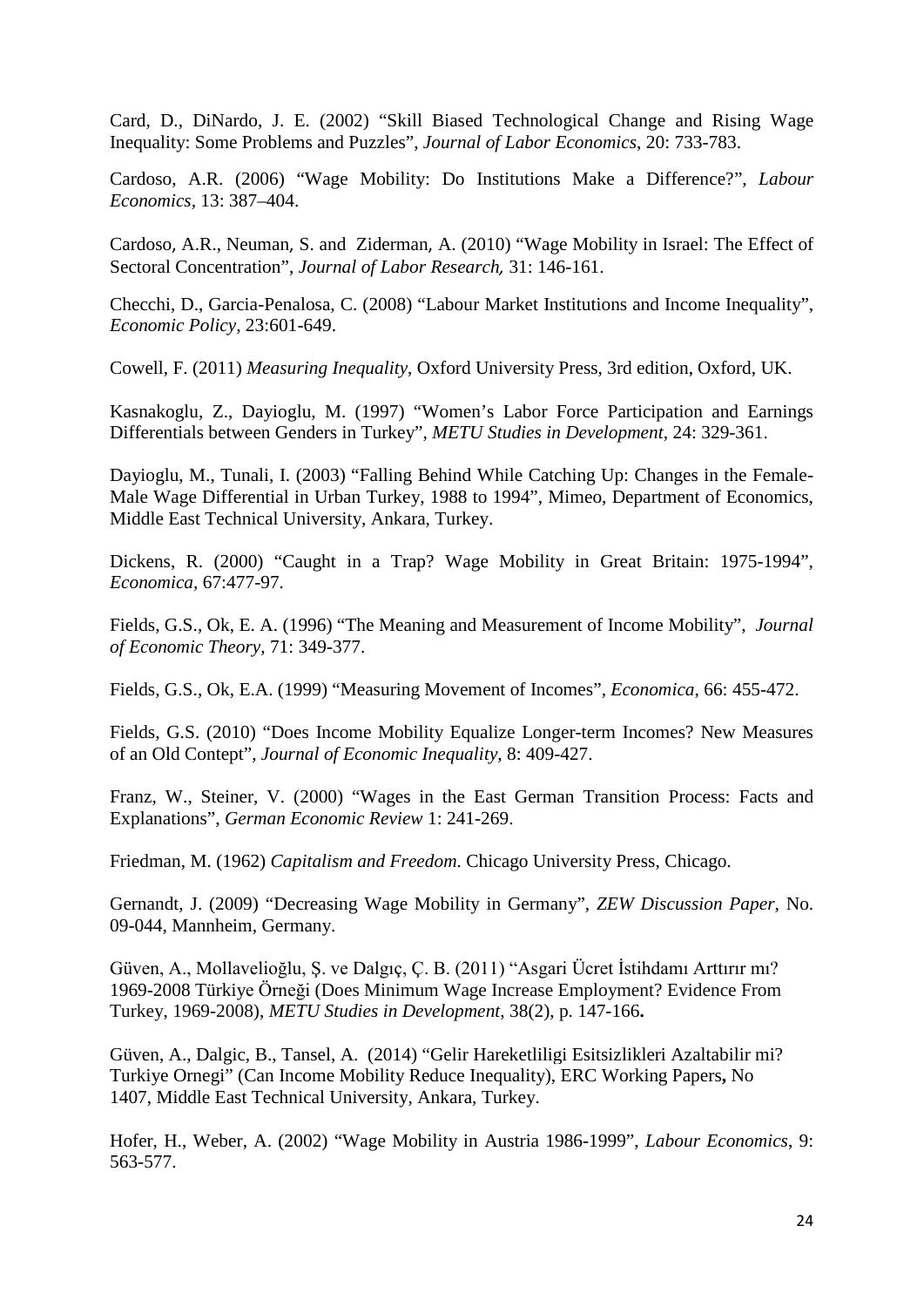Ilkkaracan, I., Selim, R. (2007) "The Gender Wage Gap in the Turkish Labor Market", *LABOUR*, 21: 563-593.

Kara, O. (2006) "Occupational Gender Wage Discrimination in Turkey", *Journal of Economic Studies*, 33:130-143.

Katz, L.F., Murphy, K.M. (1992) "Changes in Relative Wages, 1963-1987: Supply and Demand Factors", *Quarterly Journal of Economics,* 107:1232–1266.

Koeniger, W., Leonardi, M., Nunziata, L. (2007) "Labour Market Institutions and Wage Inequality", *Industrial and Labour Relations Review*, 60: 340-356.

Kopczuk, W., Saez, E., Song, J. (2010) "Earnings Inequality and Mobility in the United States: Evidence from Social Security Data since 1937", *Quarterly Journal of Economics*, 125: 91-128.

Machin, S. (1997) T"he Decline of Labour Market Institutions and the Rise in Wage Inequality in Britain", *European Economic Review, Papers and Proceedings*, 41:647-658.

OECD (1996) Employment Outlook, available at: http://www.oecd.org/employment/emp/oecdemploymentoutlook-downloadableeditions1989- 2011.htm

OECD (2011) Divided We Stand: Why Inequality Keeps Rising, OECD Publishing. [http://dx.doi.org/10.1787/9789264119536-en.](http://dx.doi.org/10.1787/9789264119536-en)

OECD (2014) OECD.Stat Extracts. available at:

<http://stats.oecd.org/> (Accesed in November 2014)

Raferzeder, T., Winter-Ebmer, R. (2007) "Who Is on the Rise in Austria: Wage Mobility and Mobility Risk", *Journal of Economic Inequality,* 5:39-51.

Riener, G. (2012) "Inequality and Mobility of Household Incomes in Europe: Evidence from the EHCP", *Applied Economics,* 44:279-288.

Riphahn, R.T., Schnitzlein, D.D. (2011) "Wage Mobility in East and West Germany. Institute for the Study of Labor" (IZA) *Discussion Paper*, No. 6246, Bonn, Germany.

Romanov, D., Zussman, N. (2003) "Labor Income Mobility and Employment Mobility in Israel, 1993–1996", *Israel Economic Review,* 1:81-102.

Sologon, D. M., O'Donoghue, C. (2009), "Equalizing or Disequalizing Lifetime Earnings Differentials? Earnings Mobility in the EU: 1994-2001", *IZA Discussion Paper*, No. 4642, Bonn, Germany.

Tansel, A. (2005) "Public-Private Employment Choice, Wage Differentials and Gender in Turkey", *Economic Development and Cultural Change,* 53:453-477.

Tansel, A., Bodur, F.B. (2012) "Wage Inequality and Returns to Education in Turkey: A Quantile Regression Analysis", *Review of Development Economics*, 16:107-121.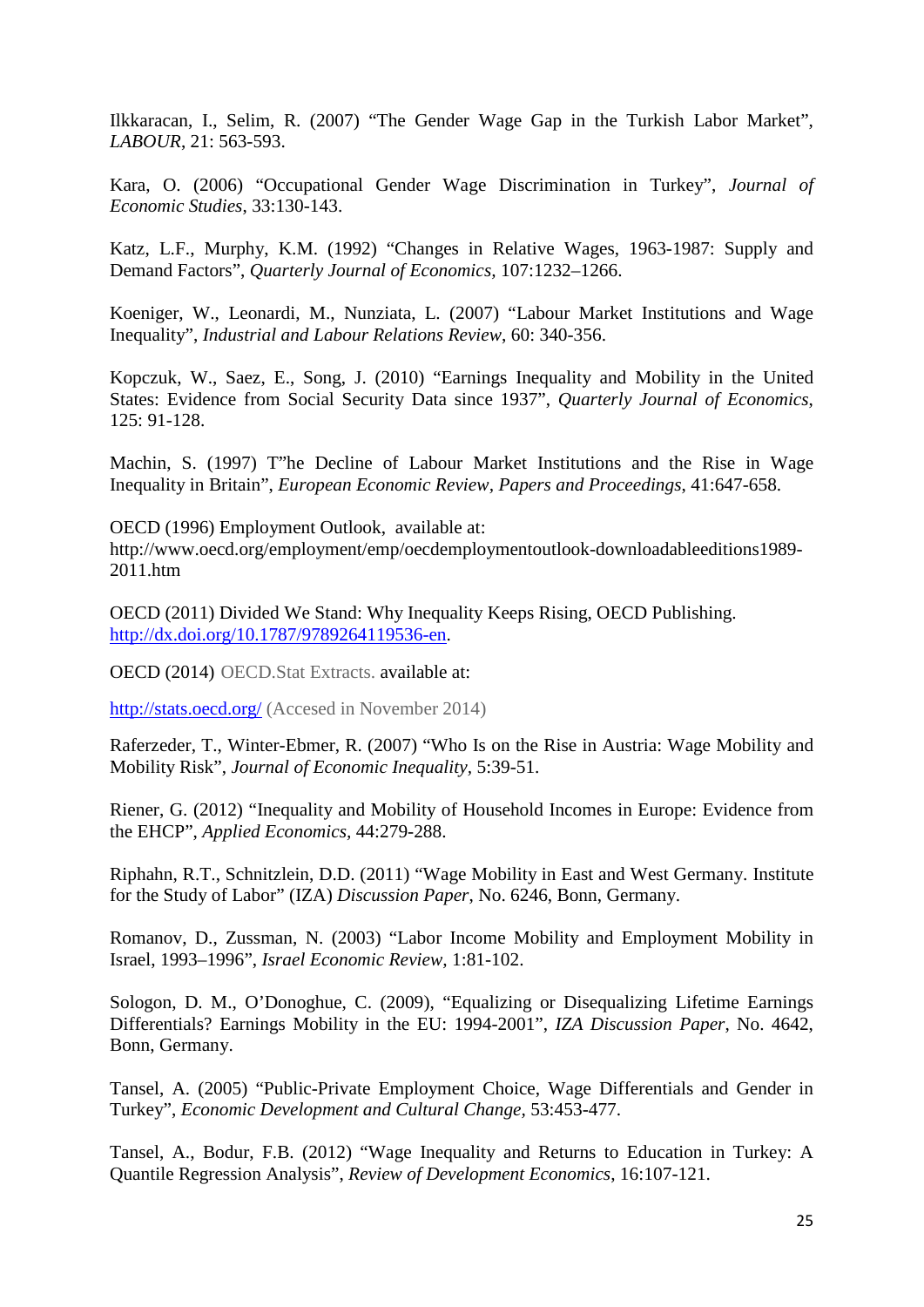TurkStat (2013a) News Bulletin: Income and Living Conditions Survey 2012, 23 September 2013, No:13594, Ankara, Turkey.

TurkStat (2013b) Household Labour Force Survey, June 2013, available at: http://www.turkstat.gov.tr/PreHaberbultenleri.do?id=16012

Vergil, H. (2012) "Income Mobility, Income Distribution and Economic Growth in Turkey", The 32nd General Conference of The International Association for Research in Income and Wealth August 5-11, Boston, USA.

World Bank (2014) The World Bank Data Indicators, available at:

http://data.worldbank.org/indicator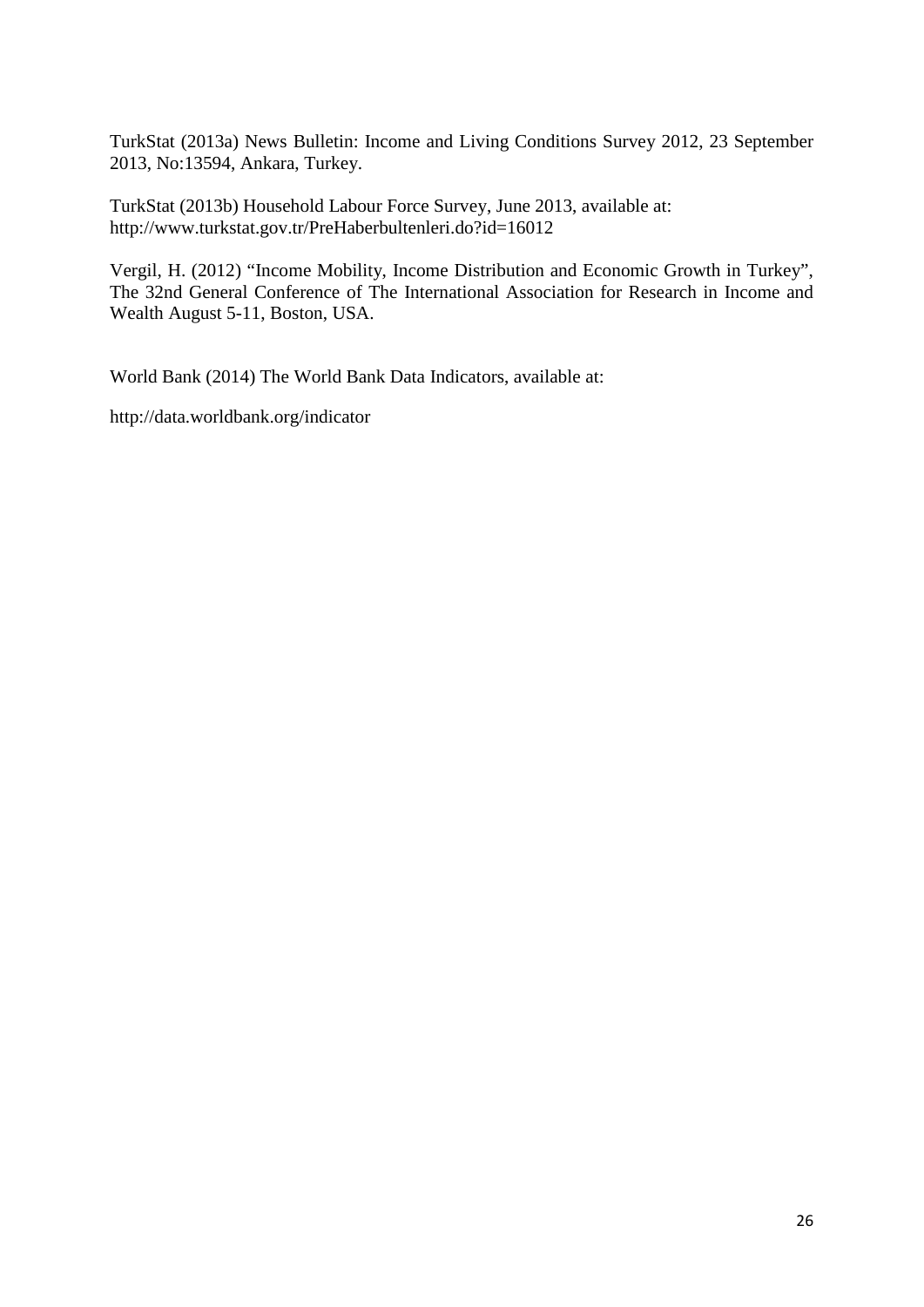|                      |        |        |        |        |        |        |        | Change       |
|----------------------|--------|--------|--------|--------|--------|--------|--------|--------------|
|                      | 2005   | 2006   | 2007   | 2008   | 2009   | 2010   | 2011   | 2005-2011(%) |
| All                  | 3.201  | 3.208  | 3.433  | 3.620  | 3.660  | 3.693  | 3.667  | 14.56        |
| No of Obs.           | 5,807  | 5,950  | 6,495  | 6,459  | 6,761  | 8,656  | 10,447 |              |
| Gender:              |        |        |        |        |        |        |        |              |
| Male                 | 3.174  | 3.172  | 3.383  | 3.561  | 3.603  | 3.619  | 3.632  | 14.44        |
| Female               | 3.307  | 3.353  | 3.625  | 3.835  | 3.854  | 3.944  | 3.775  | 14.16        |
| M/F WageGap(%)       | $-4.0$ | $-5.4$ | $-6.7$ | $-7.2$ | $-6.5$ | $-8.2$ | $-3.8$ |              |
| Age:                 |        |        |        |        |        |        |        |              |
| $15 - 24$            | 2.024  | 1.996  | 2.218  | 2.220  | 2.277  | 2.175  | 2.194  | 8.40         |
| 25-39                | 3.037  | 3.057  | 3.263  | 3.435  | 3.511  | 3.655  | 3.572  | 17.62        |
| $40 - 54$            | 3.707  | 3.728  | 3.996  | 4.195  | 4.104  | 4.074  | 4.072  | 9.84         |
| 55-64                | 4.052  | 4.030  | 4.049  | 4.462  | 4.670  | 4.510  | 4.508  | 11.25        |
| <b>Education:</b>    |        |        |        |        |        |        |        |              |
| Illiterate/Not grad. | 1.860  | 1.791  | 1.927  | 1.856  | 1.693  | 1.752  | 1.811  | $-2.64$      |
| Primary sch.         | 2.339  | 2.270  | 2.470  | 2.484  | 2.478  | 2.393  | 2.312  | $-1.17$      |
| Middle sch.          | 2.491  | 2.395  | 2.448  | 2.384  | 2.337  | 2.230  | 2.286  | $-8.25$      |
| Gen. high sch.       | 3.267  | 3.171  | 3.304  | 3.286  | 3.127  | 3.122  | 3.099  | $-5.16$      |
| Voc. High sch.       | 3.623  | 3.290  | 3.659  | 3.631  | 3.554  | 3.656  | 3.416  | $-5.70$      |
| V/G Wage Gap(%)      | 10.9   | 3.8    | 10.7   | 10.5   | 13.7   | 17.1   | 10.3   |              |
| Higher Educ.         | 5.562  | 5.905  | 6.077  | 6.424  | 6.441  | 6.617  | 6.632  | 19.25        |
| Sector:              |        |        |        |        |        |        |        |              |
| Industry             | 2.896  | 2.802  | 2.893  | 3.003  | 2.887  | 2.976  | 2.843  | $-1.85$      |
| <b>Services</b>      | 3.321  | 3.367  | 3.643  | 3.834  | 3.914  | 3.922  | 3.927  | 18.24        |
| S/I Wage Gap(%)      | 14.7   | 20.2   | 25.9   | 27.7   | 35.6   | 31.8   | 38.1   |              |

*Table 1: Mean Hourly Wages (TL, Base:2003) by Gender, Age, Education and Sector, 2005-2011, Turkey*

*Source: Authors' computations using SILC of TURKSTAT.* 

*Note: Due to very low number of observations (only around 100) the figures for agricultural sector are not included.*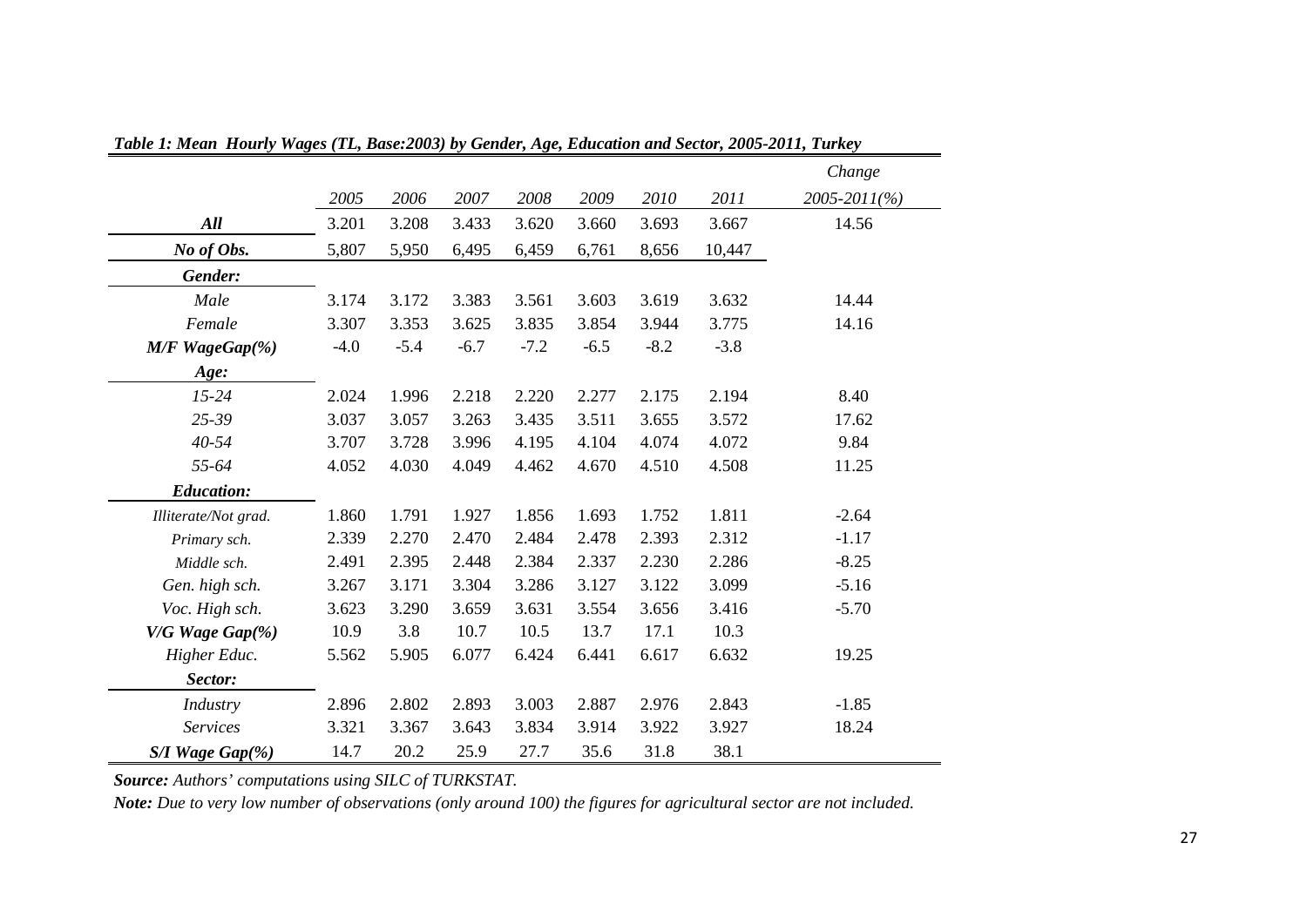|                      |       | 2005   |       | 2006   |       | 2007   |       | 2008   |       | 2009   |       | 2010   |       | 2011   |
|----------------------|-------|--------|-------|--------|-------|--------|-------|--------|-------|--------|-------|--------|-------|--------|
| <b>Education</b>     | Male  | Female | Male  | Female | Male  | Female | Male  | Female | Male  | Female | Male  | Female | Male  | Female |
| Illiterate/Not grad. | .870  | .825   | .856  | .544   | .945  | .875   | .788  | 2.107  | .735  | .545   | .804  | .593   | .895  | 1.625  |
| Primary sch.         | 2.405 | .970   | 2.322 | .937   | 4.498 | 2.289  | 2.525 | 2.242  | .544  | 2.126  | 2.486 | 1.876  | 2.440 | 1.750  |
| Middle sch.          | 2.559 | .955   | 2.447 | .98    | 2.520 | 2.008  | 2.460 | .951   | 2.402 | .945   | 2.288 | .903   | 2.353 | 1.899  |
| Gen. high sch.       | 3.430 | 2.754  | 3.390 | 2.486  | 3.431 | 2.892  | 3.405 | 2.877  | 3.228 | 2.823  | 3.228 | 2.815  | 3.202 | 2.778  |
| Voc. High sch.       | 3.741 | 3.106  | 3.422 | 2.796  | 3.854 | 2.926  | 3.825 | 2.913  | 3.675 | 3.072  | 3.776 | 3.124  | 3.543 | 2.904  |
| Higher Educ.         | 5.647 | 5.405  | 6.043 | 5.643  | 6.197 | 5.853  | 6.673 | 5.988  | 6.723 | 5.954  | 6.825 | 6.254  | 6.878 | 6.196  |

*Table 2: Mean Hourly Wages (TL, Base:2003) by Gender and Education, 2005-2011, Turkey*

*Source: Authors' computations using SILC of TURKSTAT.*

*Note: MLD: Mean Log Deviation*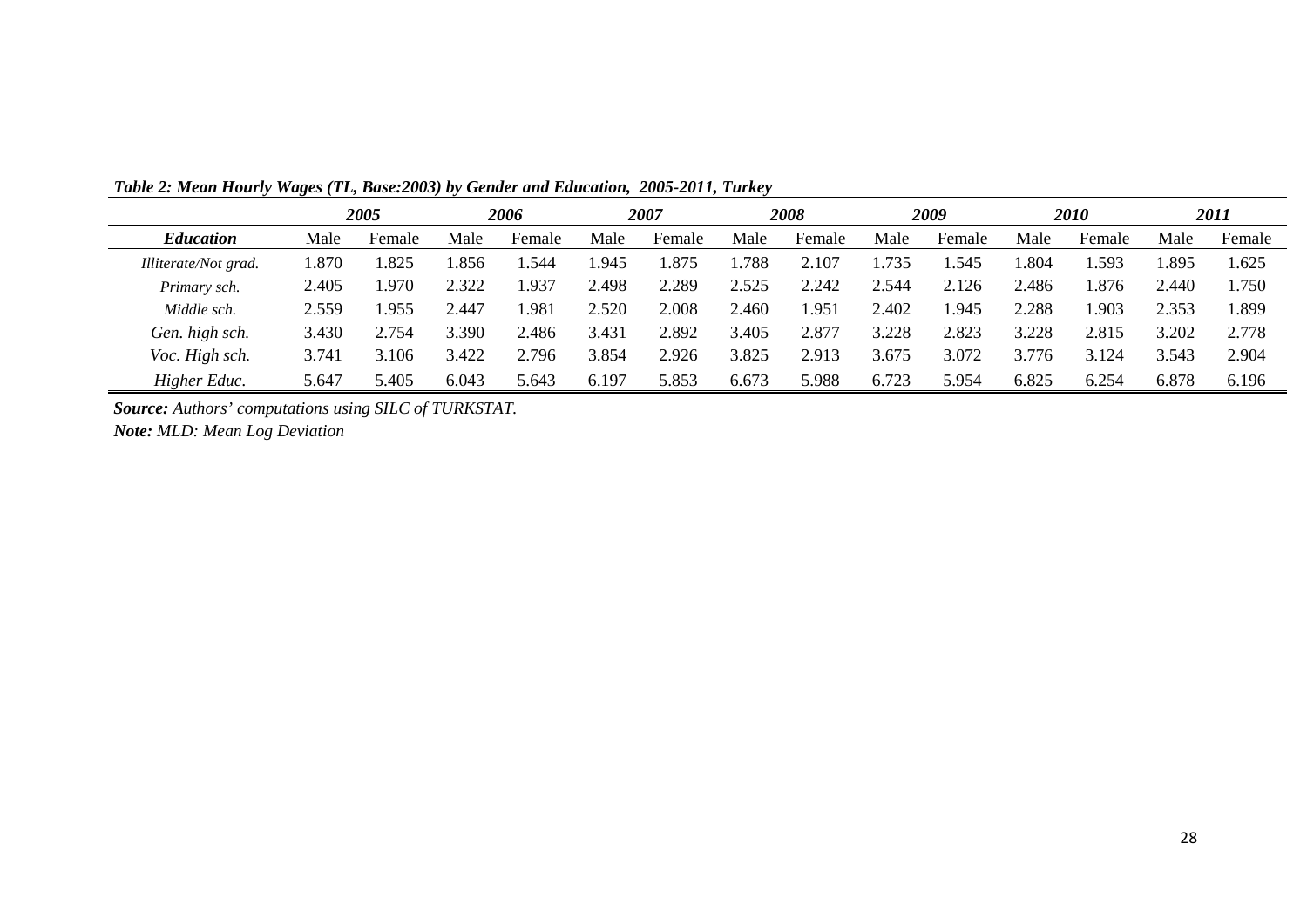|              |       |       |       |       |       | Table 5: Various Wage Inequality Measures, 2003-2011, Turkey |        |         |
|--------------|-------|-------|-------|-------|-------|--------------------------------------------------------------|--------|---------|
|              | 2005  | 2006  | 2007  | 2008  | 2009  | 2010                                                         | 2011   | Overall |
| Gini         | 0.388 | 0.381 | 0.386 | 0.395 | 0.389 | 0.395                                                        | 0.396  | 0.392   |
| <b>Theil</b> | 0.268 | 0.259 | 0.265 | 0.276 | 0.266 | 0.279                                                        | 0.270  | 0.272   |
| <b>MLD</b>   | 0.256 | 0.242 | 0.248 | 0.263 | 0.256 | 0.262                                                        | 0.261  | 0.258   |
| 90/10        | 5.595 | 5.248 | 5.595 | 5.580 | 5.622 | 5.776                                                        | 5.896  | 5.692   |
| 90/50        | 2.584 | 2.592 | 2.664 | 2.723 | 2.700 | 2.792                                                        | 3.003  | 2.750   |
| <i>50/10</i> | 0.462 | 0.494 | 0.476 | 0.488 | 0.480 | 0.483                                                        | 0.509  | 0.483   |
| No. of obs.  | 5.807 | 5.950 | 6.495 | 6459  | 6.761 | 8.656                                                        | 10.447 | 50.575  |

*Table 3: Various Wage Inequality Measures, 2005-2011, Turkey*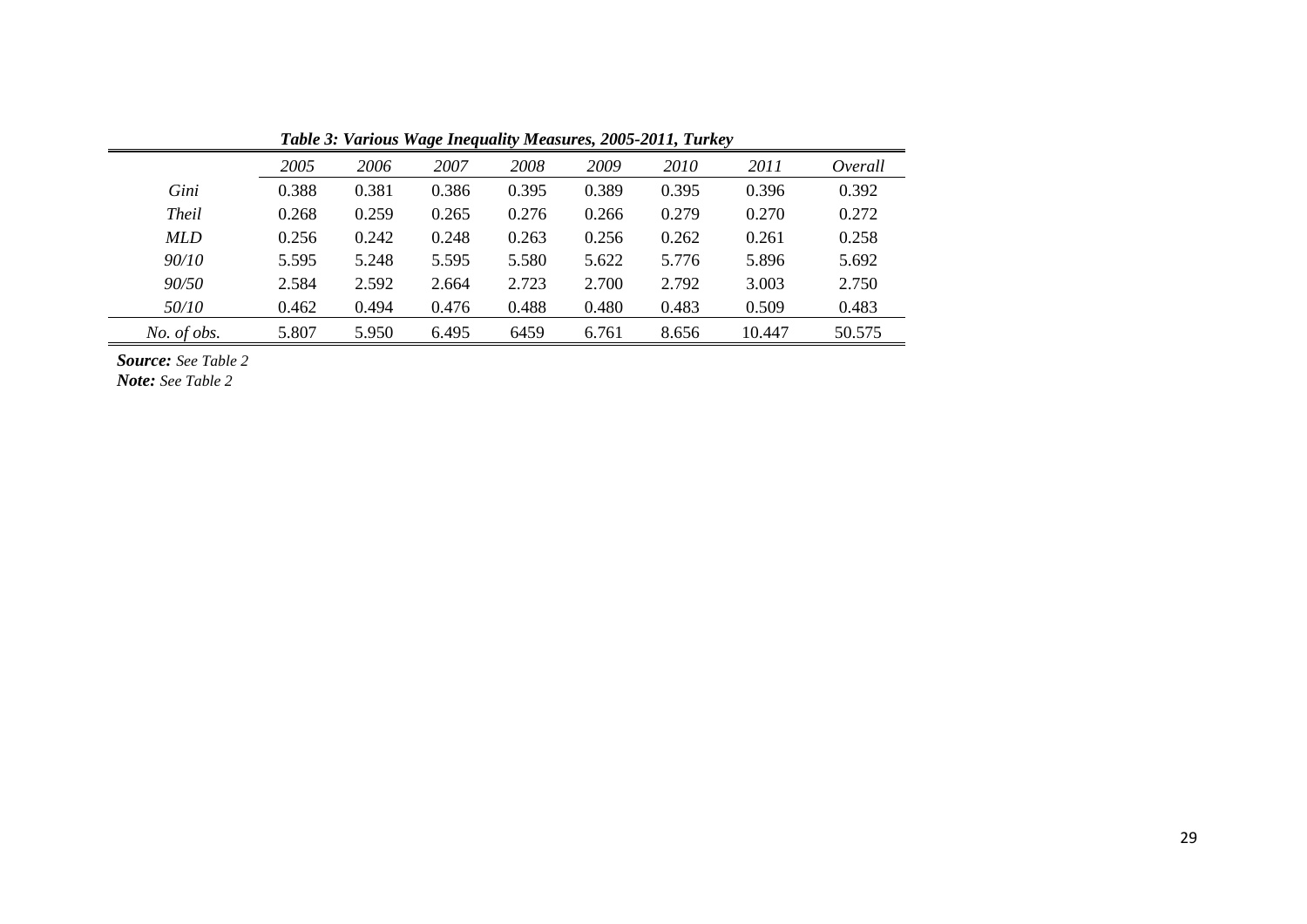| Tubic +. Turious wage Inequally measures, Top and Dollom Deciles, 2005–2011, Turicey |       |       |       |       |       |       |       |
|--------------------------------------------------------------------------------------|-------|-------|-------|-------|-------|-------|-------|
|                                                                                      | 2005  | 2006  | 2007  | 2008  | 2009  | 2010  | 2011  |
| $Top10\%$                                                                            |       |       |       |       |       |       |       |
| Gini                                                                                 | 0.213 | 0.207 | 0.201 | 0.206 | 0.197 | 0.199 | 0.173 |
| <b>Theil</b>                                                                         | 0.098 | 0.099 | 0.096 | 0.093 | 0.084 | 0.106 | 0.068 |
| <b>MLD</b>                                                                           | 0.080 | 0.078 | 0.074 | 0.075 | 0.068 | 0.077 | 0.055 |
| No. of obs.                                                                          | 579   | 594   | 649   | 645   | 676   | 865   | 1,043 |
| <b>Bottom10%</b>                                                                     |       |       |       |       |       |       |       |
| Gini                                                                                 | 0.152 | 0.139 | 0.130 | 0.154 | 0.154 | 0.146 | 0.132 |
| <b>Theil</b>                                                                         | 0.049 | 0.039 | 0.034 | 0.046 | 0.048 | 0.042 | 0.034 |
| <b>MLD</b>                                                                           | 0.067 | 0.054 | 0.044 | 0.060 | 0.064 | 0.053 | 0.043 |
| No. of obs.                                                                          | 581   | 595   | 655   | 682   | 677   | 868   | 1,045 |

*Table 4: Various Wage Inequality Measures, Top and Bottom Deciles, 2005- 2011, Turkey*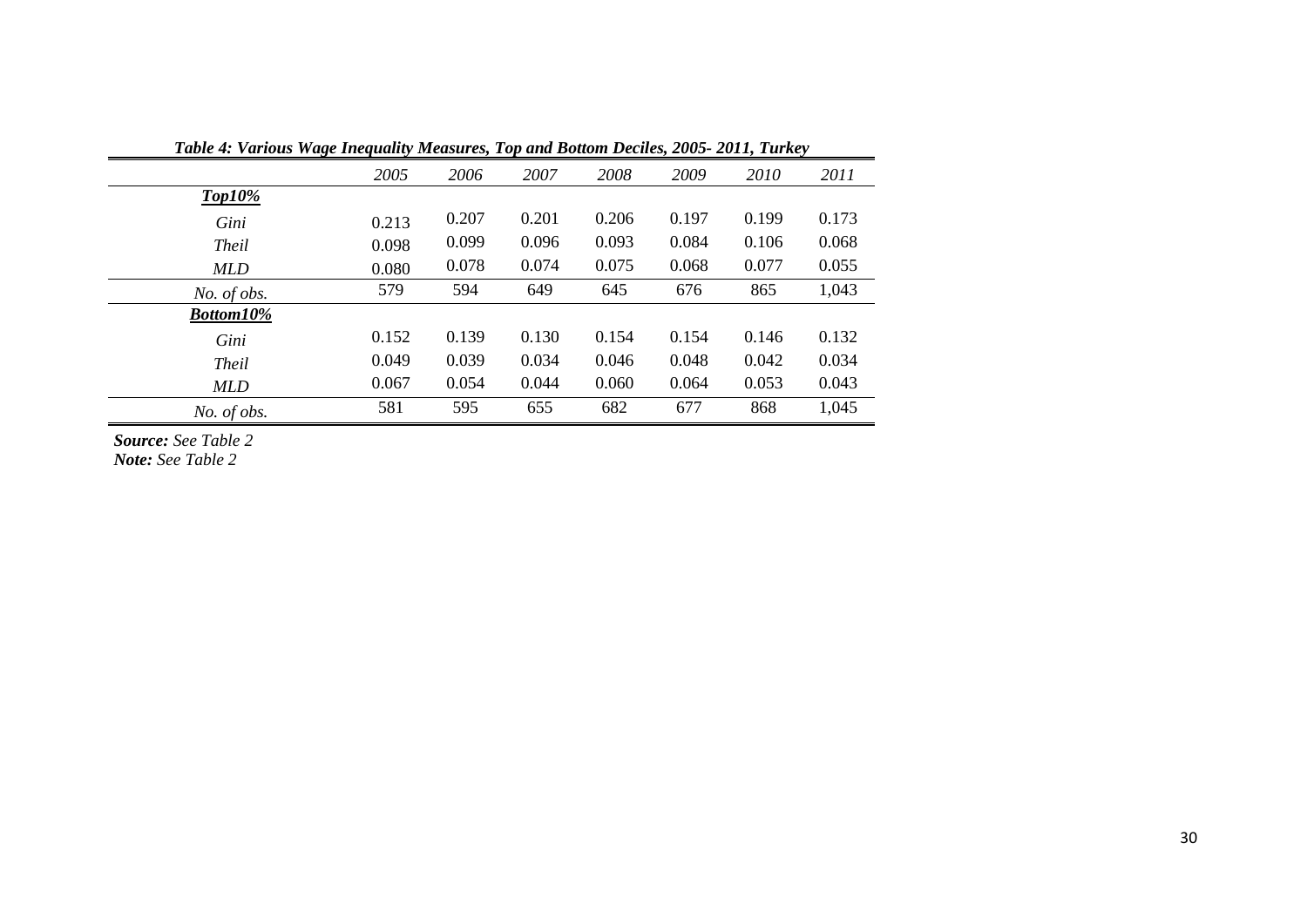| 1 WU VV V I  |       |       |       | <i>rrage Incepaanty modern es by</i> |       |       | $2000$ 2011, $20100$ |         |
|--------------|-------|-------|-------|--------------------------------------|-------|-------|----------------------|---------|
|              | 2005  | 2006  | 2007  | 2008                                 | 2009  | 2010  | 2011                 | Overall |
| <b>Male</b>  |       |       |       |                                      |       |       |                      |         |
| Gini         | 0.382 | 0.374 | 0.380 | 0.390                                | 0.387 | 0.389 | 0.388                | 0.386   |
| <b>Theil</b> | 0.260 | 0.255 | 0.255 | 0.273                                | 0.267 | 0.276 | 0.263                | 0.266   |
| <b>MLD</b>   | 0.244 | 0.230 | 0.238 | 0.255                                | 0.249 | 0.253 | 0.246                | 0.247   |
| 90/10        | 5.413 | 4.982 | 5.452 | 5.435                                | 5.452 | 5.490 | 5.483                | 5.445   |
| 90/50        | 2.554 | 2.550 | 2.605 | 2.682                                | 2.671 | 2.716 | 2.884                | 2.693   |
| 50/10        | 2.119 | 1.953 | 2.092 | 2.028                                | 2.041 | 2.020 | 1.901                | 2.020   |
| No. of obs.  | 4,638 | 4,766 | 5,146 | 5,051                                | 5,217 | 6,681 | 7,935                | 39,434  |
| Female       |       |       |       |                                      |       |       |                      |         |
| Gini         | 0.410 | 0.402 | 0.405 | 0.407                                | 0.394 | 0.410 | 0.420                | 0.410   |
| <b>Theil</b> | 0.298 | 0.277 | 0.298 | 0.284                                | 0.261 | 0.287 | 0.293                | 0.287   |
| MLD          | 0.304 | 0.287 | 0.284 | 0.289                                | 0.276 | 0.292 | 0.309                | 0.295   |
| 90/10        | 6.325 | 6.171 | 6.087 | 6.172                                | 6.335 | 6.795 | 7.544                | 6.653   |
| 90/50        | 2.632 | 2.713 | 2.818 | 2.848                                | 2.733 | 2.974 | 3.244                | 2.931   |
| 50/10        | 2.404 | 2.273 | 2.160 | 2.169                                | 2.320 | 2.283 | 2.326                | 2.268   |
| No. of obs.  | 1,169 | 1,184 | 1,349 | 1,408                                | 1,544 | 1,975 | 2,512                | 11,141  |

*Table 5: Various Wage Inequality Measures by Gender 2005-2011, Turkey*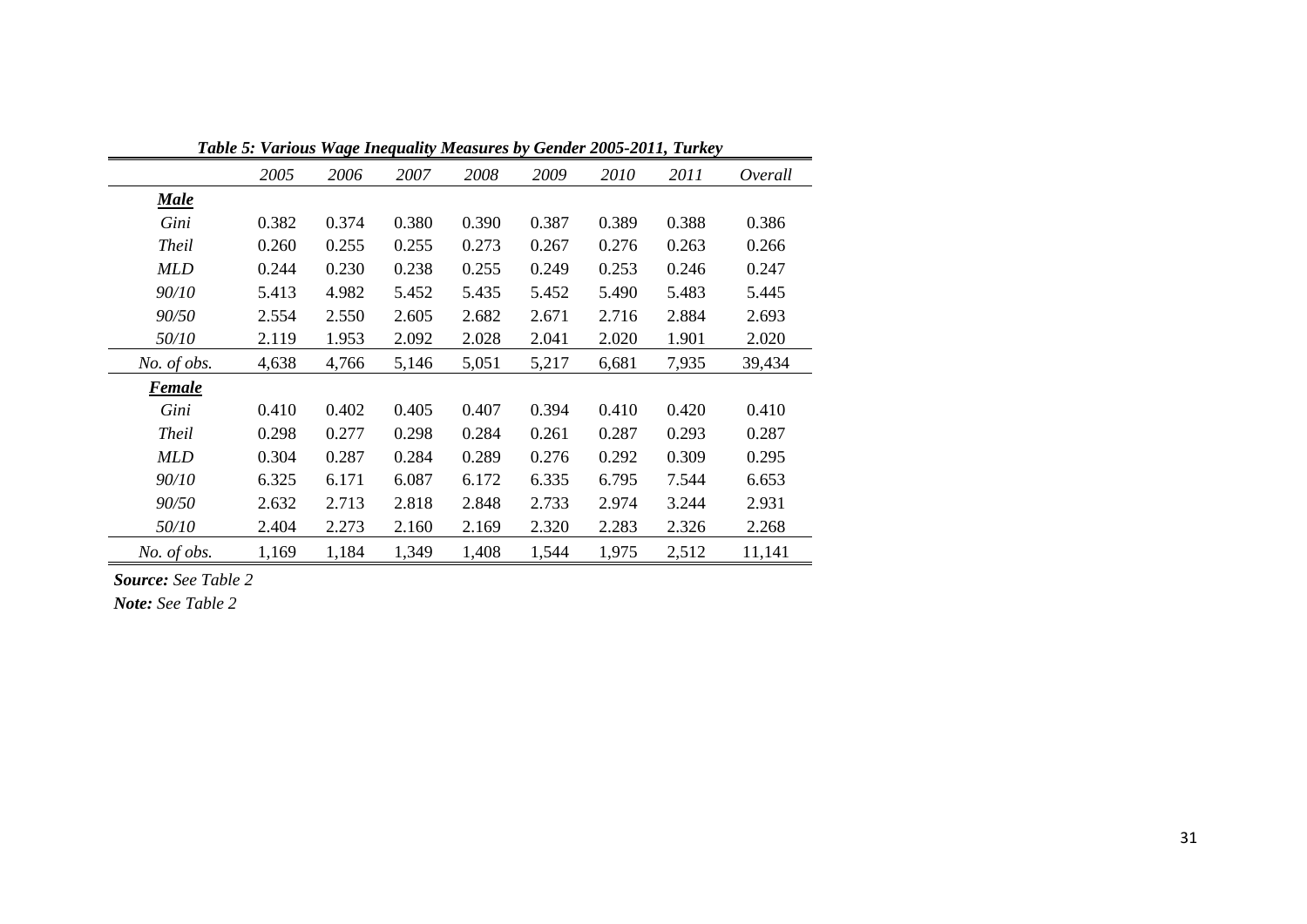|              | Table 6: Various Wage Inequality Measures by Age Groups, 2005-2011, Turkey |       |       |       |       |       |       |         |
|--------------|----------------------------------------------------------------------------|-------|-------|-------|-------|-------|-------|---------|
|              | 2005                                                                       | 2006  | 2007  | 2008  | 2009  | 2010  | 2011  | Overall |
| <u>15-24</u> |                                                                            |       |       |       |       |       |       |         |
| Gini         | 0.358                                                                      | 0.321 | 0.365 | 0.360 | 0.372 | 0.350 | 0.333 | 0.352   |
| <b>Theil</b> | 0.276                                                                      | 0.217 | 0.314 | 0.244 | 0.304 | 0.250 | 0.212 | 0.258   |
| <b>MLD</b>   | 0.221                                                                      | 0.180 | 0.231 | 0.228 | 0.245 | 0.215 | 0.191 | 0.215   |
| 90/10        | 4.047                                                                      | 3.673 | 4.050 | 4.803 | 4.592 | 4.426 | 4.077 | 4.172   |
| 90/50        | 2.135                                                                      | 2.035 | 2.076 | 2.230 | 2.187 | 2.131 | 2.020 | 2.087   |
| 50/10        | 1.894                                                                      | 1.805 | 1.949 | 2.155 | 2.101 | 2.079 | 2.016 | 2.000   |
| No. of obs.  | 1,052                                                                      | 1,078 | 1,108 | 1,041 | 1,019 | 1,211 | 1,500 | 8,009   |
| $25 - 34$    |                                                                            |       |       |       |       |       |       |         |
| Gini         | 0.342                                                                      | 0.344 | 0.348 | 0.368 | 0.357 | 0.376 | 0.368 | 0.362   |
| <b>Theil</b> | 0.198                                                                      | 0.203 | 0.209 | 0.242 | 0.218 | 0.262 | 0.228 | 0.229   |
| <b>MLD</b>   | 0.197                                                                      | 0.197 | 0.199 | 0.223 | 0.211 | 0.233 | 0.221 | 0.216   |
| 90/10        | 4.678                                                                      | 4.718 | 4.667 | 4.782 | 4.970 | 5.100 | 5.185 | 4.954   |
| 90/50        | 2.303                                                                      | 2.412 | 2.452 | 2.520 | 2.627 | 2.727 | 2.824 | 2.583   |
| 50/10        | 2.033                                                                      | 1.957 | 1.905 | 1.898 | 1.890 | 1.869 | 1.835 | 1.919   |
| No. of obs.  | 1,993                                                                      | 2,056 | 2,335 | 2,365 | 2,446 | 3,152 | 3,669 | 18,016  |
| $35 - 49$    |                                                                            |       |       |       |       |       |       |         |
| Gini         | 0.372                                                                      | 0.367 | 0.371 | 0.373 | 0.369 | 0.374 | 0.387 | 0.376   |
| <b>Theil</b> | 0.241                                                                      | 0.235 | 0.238 | 0.238 | 0.233 | 0.243 | 0.252 | 0.242   |
| <b>MLD</b>   | 0.239                                                                      | 0.227 | 0.232 | 0.234 | 0.230 | 0.236 | 0.251 | 0.238   |
| 90/10        | 5.347                                                                      | 5.226 | 5.325 | 5.354 | 5.300 | 5.537 | 5.812 | 5.473   |
| 90/50        | 2.292                                                                      | 2.263 | 2.310 | 2.324 | 2.356 | 2.531 | 2.783 | 2.453   |
| 50/10        | 2.331                                                                      | 2.309 | 2.304 | 2.304 | 2.252 | 2.188 | 2.088 | 2.232   |
| No. of obs.  | 2,282                                                                      | 2,313 | 2,522 | 2,520 | 2,744 | 3,544 | 4,320 | 20,245  |
| <u>50-64</u> |                                                                            |       |       |       |       |       |       |         |
| Gini         | 0.458                                                                      | 0.445 | 0.437 | 0.454 | 0.449 | 0.444 | 0.446 | 0.449   |
| <b>Theil</b> | 0.387                                                                      | 0.371 | 0.335 | 0.386 | 0.358 | 0.342 | 0.353 | 0.361   |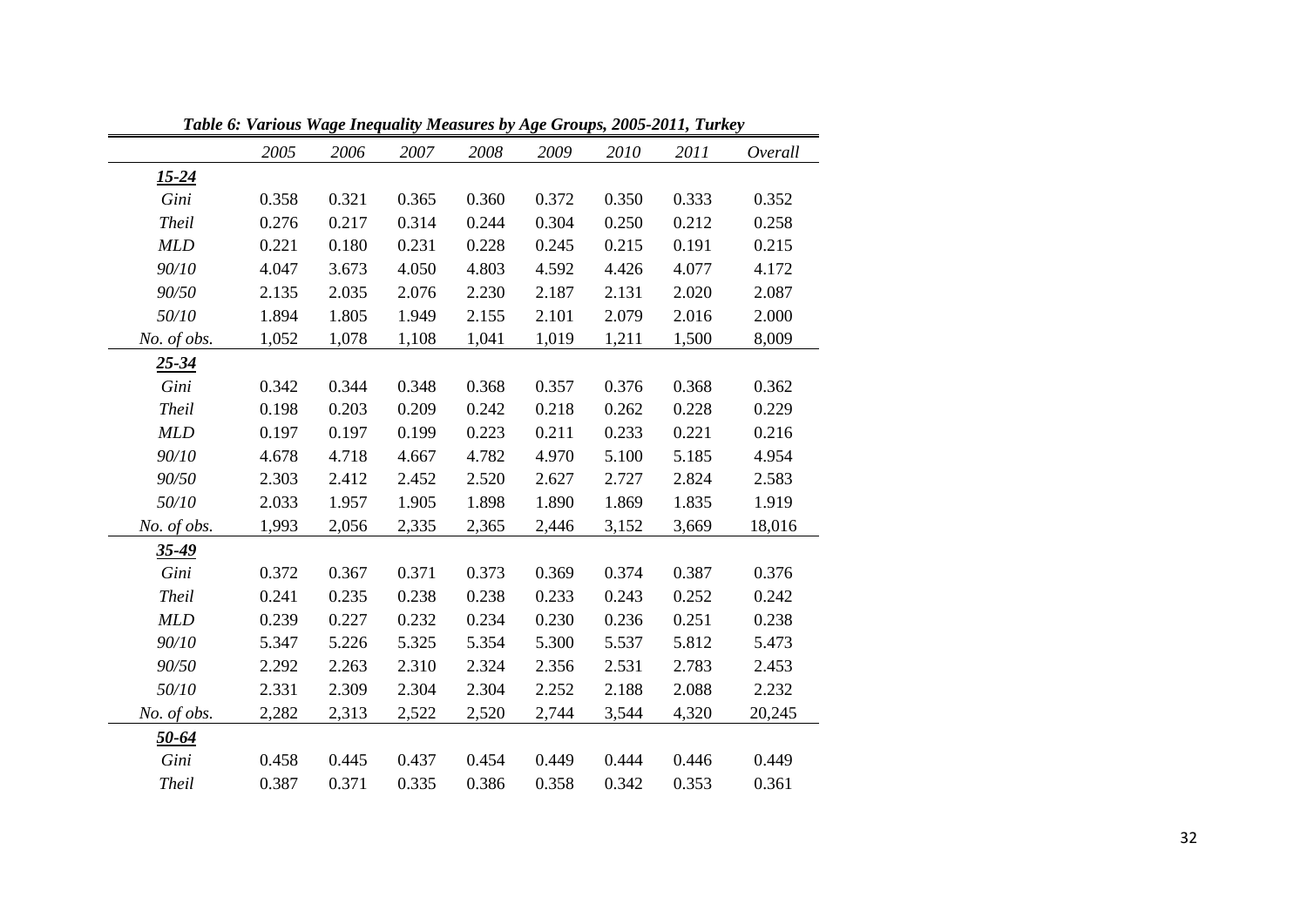| <b>MLD</b>  | 0.368 | 0.336 | 0.326 | 0.358 | 0.358 | 0.350 | 0.347 | 0.350 |
|-------------|-------|-------|-------|-------|-------|-------|-------|-------|
| 90/10       | 7.274 | 6.751 | 7.382 | 7.366 | 7.878 | 7.745 | 7.825 | 7.483 |
| 90/50       | 2.831 | 2.846 | 2.987 | 2.800 | 2.831 | 2.801 | 2.952 | 2.903 |
| 50/10       | 2.571 | 2.370 | 2.469 | 2.632 | 2.786 | 2.762 | 2.653 | 2.577 |
| No. of obs. | 480   | 503   | 530   | 533   | 552   | 749   | 958   | 4,305 |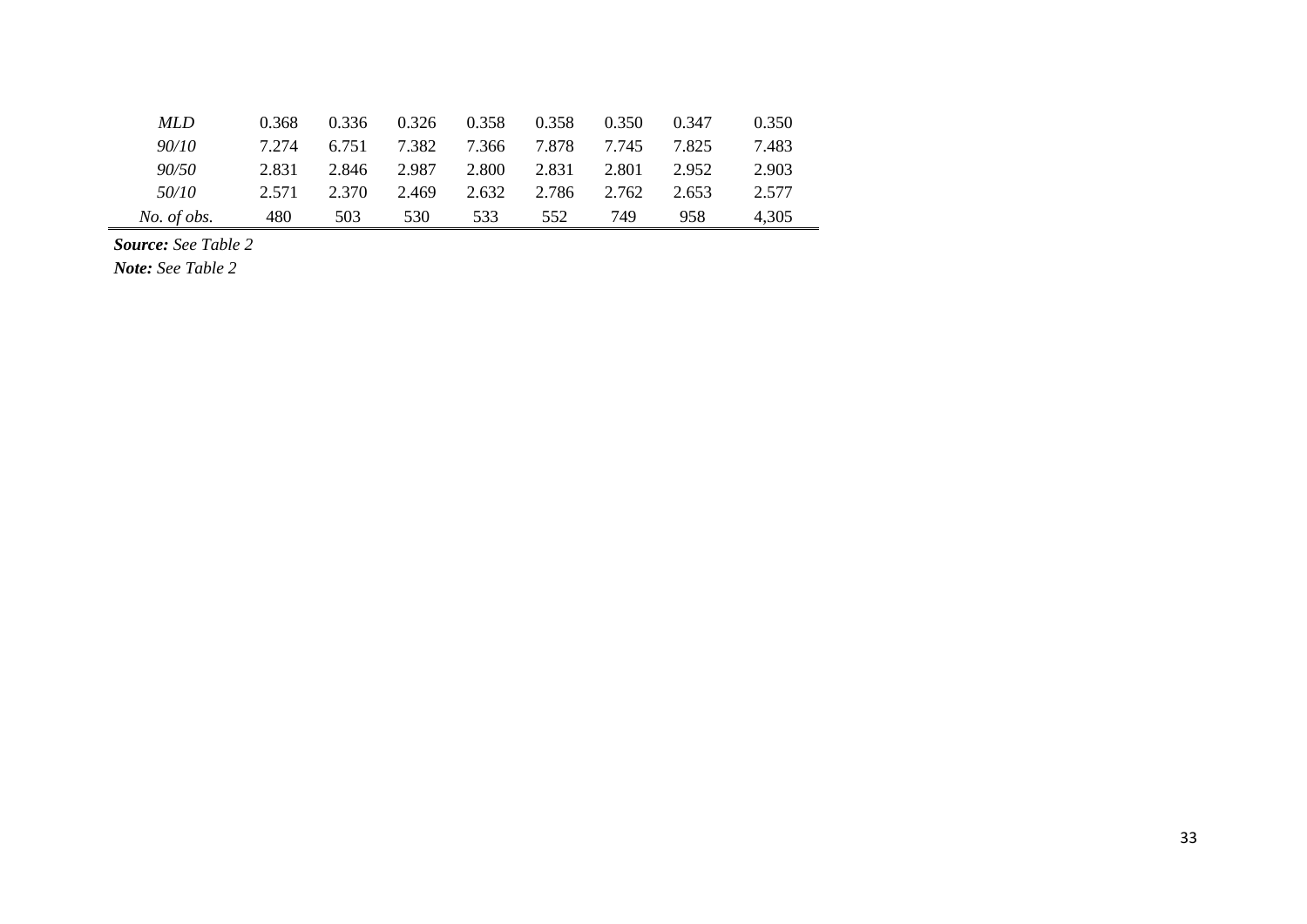|                      | Tubic 7. Various wage Inequality measures by Education , 2009-2011, Turkey |       |       |       |       |       |       |         |
|----------------------|----------------------------------------------------------------------------|-------|-------|-------|-------|-------|-------|---------|
|                      | 2005                                                                       | 2006  | 2007  | 2008  | 2009  | 2010  | 2011  | Overall |
| Illiterate/Not grad. |                                                                            |       |       |       |       |       |       |         |
| Gini                 | 0.332                                                                      | 0.283 | 0.317 | 0.298 | 0.274 | 0.262 | 0.292 | 0.295   |
| <b>Theil</b>         | 0.212                                                                      | 0.142 | 0.207 | 0.175 | 0.131 | 0.115 | 0.151 | 0.162   |
| MLD                  | 0.191                                                                      | 0.141 | 0.179 | 0.162 | 0.132 | 0.114 | 0.142 | 0.151   |
| 90/10                | 3.693                                                                      | 3.375 | 3.448 | 3.600 | 3.467 | 2.963 | 3.558 | 3.458   |
| 90/50                | 2.083                                                                      | 1.875 | 1.864 | 1.837 | 1.694 | 1.736 | 1.869 | 1.846   |
| 50/10                | 1.773                                                                      | 1.799 | 1.848 | 1.961 | 2.045 | 1.706 | 1.905 | 1.873   |
| No. of obs.          | 294                                                                        | 261   | 307   | 259   | 246   | 361   | 482   | 2,210   |
| Primary sch.         |                                                                            |       |       |       |       |       |       |         |
| Gini                 | 0.329                                                                      | 0.288 | 0.305 | 0.314 | 0.298 | 0.282 | 0.271 | 0.297   |
| <b>Theil</b>         | 0.191                                                                      | 0.144 | 0.168 | 0.193 | 0.160 | 0.141 | 0.129 | 0.160   |
| <b>MLD</b>           | 0.186                                                                      | 0.139 | 0.155 | 0.166 | 0.152 | 0.135 | 0.123 | 0.150   |
| 90/10                | 4.315                                                                      | 3.417 | 3.573 | 3.654 | 3.750 | 3.417 | 3.281 | 3.588   |
| 90/50                | 2.265                                                                      | 1.961 | 2.007 | 2.098 | 2.016 | 1.929 | 1.879 | 2.013   |
| 50/10                | 1.905                                                                      | 1.742 | 1.779 | 1.742 | 1.859 | 1.770 | 1.745 | 1.783   |
| No. of obs.          | 2,146                                                                      | 2,112 | 2,185 | 1,993 | 1,951 | 2,505 | 2,950 | 15,842  |
| Middle sch.          |                                                                            |       |       |       |       |       |       |         |
| Gini                 | 0.371                                                                      | 0.340 | 0.350 | 0.349 | 0.335 | 0.310 | 0.303 | 0.334   |
| <b>Theil</b>         | 0.251                                                                      | 0.204 | 0.222 | 0.221 | 0.241 | 0.169 | 0.160 | 0.205   |
| MLD                  | 0.233                                                                      | 0.194 | 0.204 | 0.215 | 0.203 | 0.169 | 0.159 | 0.192   |
| 90/10                | 5.016                                                                      | 4.500 | 4.526 | 5.139 | 4.149 | 4.069 | 4.040 | 4.418   |
| 90/50                | 2.411                                                                      | 2.476 | 2.312 | 2.350 | 2.092 | 2.067 | 2.106 | 2.242   |
| 50/10                | 2.079                                                                      | 1.818 | 1.957 | 2.188 | 1.984 | 1.969 | 1.919 | 1.972   |
| No. of obs.          | 870                                                                        | 922   | 1,009 | 974   | 1,042 | 1,363 | 1,692 | 7,872   |
| Gen. high sch.       |                                                                            |       |       |       |       |       |       |         |
| Gini                 | 0.348                                                                      | 0.336 | 0.339 | 0.325 | 0.308 | 0.313 | 0.325 | 0.327   |
| <b>Theil</b>         | 0.217                                                                      | 0.190 | 0.197 | 0.177 | 0.159 | 0.161 | 0.179 | 0.182   |

*Table 7: Various Wage Inequality Measures by Education , 2005-2011, Turkey*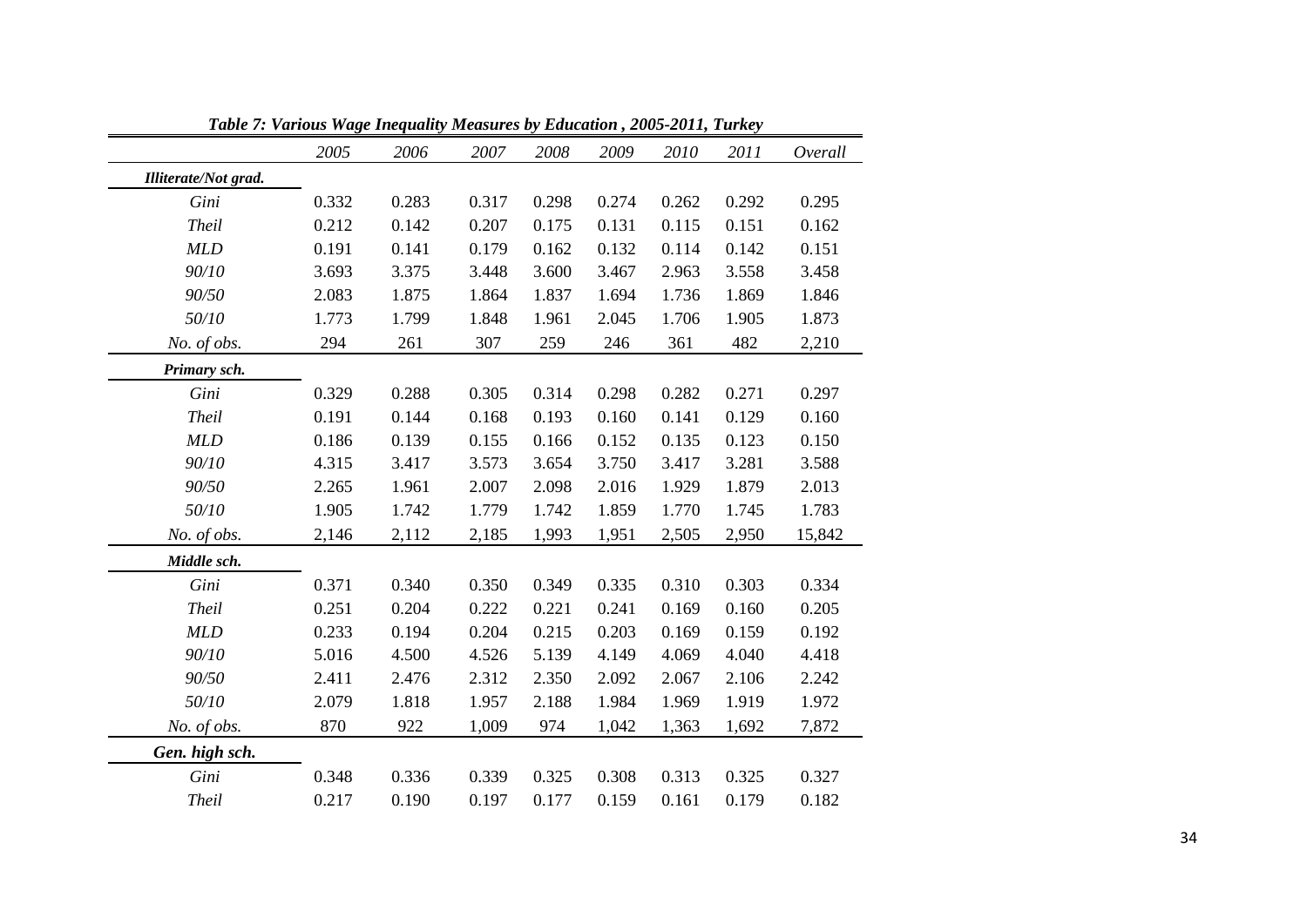| <b>MLD</b>          | 0.199 | 0.190   | 0.190 | 0.174 | 0.159 | 0.161 | 0.171 | 0.177  |
|---------------------|-------|---------|-------|-------|-------|-------|-------|--------|
| 90/10               | 4.667 | 4.727   | 4.625 | 4.404 | 3.979 | 4.250 | 4.269 | 4.350  |
| 90/50               | 2.245 | 2.083   | 2.232 | 2.124 | 2.067 | 2.166 | 2.371 | 2.189  |
| 50/10               | 2.079 | 2.268   | 2.075 | 2.075 | 1.927 | 1.961 | 1.802 | 1.988  |
| No. of obs.         | 732   | 778     | 865   | 864   | 891   | 1,046 | 1,214 | 6,390  |
| Voc. High sch.      |       |         |       |       |       |       |       |        |
| Gini                | 0.351 | 0.337   | 0.351 | 0.325 | 0.318 | 0.333 | 0.320 | 0.333  |
| <b>Theil</b>        | 0.226 | 0.203   | 0.225 | 0.179 | 0.185 | 0.228 | 0.167 | 0.200  |
| <b>MLD</b>          | 0.207 | 0.190   | 0.205 | 0.172 | 0.168 | 0.188 | 0.167 | 0.184  |
| 90/10               | 5.143 | 4.603   | 4.573 | 4.384 | 3.841 | 4.104 | 4.349 | 4.350  |
| 90/50               | 2.180 | 2.219   | 2.223 | 2.253 | 2.114 | 2.154 | 2.297 | 2.206  |
| 50/10               | 2.358 | 2.075   | 2.058 | 1.946 | 1.818 | 1.905 | 1.894 | 1.972  |
| No. of obs.         | 699   | 739     | 808   | 869   | 925   | 1,126 | 1,327 | 6,493  |
| <b>Higher educ.</b> |       |         |       |       |       |       |       |        |
| Gini                | 0.310 | 0.31027 | 0.299 | 0.314 | 0.318 | 0.299 | 0.296 | 0.305  |
| <b>Theil</b>        | 0.177 | 0.182   | 0.174 | 0.181 | 0.185 | 0.169 | 0.157 | 0.170  |
| <b>MLD</b>          | 0.166 | 0.171   | 0.162 | 0.175 | 0.168 | 0.163 | 0.162 | 0.166  |
| 90/10               | 4.048 | 3.990   | 3.887 | 4.295 | 3.841 | 4.008 | 4.579 | 4.170  |
| 90/50               | 1.958 | 1.792   | 1.763 | 1.851 | 2.114 | 1.675 | 1.729 | 1.767  |
| 50/10               | 2.066 | 2.227   | 2.203 | 2.320 | 1.818 | 2.392 | 2.646 | 2.358  |
| No. of obs.         | 1,066 | 1,138   | 1,321 | 1,500 | 1,706 | 2,255 | 2,782 | 11,768 |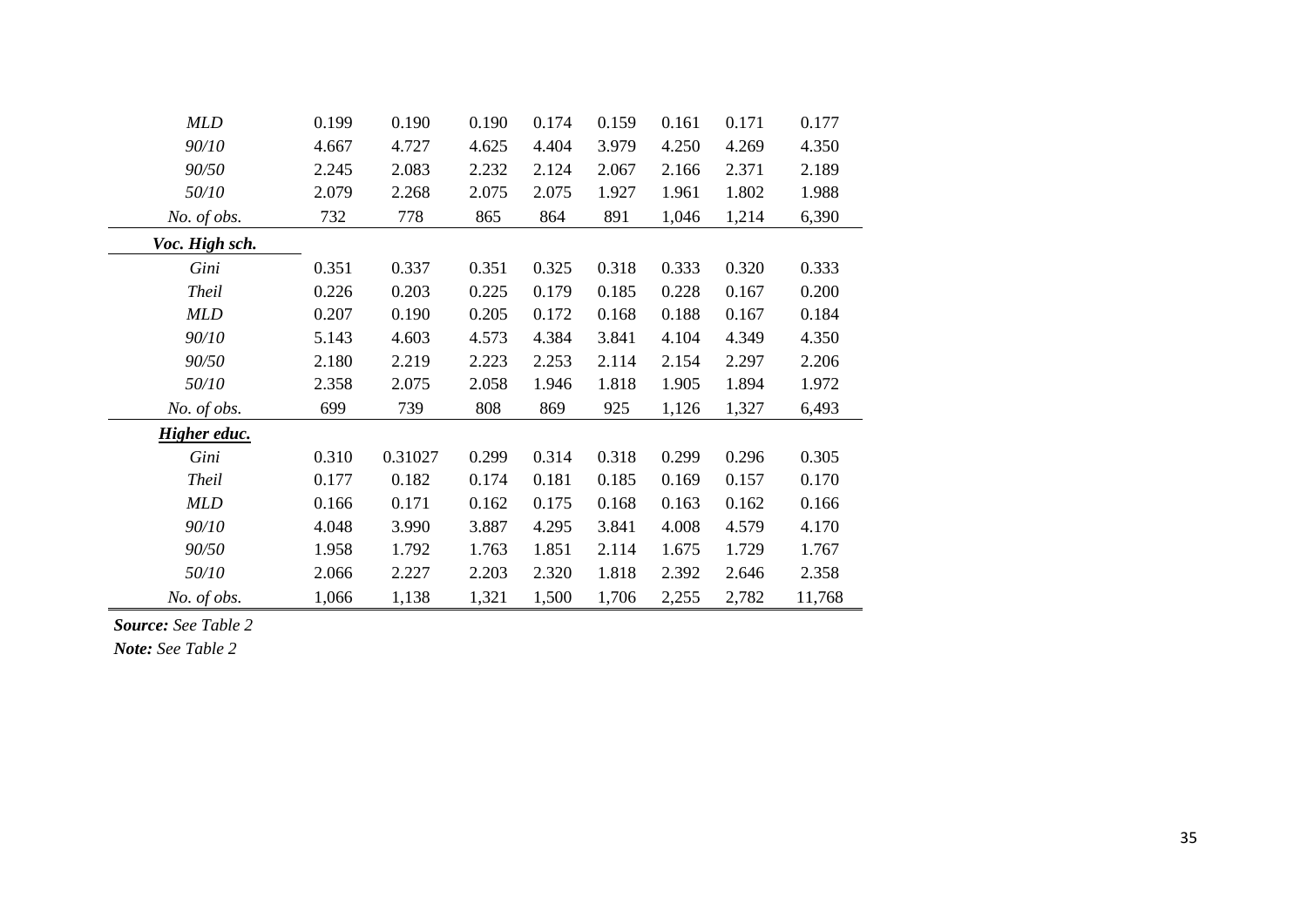| <i>Luikey.</i>  |       |       |       |       |       |       |       |         |
|-----------------|-------|-------|-------|-------|-------|-------|-------|---------|
|                 | 2005  | 2006  | 2007  | 2008  | 2009  | 2010  | 2011  | Overall |
| <b>Industry</b> |       |       |       |       |       |       |       |         |
| Gini            | 0.379 | 0.357 | 0.345 | 0.364 | 0.333 | 0.343 | 0.331 | 0.350   |
| <b>Theil</b>    | 0.269 | 0.263 | 0.219 | 0.260 | 0.220 | 0.283 | 0.213 | 0.246   |
| <b>MLD</b>      | 0.250 | 0.221 | 0.200 | 0.226 | 0.195 | 0.206 | 0.189 | 0.211   |
| 90/10           | 5.014 | 4.063 | 4.333 | 4.463 | 3.905 | 3.796 | 3.967 | 4.198   |
| 90/50           | 2.649 | 2.293 | 2.437 | 2.508 | 2.192 | 2.229 | 2.310 | 2.359   |
| 50/10           | 1.894 | 1.773 | 1.776 | 1.779 | 1.783 | 1.704 | 1.718 | 1.779   |
| No. of obs.     | 1,643 | 1,676 | 1816  | 1,657 | 1,668 | 2,092 | 2,505 | 13,057  |
| <b>Services</b> |       |       |       |       |       |       |       |         |
| Gini            | 0.388 | 0.383 | 0.393 | 0.396 | 0.394 | 0.399 | 0.401 | 0.397   |
| <b>Theil</b>    | 0.266 | 0.254 | 0.273 | 0.274 | 0.267 | 0.270 | 0.273 | 0.271   |
| <b>MLD</b>      | 0.256 | 0.246 | 0.259 | 0.268 | 0.265 | 0.272 | 0.273 | 0.266   |
| 90/10           | 5.767 | 5.481 | 5.885 | 5.812 | 6.035 | 6.323 | 6.369 | 6.045   |
| 90/50           | 2.503 | 2.512 | 2.590 | 2.616 | 2.654 | 2.763 | 2.935 | 2.694   |
| 50/10           | 2.304 | 2.183 | 2.273 | 2.222 | 2.273 | 2.288 | 2.169 | 2.242   |
| No. of obs.     | 4,164 | 4,274 | 4,679 | 4,802 | 5,093 | 6,564 | 7,942 | 37,518  |

*Table 8: Various Wage Inequality Measures by Sector of Economic Activity, 2005-2011, Turkey.*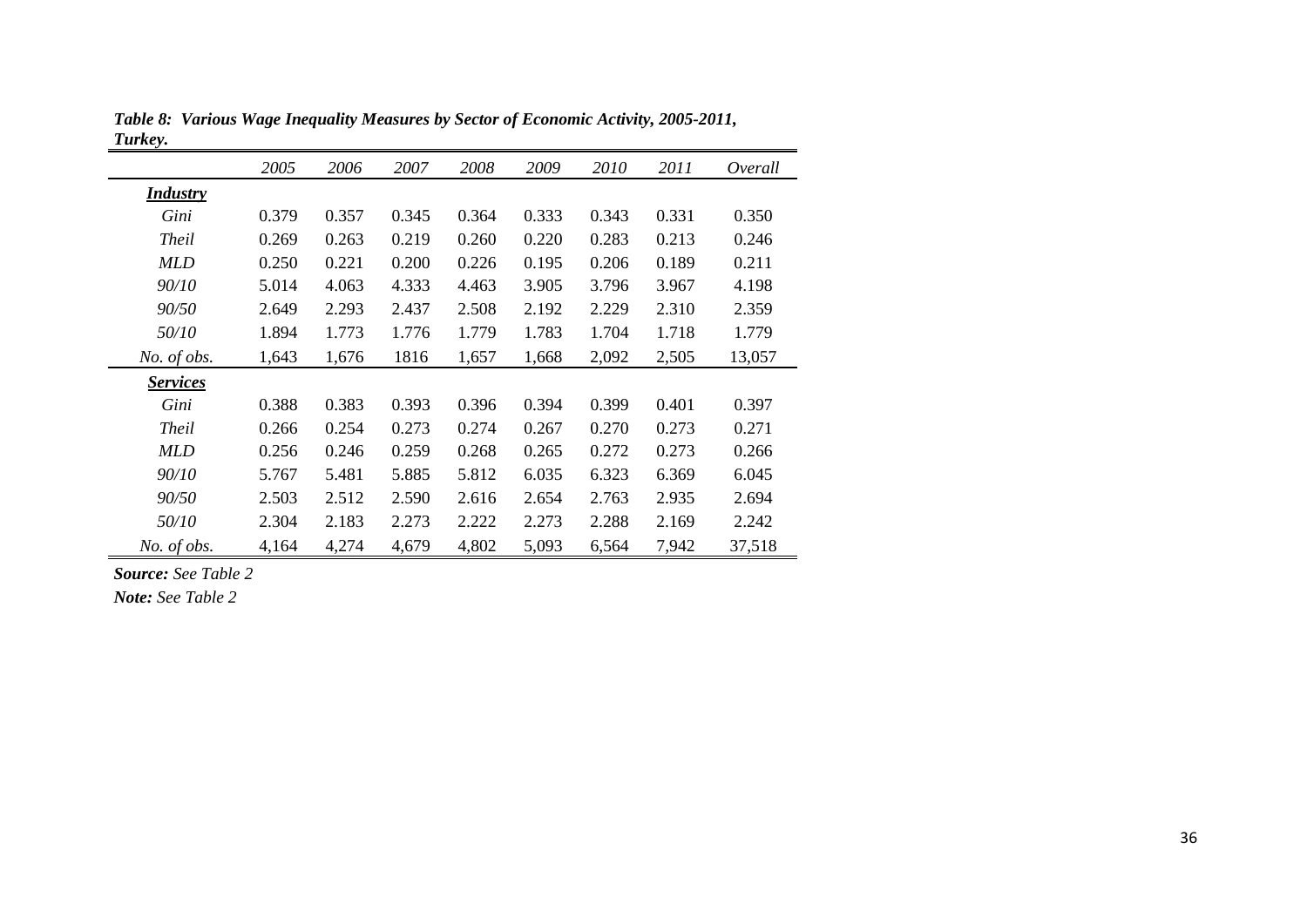| таже э. Бесотрозиют от таке тедиции бу Оснаст, нке, Ешисинон ина эсског |        |        |        |        |        |        |        |
|-------------------------------------------------------------------------|--------|--------|--------|--------|--------|--------|--------|
|                                                                         | 2005   | 2006   | 2007   | 2008   | 2009   | 2010   | 2011   |
| <b>Gender</b>                                                           |        |        |        |        |        |        |        |
| Between-group inequality by gender                                      | 0.0001 | 0.0003 | 0.0004 | 0.0005 | 0.0004 | 0.0007 | 0.0001 |
| Within-group inequality by gender                                       | 0.2682 | 0.2592 | 0.2645 | 0.2759 | 0.2654 | 0.2784 | 0.2701 |
| Age                                                                     |        |        |        |        |        |        |        |
| Between-group inequality by Age                                         | 0.0219 | 0.0228 | 0.0189 | 0.0213 | 0.0185 | 0.0180 | 0.0183 |
| Within-group inequality by Age                                          | 0.2464 | 0.2367 | 0.2460 | 0.2552 | 0.2474 | 0.2611 | 0.2519 |
| <b>Education</b>                                                        |        |        |        |        |        |        |        |
| Between-group inequality by Education                                   | 0.0659 | 0.0816 | 0.0765 | 0.0900 | 0.0959 | 0.1096 | 0.1146 |
| Within-group inequality by Education                                    | 0.2024 | 0.1779 | 0.1883 | 0.1865 | 0.1699 | 0.1695 | 0.1556 |
| <b>Sector</b>                                                           |        |        |        |        |        |        |        |
| Between-group inequality by Sector                                      | 0.0018 | 0.0032 | 0.0050 | 0.0052 | 0.0077 | 0.0063 | 0.0084 |
| Within-group inequality by Sector                                       | 0.2665 | 0.2562 | 0.2599 | 0.2712 | 0.2581 | 0.2728 | 0.2618 |

*Table 9: Decomposition of Wage Inequality by Gender, Age, Education and Sector*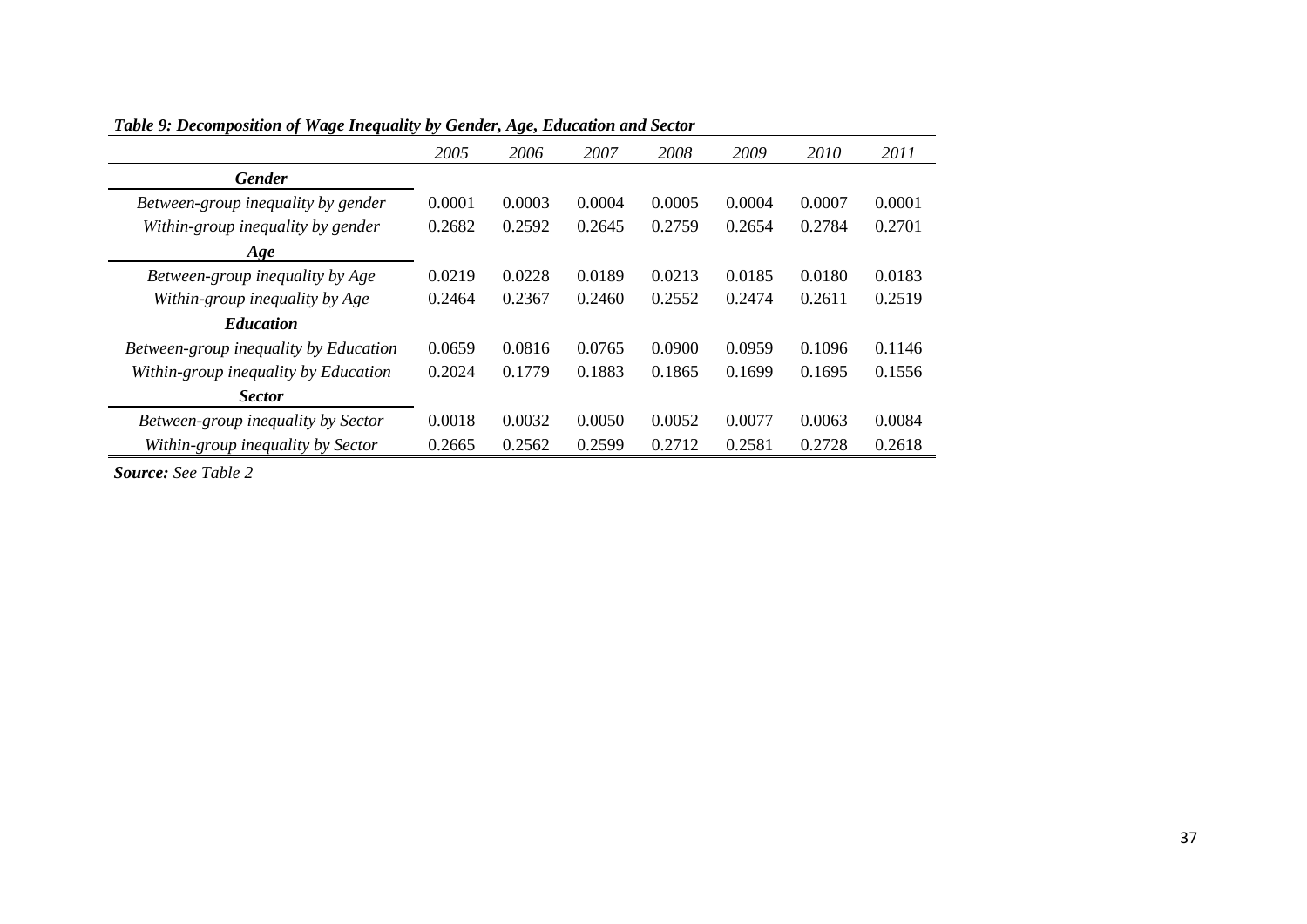|                       | 2005-  | 2005-  | 2005-  | 2006-  | 2006-  | 2006-  | 2007-  | 2007-  | 2007-  | 2008-  | 2008-  | 2008-  |
|-----------------------|--------|--------|--------|--------|--------|--------|--------|--------|--------|--------|--------|--------|
|                       | 2006   | 2007   | 2008   | 2007   | 2008   | 2009   | 2008   | 2009   | 2010   | 2009   | 2010   | 2011   |
| All                   | 0.2692 | 0.3057 | 0.3343 | 0.2228 | 0.2783 | 0.2792 | 0.2302 | 0.2681 | 0.2883 | 0.2163 | 0.2557 | 0.2845 |
| <b>Gender</b>         |        |        |        |        |        |        |        |        |        |        |        |        |
| Male                  | 0.2700 | 0.3040 | 0.3343 | 0.2247 | 0.2824 | 0.2825 | 0.2285 | 0.2718 | 0.2862 | 0.2115 | 0.2505 | 0.2828 |
| Female                | 0.2654 | 0.3138 | 0.3288 | 0.2148 | 0.2606 | 0.2661 | 0.2364 | 0.2543 | 0.2976 | 0.2336 | 0.2747 | 0.2904 |
| Age                   |        |        |        |        |        |        |        |        |        |        |        |        |
| $15 - 24$             | 0.3329 | 0.4095 | 0.4563 | 0.2734 | 0.3663 | 0.3383 | 0.2747 | 0.3235 | 0.3290 | 0.2821 | 0.3083 | 0.3619 |
| $25 - 34$             | 0.2634 | 0.3016 | 0.3338 | 0.2153 | 0.2841 | 0.2844 | 0.2412 | 0.2672 | 0.2879 | 0.2105 | 0.2650 | 0.2994 |
| $35 - 49$             | 0.2491 | 0.2749 | 0.3038 | 0.2174 | 0.2493 | 0.2492 | 0.2046 | 0.2518 | 0.2759 | 0.1952 | 0.2298 | 0.2526 |
| 50-64                 | 0.2881 | 0.3239 | 0.3045 | 0.1949 | 0.2566 | 0.3462 | 0.2503 | 0.2817 | 0.3006 | 0.2473 | 0.2761 | 0.2809 |
| <b>Education</b>      |        |        |        |        |        |        |        |        |        |        |        |        |
| <b>Illiterate/Not</b> |        |        |        |        |        |        |        |        |        |        |        |        |
| grad.                 | 0.3136 | 0.2943 | 0.2531 | 0.2272 | 0.2598 | 0.3080 | 0.2900 | 0.3174 | 0.3930 | 0.2400 | 0.2634 | 0.2749 |
| Primary sch.          | 0.2947 | 0.3207 | 0.3530 | 0.2354 | 0.2913 | 0.3033 | 0.2360 | 0.2855 | 0.2840 | 0.2436 | 0.2625 | 0.2971 |
| Middle sch.           | 0.2911 | 0.3461 | 0.3449 | 0.2452 | 0.2885 | 0.3134 | 0.2598 | 0.2881 | 0.2930 | 0.2375 | 0.2531 | 0.3041 |
| Gen. high sch.        | 0.2521 | 0.2657 | 0.3361 | 0.2091 | 0.2893 | 0.2300 | 0.2077 | 0.2284 | 0.2784 | 0.1930 | 0.2507 | 0.3054 |
| Voc. High sch.        | 0.2354 | 0.2923 | 0.3182 | 0.2328 | 0.2750 | 0.2612 | 0.2244 | 0.2676 | 0.2700 | 0.2041 | 0.2512 | 0.2646 |
| Higher Educ.          | 0.2298 | 0.2882 | 0.3234 | 0.1889 | 0.2520 | 0.2641 | 0.2130 | 0.2534 | 0.2912 | 0.1907 | 0.2532 | 0.2656 |
| <b>Sector</b>         |        |        |        |        |        |        |        |        |        |        |        |        |
| Industry              | 0.2596 | 0.2857 | 0.3005 | 0.2474 | 0.2845 | 0.2513 | 0.2314 | 0.2825 | 0.2732 | 0.2219 | 0.2596 | 0.3058 |
| <b>Services</b>       | 0.2731 | 0.3138 | 0.3469 | 0.2134 | 0.2762 | 0.2874 | 0.2299 | 0.2632 | 0.2941 | 0.2145 | 0.2544 | 0.2783 |
| No. of Obs.           | 3,262  | 1,813  | 770    | 3,579  | 948    | 986    | 2,503  | 2,045  | 923    | 3,799  | 2,171  | 882    |
|                       |        |        |        |        |        |        |        |        |        |        |        |        |

*Table 10: Fields-Ok (1999) Mobility Index by Gender, Age, Education and Sector, 2005-2011, Turkey (%)*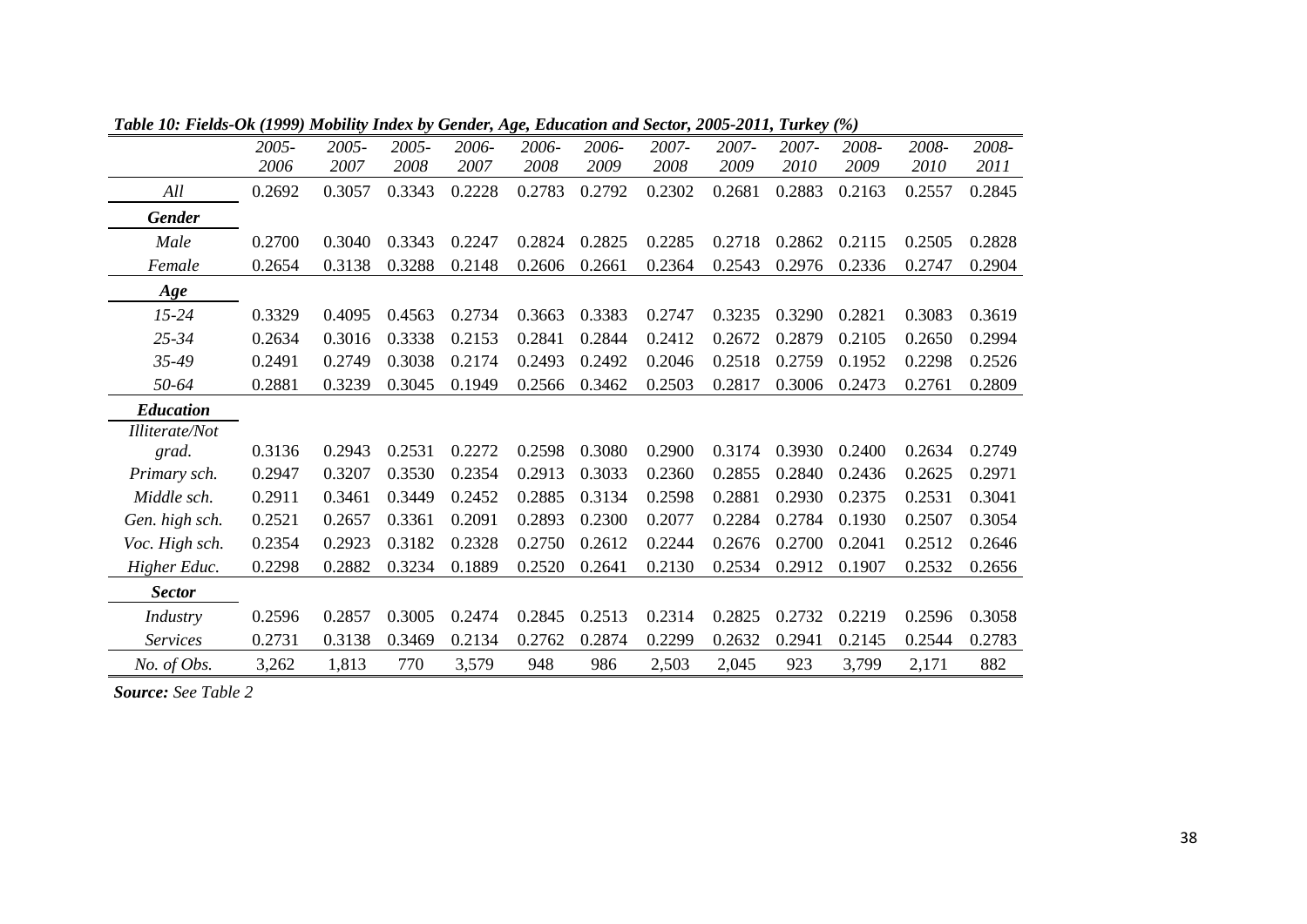| Table 11: Dickens (2000) Mobility Index by Gender, Age, Education and Sector, 2005-2011, Turkey |           |           |           |           |           |           |  |  |
|-------------------------------------------------------------------------------------------------|-----------|-----------|-----------|-----------|-----------|-----------|--|--|
|                                                                                                 | 2005-2006 | 2006-2007 | 2007-2008 | 2008-2009 | 2009-2010 | 2010-2011 |  |  |
| All                                                                                             | 0.1110    | 0.0915    | 0.0923    | 0.0884    | 0.0775    | 0.0764    |  |  |
| <b>Gender</b>                                                                                   |           |           |           |           |           |           |  |  |
| Male                                                                                            | 0.1149    | 0.0947    | 0.0942    | 0.0895    | 0.0790    | 0.0812    |  |  |
| Female                                                                                          | 0.0974    | 0.0811    | 0.0873    | 0.0872    | 0.0746    | 0.0640    |  |  |
| Age                                                                                             |           |           |           |           |           |           |  |  |
| $15 - 24$                                                                                       | 0.1763    | 0.1356    | 0.1333    | 0.1453    | 0.1321    | 0.1187    |  |  |
| $25 - 34$                                                                                       | 0.1212    | 0.0984    | 0.1060    | 0.0979    | 0.0891    | 0.0831    |  |  |
| 35-49                                                                                           | 0.1036    | 0.0871    | 0.0834    | 0.0839    | 0.0716    | 0.0736    |  |  |
| 50-64                                                                                           | 0.1026    | 0.0703    | 0.0871    | 0.0855    | 0.0731    | 0.0687    |  |  |
| <b>Education</b>                                                                                |           |           |           |           |           |           |  |  |
| Illiterate/Not grad.                                                                            | 0.1709    | 0.1516    | 0.1724    | 0.1541    | 0.1115    | 0.1173    |  |  |
| Primary sch.                                                                                    | 0.1567    | 0.1316    | 0.1283    | 0.1329    | 0.1152    | 0.1211    |  |  |
| Middle sch.                                                                                     | 0.1228    | 0.1122    | 0.1295    | 0.1177    | 0.1136    | 0.1057    |  |  |
| Gen. high sch.                                                                                  | 0.1177    | 0.0902    | 0.0915    | 0.0938    | 0.0867    | 0.0893    |  |  |
| Voc. High sch.                                                                                  | 0.1087    | 0.0973    | 0.1052    | 0.1040    | 0.0983    | 0.0902    |  |  |
| Higher Educ.                                                                                    | 0.1201    | 0.1079    | 0.1123    | 0.1027    | 0.0953    | 0.0902    |  |  |
| <b>Sector</b>                                                                                   |           |           |           |           |           |           |  |  |
| Industry                                                                                        | 0.1220    | 0.1126    | 0.1164    | 0.1126    | 0.1046    | 0.1007    |  |  |
| <b>Services</b>                                                                                 | 0.1065    | 0.0843    | 0.0884    | 0.0835    | 0.0719    | 0.0719    |  |  |
| No. Of Obs.                                                                                     | 3,262     | 3,579     | 2,503     | 3,799     | 3,035     | 5,509     |  |  |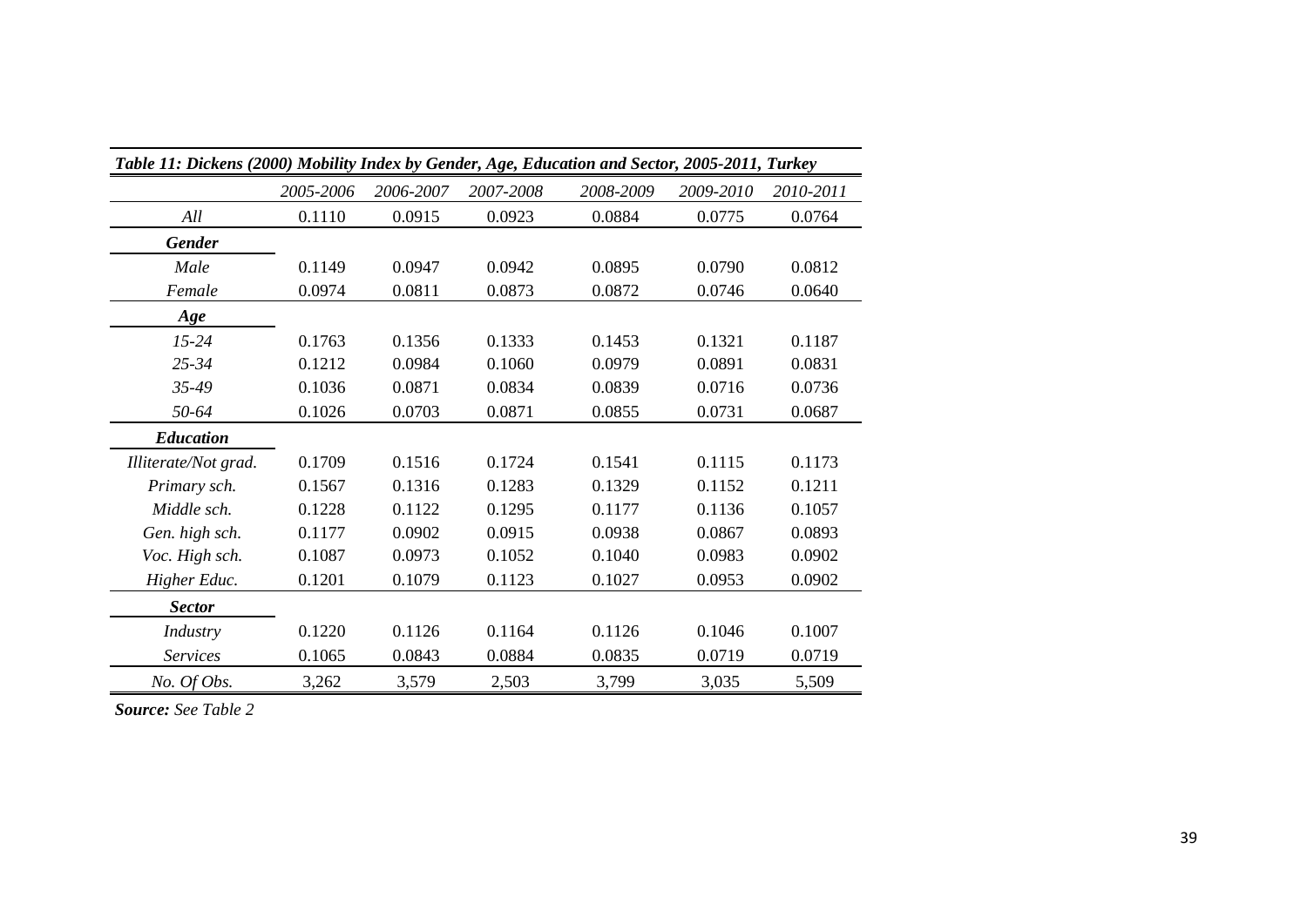| Table 12: Two-year Transitions between Wage Quintiles by Gender, Age, Education and Sector, 2005-2011, Turkey (%) |           |       |             |           |             |             |           |             |             |                   |             |             |           |             |       |       |             |       |
|-------------------------------------------------------------------------------------------------------------------|-----------|-------|-------------|-----------|-------------|-------------|-----------|-------------|-------------|-------------------|-------------|-------------|-----------|-------------|-------|-------|-------------|-------|
|                                                                                                                   | 2005-2006 |       |             | 2006-2007 |             |             | 2007-2008 |             |             | 2008-2009         |             | 2009-2010   |           | 2010-2011   |       |       |             |       |
|                                                                                                                   | Down Same |       | Up          | Down Same |             | Up          | Down Same |             | Up          | Down Same         |             | Up          | Down Same |             | Up    | Down  | <b>Same</b> | U p   |
| All                                                                                                               | 19.9      | 55.38 | 24.72       | 13.1      |             | 64.63 22.27 | 17.25     |             | 61.96 20.79 | 17.12             | 64.86 18.02 |             | 13.73     | 68.02       | 18.25 | 15.25 | 66.83       | 17.91 |
| Gender:                                                                                                           |           |       |             |           |             |             |           |             |             |                   |             |             |           |             |       |       |             |       |
| Male                                                                                                              | 19.97     |       | 55.28 24.75 | 13.52     | 63.79 22.69 |             | 17.81     | 61.48 20.71 |             | 17.34 64.48 18.18 |             |             | 13.69     | 67.73 18.58 |       | 15.64 | 65.58       | 18.78 |
| Female                                                                                                            | 20.14     |       | 55.38 24.48 | 11.41     |             | 68.05 20.54 | 14.6      |             | 64.78 20.62 | 16.46             | 65.82 17.72 |             | 14.22     | 68.77       | 17.01 | 14    | 70.2        | 15.8  |
| Age:                                                                                                              |           |       |             |           |             |             |           |             |             |                   |             |             |           |             |       |       |             |       |
| $15 - 24$                                                                                                         | 21.28     | 51.28 | 27.45       | 12.52     |             | 63.82 23.66 | 17.9      |             | 61.42 20.68 | 19.35             | 57.75       | 22.9        | 17.65     | 64.19 18.16 |       | 14.24 | 66.05       | 19.71 |
| $25 - 39$                                                                                                         | 21.45     | 50.32 | 28.23       | 14.75     |             | 61.83 23.42 | 18.64     |             | 58.55 22.81 | 17.73             |             | 63.31 18.96 | 14.8      | 66.01       | 19.19 | 16.58 | 64.55       | 18.87 |
| $40 - 54$                                                                                                         | 18.3      | 60.34 | 21.36       | 12.27     |             | 65.79 21.93 | 15.92     |             | 64.62 19.46 | 16.21             |             | 67.67 16.12 | 11.94     | 70.33       | 17.73 | 14.9  | 68.14       | 16.96 |
| 55-64                                                                                                             | 20.08     | 59    | 20.92       | 10.74     |             | 73.33 15.93 | 15.25     |             | 67.23 17.51 | 15.73             |             | 67.83 16.43 | 13.63     | 69.53       | 16.85 | 12.88 | 68.67       | 18.45 |
| <b>Education:</b><br><i>Illiterate/Not</i>                                                                        |           |       |             |           |             |             |           |             |             |                   |             |             |           |             |       |       |             |       |
| grad.                                                                                                             | 27.87     | 50.82 | 21.31       | 17.69     |             | 59.23 23.08 | 29.7      |             | 54.46 15.84 | 13.93             |             | 71.31 14.75 | 14.95     | 75.44       | 9.61  | 14.08 | 71.6        | 14.32 |
| Primary sch.                                                                                                      | 25.73     | 49.54 | 24.73       | 16.23     |             | 59.74 24.03 | 18.34     |             | 61.12 20.55 | 22.36             | 57.9        | 19.74       | 15.95     | 62.95       | 21.1  | 19.62 | 62.24       | 18.14 |
| Middle sch.                                                                                                       | 19.7      | 53.53 | 26.77       | 15.37     |             | 60.91 23.72 | 20.5      |             | 56.37 23.13 | 15.6              |             | 62.01 22.39 | 18.31     | 65.57       | 16.12 | 16.39 | 63.73       | 19.89 |
| Gen. high                                                                                                         |           |       |             |           |             |             |           |             |             |                   |             |             |           |             |       |       |             |       |
| sch.                                                                                                              | 19.93     |       | 56.54 23.53 | 12.03     | 66.46 21.52 |             | 16.9      |             | 60.11 22.99 | 17.21             |             | 66.73 16.06 | 13.75     | 68          | 18.24 | 16.29 | 66.33 17.39 |       |
| Voc. High                                                                                                         |           |       |             |           |             |             |           |             |             |                   |             |             |           |             |       |       |             |       |
| sch.                                                                                                              | 19.19     | 55.87 | 24.94       | 10.24     |             | 64.14 25.61 | 16.95     | 61.22 21.82 |             | 19.07             |             | 59.87 21.06 | 15.25     | 60.85       | 23.9  | 18.5  | 59.78       | 21.72 |
| Higher Educ.                                                                                                      | 8.65      | 66.95 | 24.4        | 8.08      | 75.1        | 16.82       | 11.82     | 69.79       | 18.39       | 11.54             | 74.58 13.89 |             | 8.26      | 77.49       | 14.25 | 8.42  | 75.39       | 16.19 |
| Sector:                                                                                                           |           |       |             |           |             |             |           |             |             |                   |             |             |           |             |       |       |             |       |
| Industry                                                                                                          | 24.36     | 52.01 | 23.62       | 14.83     |             | 60.24 24.92 | 20.62     |             | 59.22 20.16 | 20.34             | 60.57 19.09 |             | 16.39     | 61.15 22.46 |       | 19.44 | 62.27       | 18.29 |
| <i>Services</i>                                                                                                   | 18.26     | 56.73 | 25.01       | 12.44     | 66.31 21.25 |             | 15.9      |             | 63.21 20.89 | 16.13             |             | 66.12 17.76 | 12.96     | 70.19 16.86 |       | 13.99 | 67.97       | 18.05 |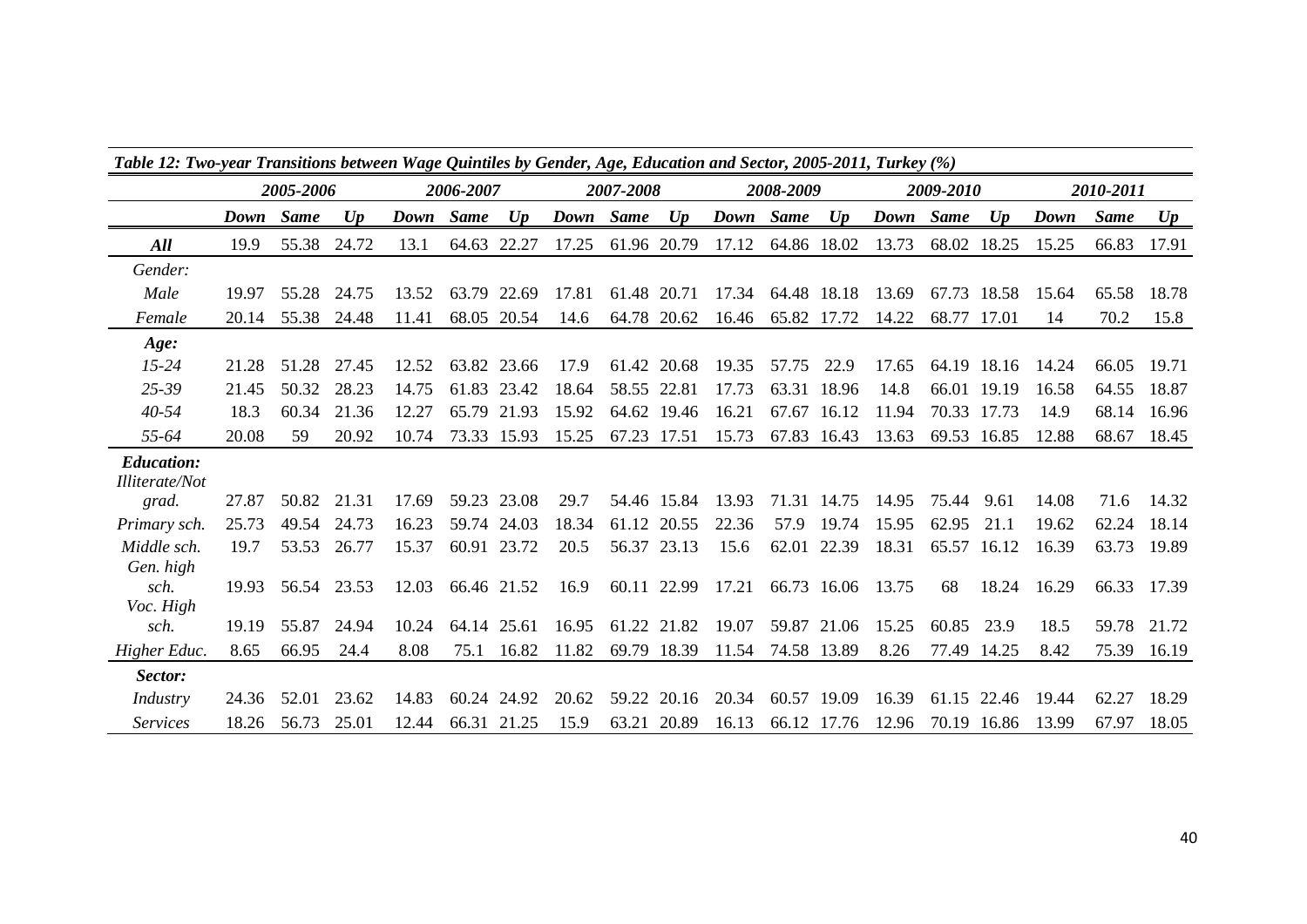<span id="page-42-0"></span>

|                            | 2005-2008 |             |       |       | 2006-2009   |       |       | 2007-2010   |       |       | 2008-2011   |       |  |
|----------------------------|-----------|-------------|-------|-------|-------------|-------|-------|-------------|-------|-------|-------------|-------|--|
|                            | Down      | <b>Same</b> | U p   | Down  | <b>Same</b> | U p   | Down  | <b>Same</b> | U p   | Down  | <b>Same</b> | U p   |  |
| All                        | 18.05     | 47.51       | 34.44 | 14.2  | 55.17       | 30.63 | 17.61 | 55.94       | 26.45 | 17.62 | 57.69       | 24.69 |  |
| Gender:                    |           |             |       |       |             |       |       |             |       |       |             |       |  |
| Male                       | 18.33     | 47.41       | 34.26 | 14.74 | 54.38       | 30.88 | 19.07 | 53.74       | 27.19 | 19.04 | 56.88       | 24.08 |  |
| Female                     | 16.67     | 48          | 35.33 | 12.06 | 58.29       | 29.65 | 10.78 | 66.18       | 23.04 | 12.6  | 60.57       | 26.83 |  |
| Age:                       |           |             |       |       |             |       |       |             |       |       |             |       |  |
| $15 - 24$                  | 18.18     | 39.09       | 42.73 | 17.83 | 45.74       | 36.43 | 13.08 | 53.85       | 33.08 | 23.26 | 47.29       | 29.46 |  |
| 25-39                      | 19.89     | 39.5        | 40.62 | 16.93 | 52.38       | 30.69 | 18.9  | 51.8        | 29.3  | 15.11 | 54.44       | 30.46 |  |
| $40 - 54$                  | 16.17     | 55.53       | 28.3  | 10.93 | 60.47       | 28.6  | 17.81 | 58.39       | 23.81 | 18.2  | 62.8        | 19    |  |
| 55-64                      | 18.46     | 60          | 21.54 | 12.24 | 55.1        | 32.65 | 15.94 | 71.01       | 13.04 | 18.06 | 59.72       | 22.22 |  |
| <b>Education:</b>          |           |             |       |       |             |       |       |             |       |       |             |       |  |
| Illiterate/Not grad.       | 12.5      | 57.5        | 30    | 40.74 | 37.04       | 22.22 | 21.95 | 60.98       | 17.07 | 32.26 | 48.39       | 19.35 |  |
| Primary sch.               | 26.65     | 41.38       | 31.97 | 19.73 | 46.26       | 34.01 | 23.29 | 52.88       | 23.84 | 28.26 | 46.58       | 25.16 |  |
| Middle sch.                | 14.91     | 52.63       | 32.46 | 20.55 | 45.89       | 33.56 | 19.86 | 50.35       | 29.79 | 19.29 | 57.86       | 22.86 |  |
| Gen. high sch.             | 13.64     | 44.55       | 41.82 | 10.95 | 58.39       | 30.66 | 20.25 | 51.53       | 28.22 | 19.57 | 55.8        | 24.64 |  |
| Voc. High sch.             | 21.77     | 45.16       | 33.06 | 9.68  | 46.77       | 43.55 | 17.69 | 52.38       | 29.93 | 14.88 | 56.55       | 28.57 |  |
| Higher Educ.               | 7.14      | 55.61       | 37.24 | 5.43  | 74.81       | 19.77 | 7.43  | 65.88       | 26.69 | 5.33  | 71.16       | 23.51 |  |
| Sector:                    |           |             |       |       |             |       |       |             |       |       |             |       |  |
| Industry                   | 21.63     | 44.08       | 34.29 | 20    | 50.67       | 29.33 | 21.74 | 48.76       | 29.5  | 27.78 | 46.83       | 25.4  |  |
| <b>Services</b>            | 16.72     | 48.78       | 34.5  | 12.48 | 56.5        | 31.01 | 16    | 58.72       | 25.27 | 14.67 | 60.85       | 24.48 |  |
| <b>Source:</b> See Table 2 |           |             |       |       |             |       |       |             |       |       |             |       |  |

*Table 13: Four-YearTtransitions between Wage Quintiles by Gender,Age,Eeducation and Sector, 2005-2011, Turkey (%)*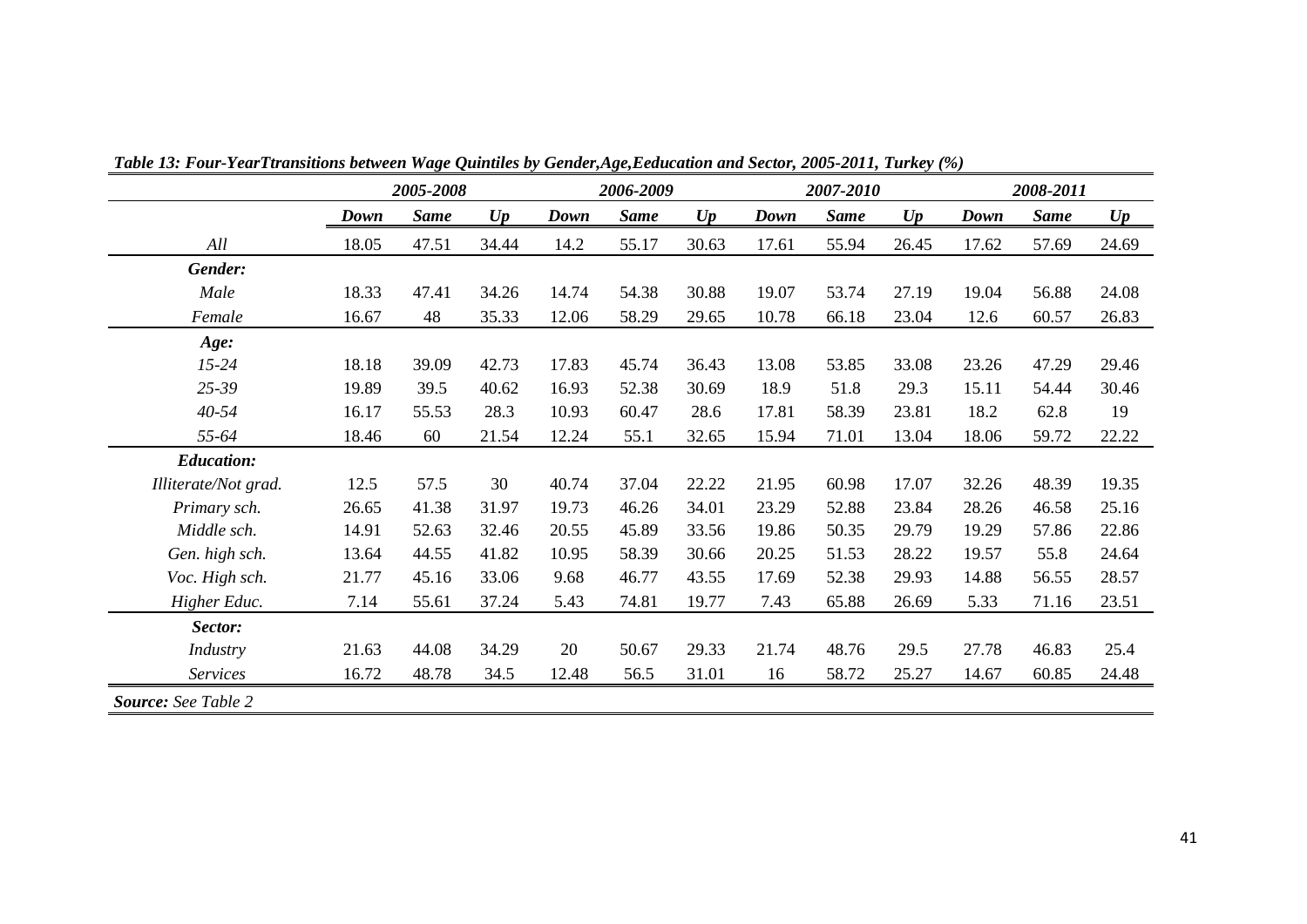|                                                   | <b>Downward Transition</b> |         |              | No Transition | <b>Upward Transition</b> |         |  |
|---------------------------------------------------|----------------------------|---------|--------------|---------------|--------------------------|---------|--|
|                                                   | Marg. Effect               | p-value | Marg. Effect | p-value       | Marg. Effect             | p-value |  |
| Gender (Ref: Female)                              |                            |         |              |               |                          |         |  |
| Male                                              | $-0.030$                   | 0.000   | 0.000        | 0.959         | 0.029                    | 0.000   |  |
| Age group (Ref: 15-24)                            |                            |         |              |               |                          |         |  |
| 25-34                                             | $-0.036$                   | 0.000   | $-0.036$     | 0.002         | 0.071                    | 0.000   |  |
| 35-49                                             | $-0.097$                   | 0.000   | 0.007        | 0.549         | 0.090                    | 0.000   |  |
| 50-64                                             | $-0.080$                   | 0.000   | 0.013        | 0.425         | 0.067                    | 0.000   |  |
| Education level (Ref: Illiterate/Not<br>$grad.$ ) |                            |         |              |               |                          |         |  |
| Primary sch.                                      | $-0.016$                   | 0.170   | $-0.072$     | 0.000         | 0.088                    | 0.000   |  |
| Middle sch.                                       | $-0.043$                   | 0.000   | $-0.077$     | 0.000         | 0.120                    | 0.000   |  |
| Gen. high sch.                                    | $-0.082$                   | 0.000   | $-0.082$     | 0.000         | 0.165                    | 0.000   |  |
| Voc. High sch.                                    | $-0.095$                   | 0.000   | $-0.155$     | 0.000         | 0.250                    | 0.000   |  |
| Higher education                                  | $-0.187$                   | 0.000   | $-0.103$     | 0.000         | 0.289                    | 0.000   |  |
| Sector(Ref: Industry)                             |                            |         |              |               |                          |         |  |
| Services<br>Working Status(Ref: Casual<br>worker) | $-0.026$                   | 0.000   | 0.036        | 0.000         | $-0.010$                 | 0.100   |  |
| Wage Earner                                       | $-0.101$                   | 0.000   | 0.108        | 0.000         | $-0.008$                 | 0.402   |  |
| Year (Ref:2007)                                   |                            |         |              |               |                          |         |  |
| 2008                                              | $-0.050$                   | 0.000   | 0.077        | 0.000         | $-0.027$                 | 0.000   |  |
| 2009                                              | $-0.005$                   | 0.538   | 0.045        | 0.000         | $-0.040$                 | 0.000   |  |
| 2010                                              | $-0.003$                   | 0.665   | 0.068        | 0.000         | $-0.065$                 | 0.000   |  |
| 2011                                              | $-0.027$                   | 0.000   | 0.094        | 0.000         | $-0.067$                 | 0.000   |  |
| 2012                                              | $-0.013$                   | 0.064   | 0.083        | 0.000         | $-0.070$                 | 0.000   |  |
| Original quintile                                 | 0.083                      | 0.000   | 0.013        | 0.000         | $-0.096$                 | 0.000   |  |
| Pseudo R-sq                                       | 0.0853                     |         |              |               |                          |         |  |
| Num. Of Obs.                                      | 22489                      |         |              |               |                          |         |  |

*Table 14: Estimation Results of the Multinomial Logit Model of Two Year Transition Dynamics*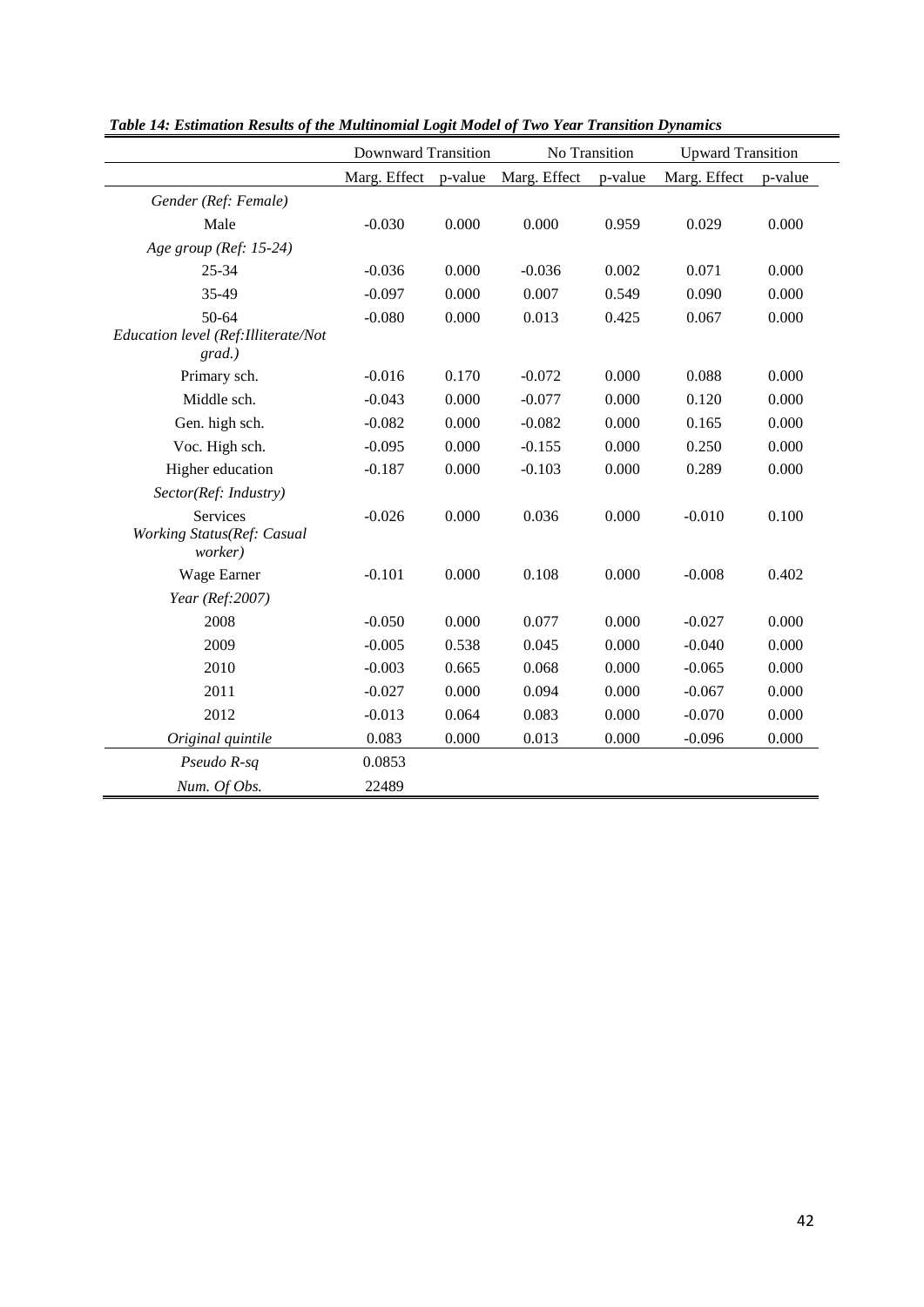*Table 15: Fields (2010) Mobility as Equalization*

|           | Gini   | Theil  | MLD    |
|-----------|--------|--------|--------|
| 2005-2006 | 0.0330 | 0.0608 | 0.0815 |
| 2005-2007 | 0.0324 | 0.0673 | 0.0791 |
| 2005-2008 | 0.0372 | 0.0774 | 0.0933 |
| 2006-2007 | 0.0043 | 0.0141 | 0.0188 |
| 2006-2008 | 0.0142 | 0.0398 | 0.0373 |
| 2006-2009 | 0.0161 | 0.0597 | 0.0512 |
| 2007-2008 | 0.0224 | 0.0731 | 0.0519 |
| 2007-2009 | 0.0459 | 0.1271 | 0.1047 |
| 2007-2010 | 0.0239 | 0.0642 | 0.0615 |
| 2008-2009 | 0.0403 | 0.0888 | 0.0903 |
| 2008-2010 | 0.0211 | 0.0400 | 0.0447 |
| 2008-2011 | 0.0377 | 0.0853 | 0.0854 |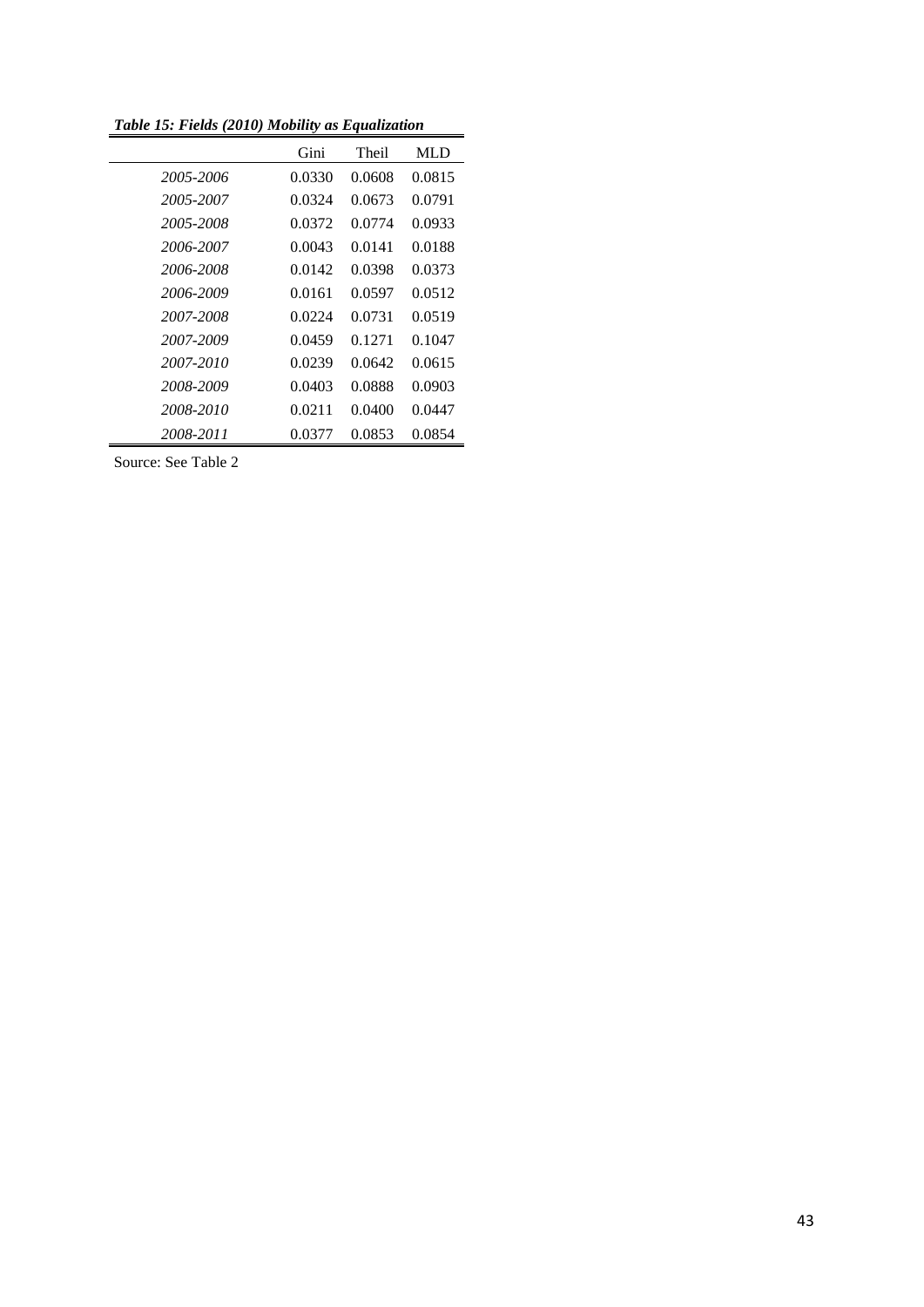

*Figure 1: Mean Wages (TL, Base:2003) by Gender, Age, Education and Sector, 2005-2011, Turkey*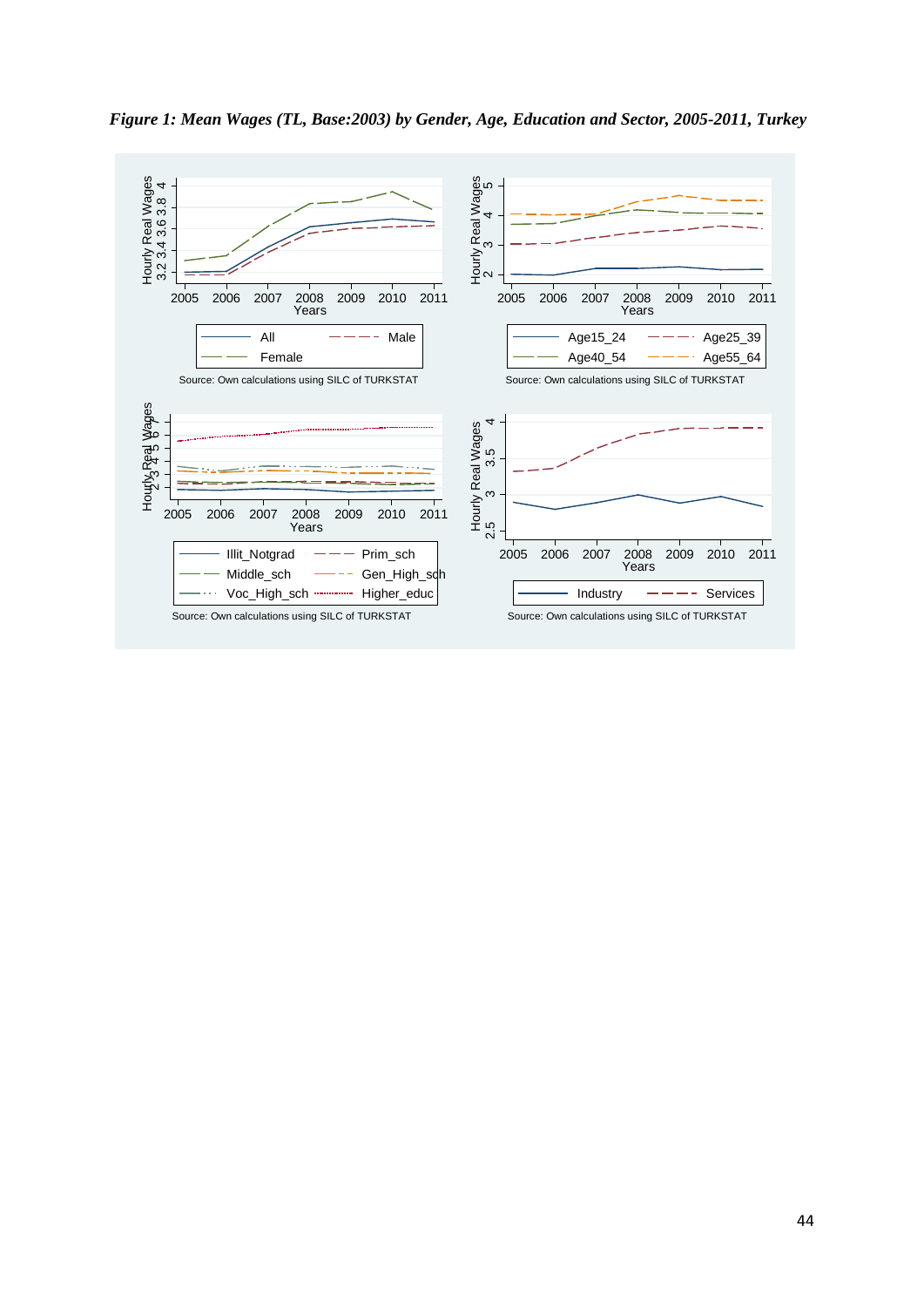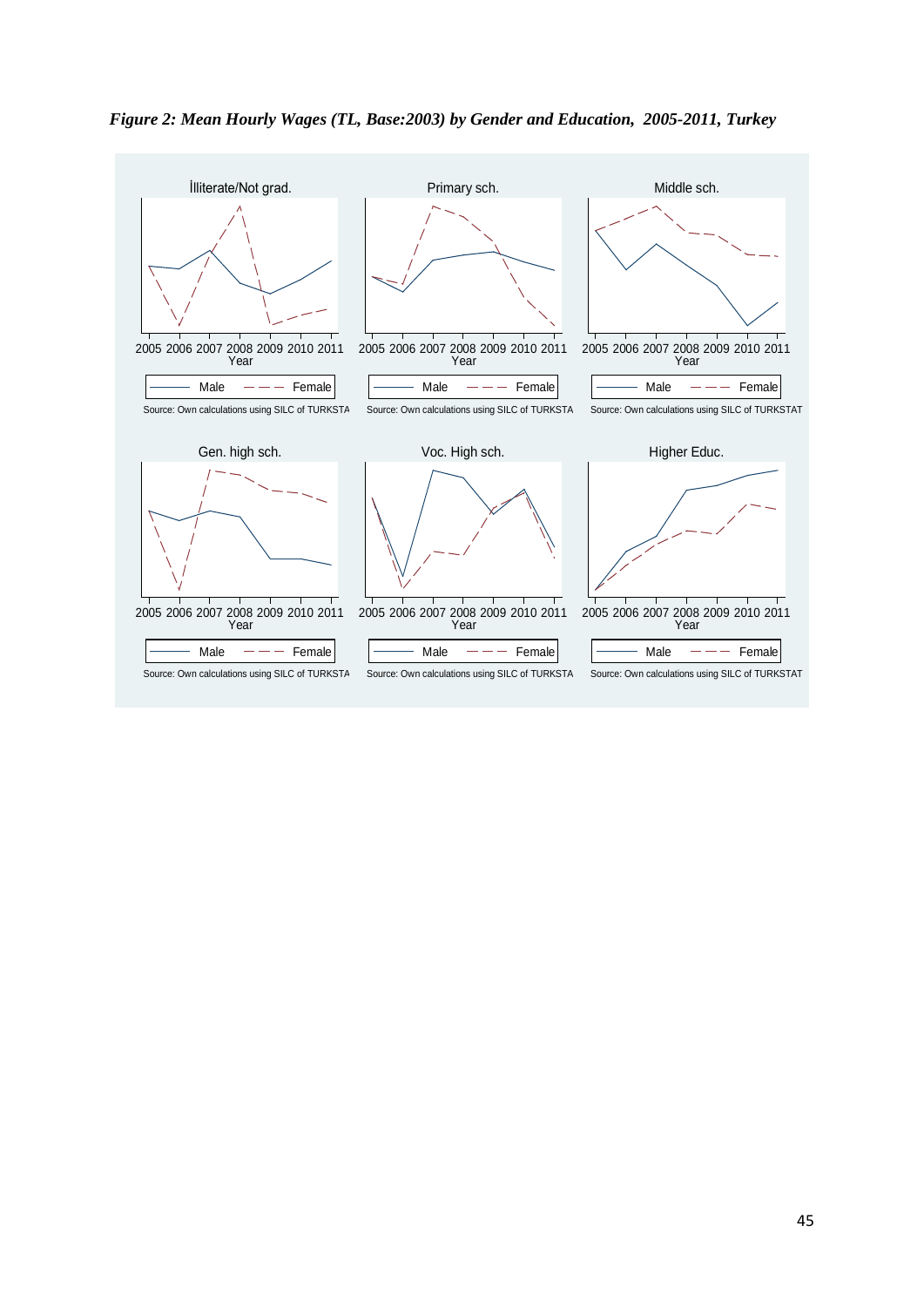

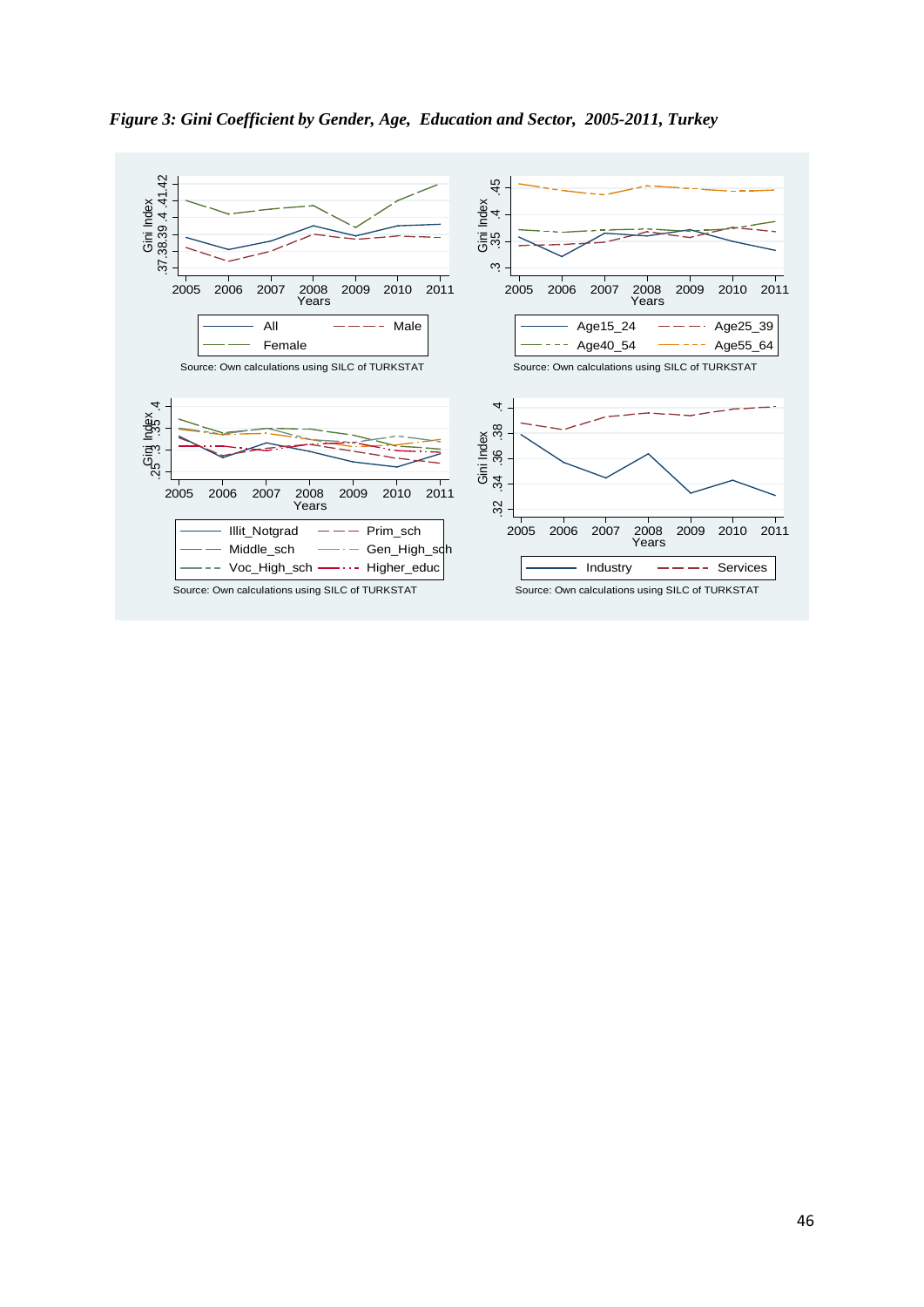

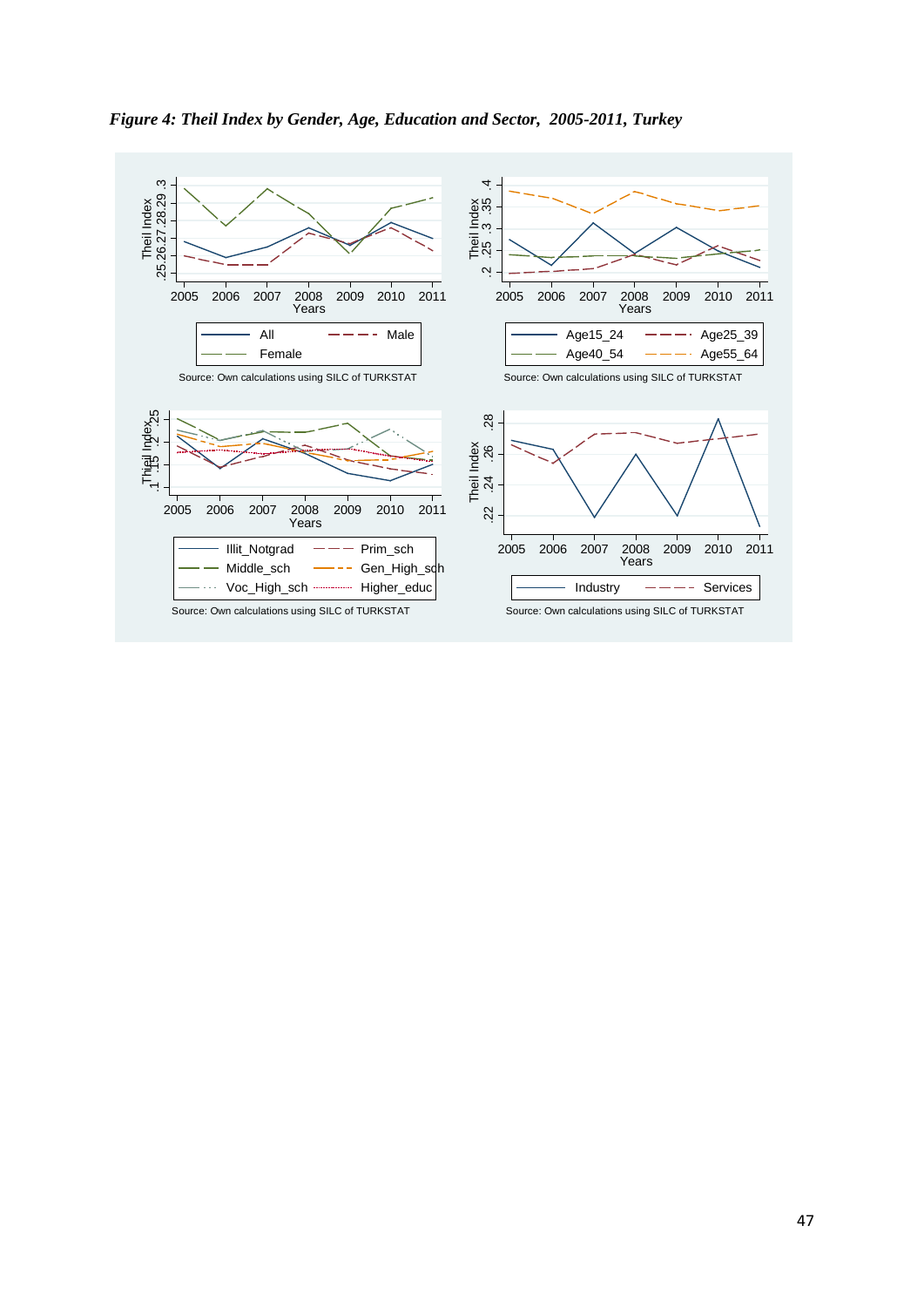

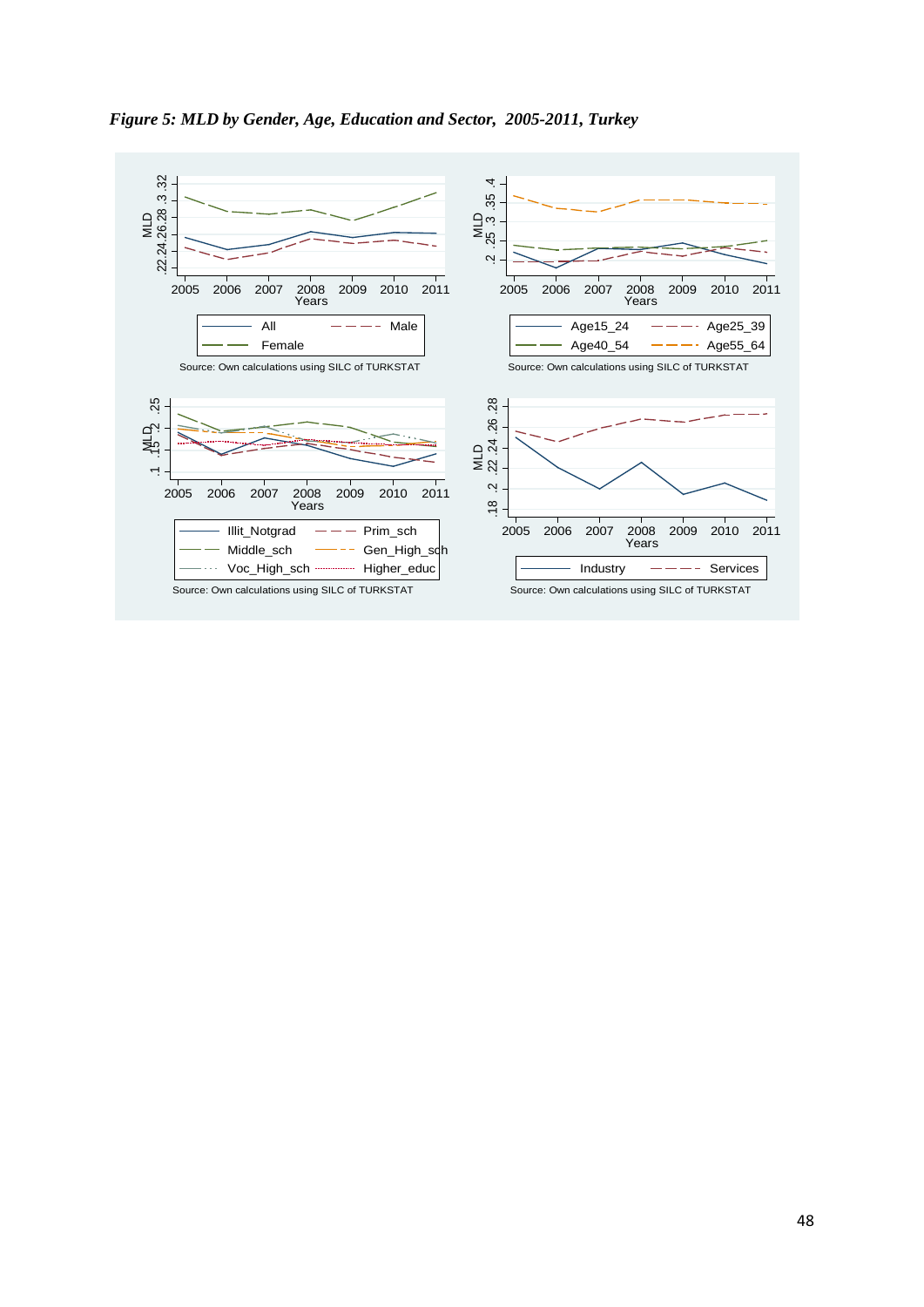

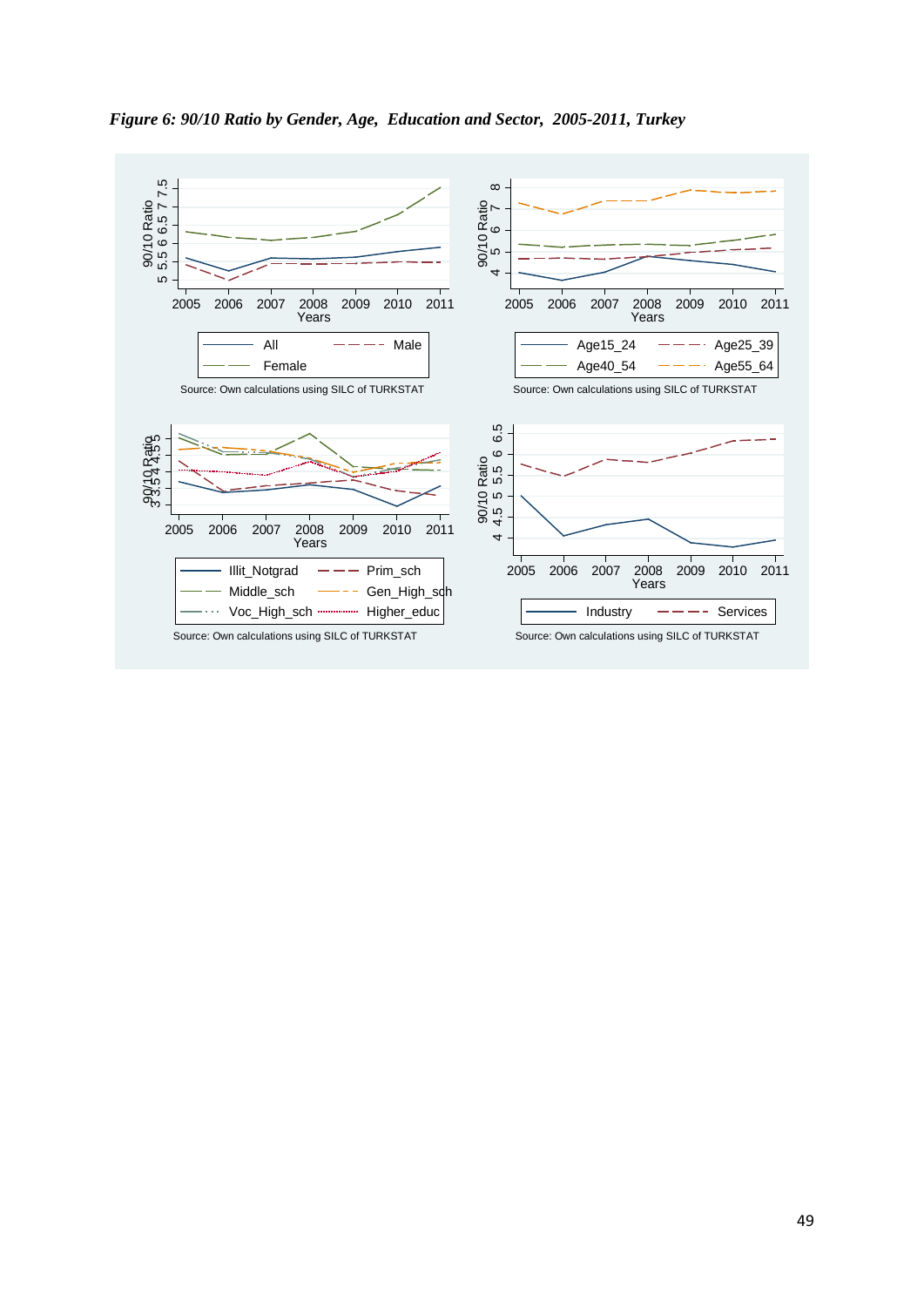

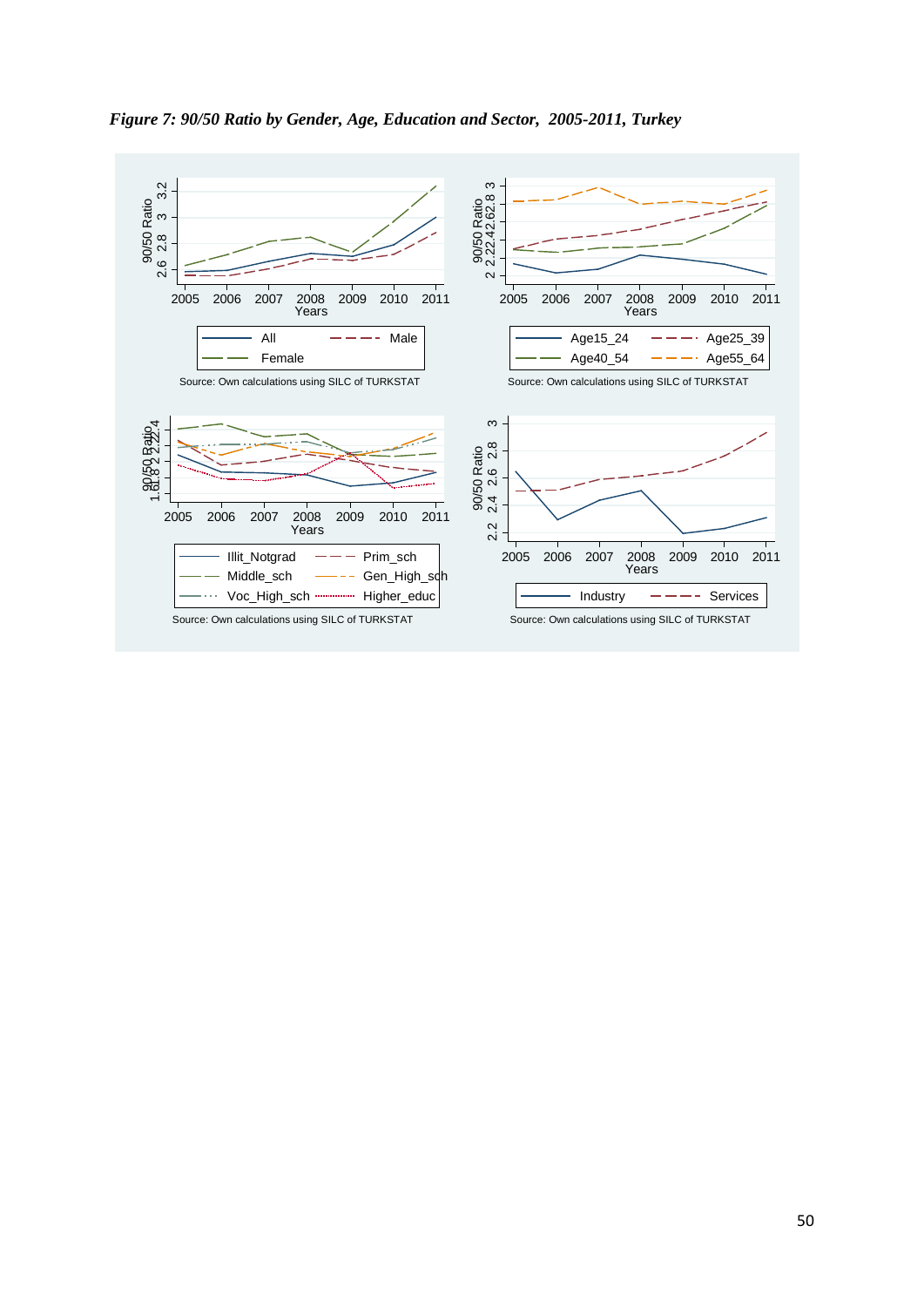

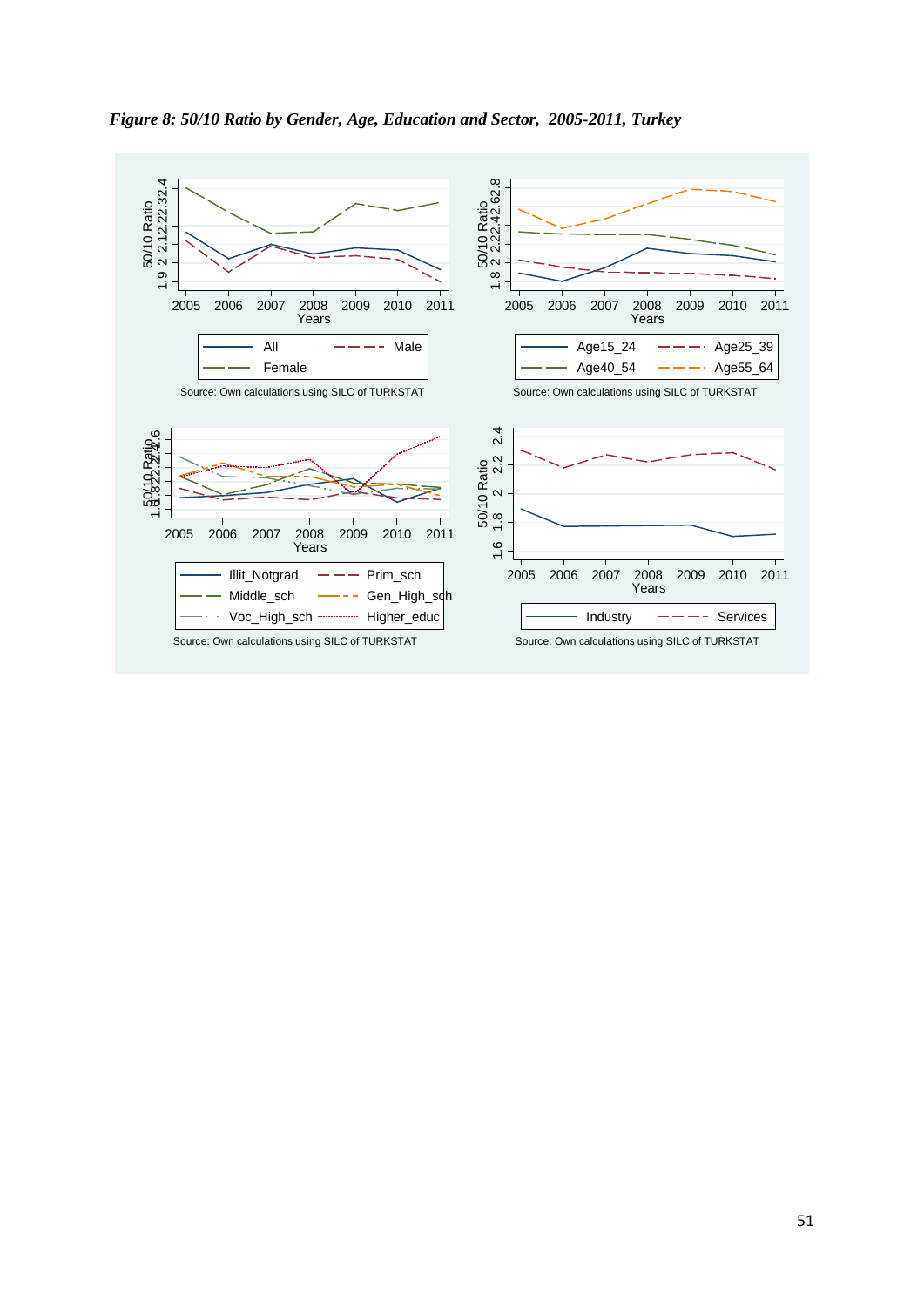*Figure 9: Various Wage Inequality Measures, Top and Bottom Deciles, 2005- 2011, Turkey*